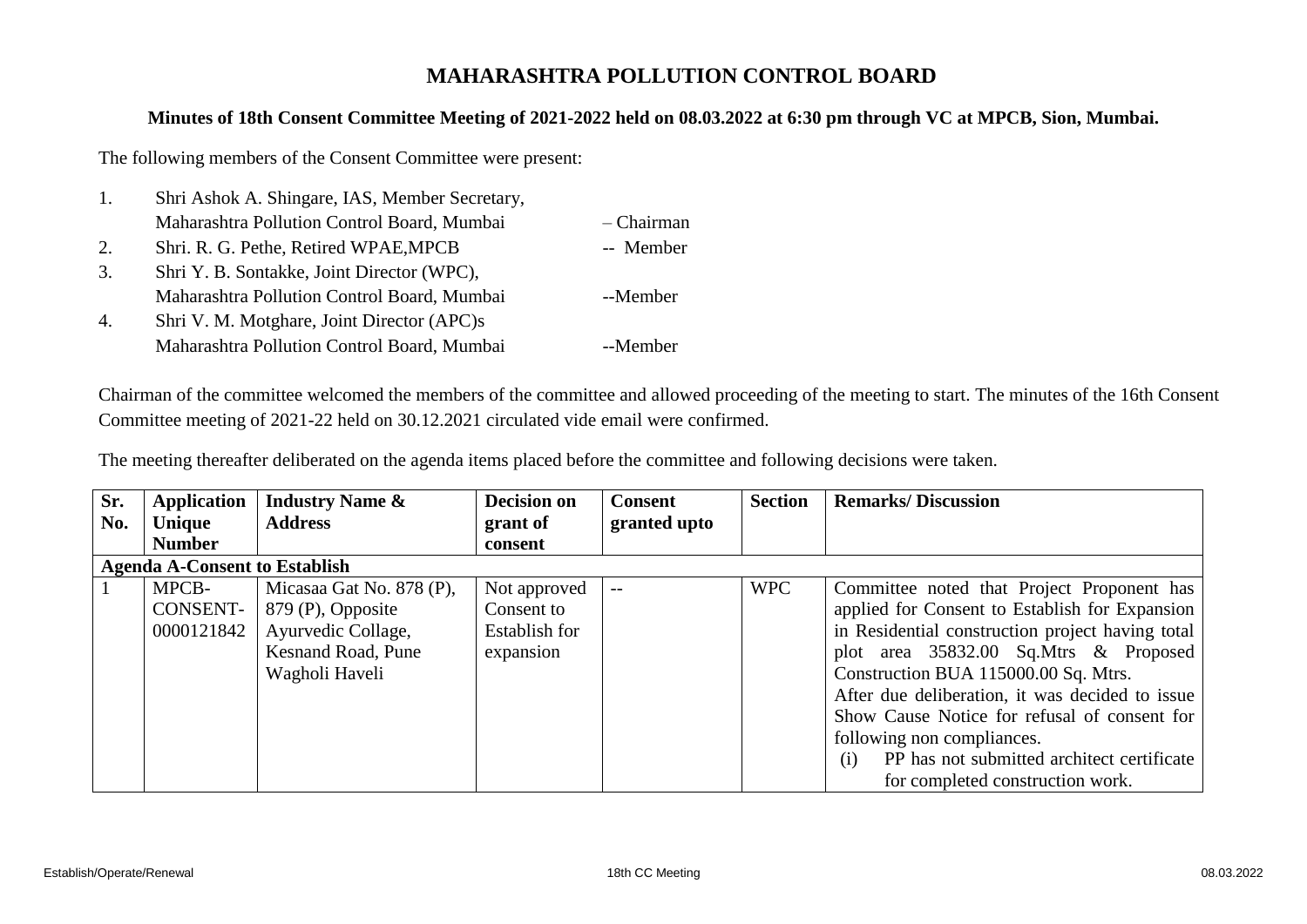|                |                 |                                                         |                        |                                    |            | PP has not submitted water supply NOC,<br>(ii)                                                         |
|----------------|-----------------|---------------------------------------------------------|------------------------|------------------------------------|------------|--------------------------------------------------------------------------------------------------------|
|                |                 |                                                         |                        |                                    |            | drainage NOC.                                                                                          |
|                |                 |                                                         |                        |                                    |            | PP has not submitted sanction plan,<br>(iii)                                                           |
|                |                 |                                                         |                        |                                    |            | IOD/CC, copy of previous Environmental                                                                 |
|                |                 |                                                         |                        |                                    |            | Clearance.                                                                                             |
|                |                 |                                                         |                        |                                    |            | PP has not submitted details of BG of Rs<br>(iv)                                                       |
|                |                 |                                                         |                        |                                    |            | 10 Lakhs, 5.0 Lakhs & 2 Lakhs as per C                                                                 |
|                |                 |                                                         |                        |                                    |            | to E dtd 08.01.2019.                                                                                   |
|                |                 |                                                         |                        |                                    |            | Earlier consent to establish was valid till<br>(v)                                                     |
|                |                 |                                                         |                        |                                    |            | 08.01.2019. Not obtained revalidation of                                                               |
|                | MPCB-           |                                                         |                        |                                    | <b>WPC</b> | consent.                                                                                               |
| $\overline{2}$ | <b>CONSENT-</b> | M/s. Abhijit Realtor's &<br>Infraventures Pvt. Ltd. Kh. | Approved<br>Consent to | Commissioning<br>of the project or |            | Committee noted that PP has applied for consent<br>to establish for construction project on Total Plot |
|                | 0000121737      | No. 82/1, 82/2, 82/3, P.H.                              | Establish              | five years                         |            | area- 59400.00 Sq.mts and BUA-252424.762                                                               |
|                |                 | No. 38 Kh. No. 82/1, 82/2,                              |                        | whichever is                       |            | Sq.mts.                                                                                                |
|                |                 | 82/3, P.H. No. 38, Mouza                                |                        | earlier                            |            | The case was discussed in 14th CC meeting $\&$                                                         |
|                |                 | Besa, Besa-Pipla Road,                                  |                        |                                    |            | SCN for refusal of consent was issued on                                                               |
|                |                 | Besa, Tal.                                              |                        |                                    |            | 24.12.2021 as PP has started the construction                                                          |
|                |                 | Nagpur(Gramin), Dist.                                   |                        |                                    |            | without consent to establish, not submitted                                                            |
|                |                 | Nagpur Nagpur (Gramin)                                  |                        |                                    |            | details of STP sludge generation and its disposal                                                      |
|                |                 |                                                         |                        |                                    |            | details.                                                                                               |
|                |                 |                                                         |                        |                                    |            | Committee noted the reply submitted by the PP                                                          |
|                |                 |                                                         |                        |                                    |            | on 12.01.2022. PP has also submitted EC granted                                                        |
|                |                 |                                                         |                        |                                    |            | on 10.02.2022 for construction project on Total                                                        |
|                |                 |                                                         |                        |                                    |            | Plot area- 59400.00 Sq.mts and BUA-                                                                    |
|                |                 |                                                         |                        |                                    |            | 255119.102 Sq.mts as per specific condition.                                                           |
|                |                 |                                                         |                        |                                    |            | After due deliberation, it was decided to grant                                                        |
|                |                 |                                                         |                        |                                    |            | consent to establish for construction project on                                                       |
|                |                 |                                                         |                        |                                    |            | Total Plot area- 59400.00 Sq.mts and proposed                                                          |
|                |                 |                                                         |                        |                                    |            | total construction BUA-255119.102 Sq.mts as                                                            |
|                |                 |                                                         |                        |                                    |            | per specific condition of EC dtd 10.02.2022 by                                                         |
|                |                 |                                                         |                        |                                    |            | imposing following conditions.                                                                         |
|                |                 |                                                         |                        |                                    |            | PP shall comply with the conditions<br>(i)                                                             |
|                |                 |                                                         |                        |                                    |            | stipulated in consent conditions & EC and                                                              |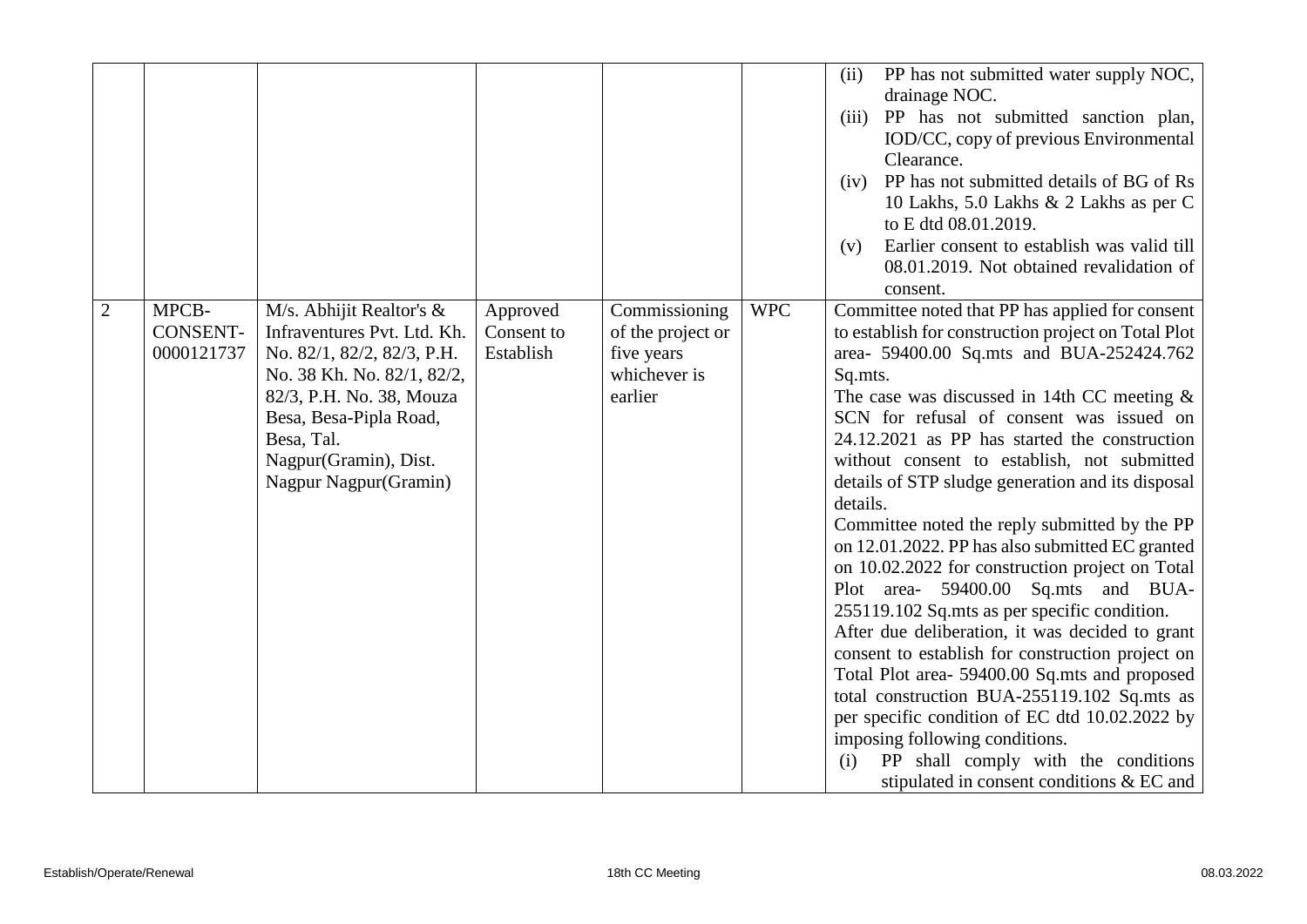|   |                 |                           |            |                   |            | submit BG of Rs. 10 Lakhs towards                  |
|---|-----------------|---------------------------|------------|-------------------|------------|----------------------------------------------------|
|   |                 |                           |            |                   |            | compliance of the same.                            |
|   |                 |                           |            |                   |            | PP shall install online monitoring system<br>(ii)  |
|   |                 |                           |            |                   |            | to the O/L of STP for monitoring pH,               |
|   |                 |                           |            |                   |            | Flow, BOD, TSS.                                    |
|   |                 |                           |            |                   |            | The treated domestic effluent shall be 60<br>(iii) |
|   |                 |                           |            |                   |            | % recycled for secondary purpose such as           |
|   |                 |                           |            |                   |            | toilet flushing, air conditioning, cooling         |
|   |                 |                           |            |                   |            | tower make up, firefighting etc. and               |
|   |                 |                           |            |                   |            | reaming shall be utilized on land for              |
|   |                 |                           |            |                   |            | gardening and connected to the sewerage            |
|   |                 |                           |            |                   |            | system provided by local body.                     |
|   |                 |                           |            |                   |            | (iv) Project Proponent shall provide Organic       |
|   |                 |                           |            |                   |            | waste digester with composting facility or         |
|   |                 |                           |            |                   |            | Bio-gas digester with composting facility.         |
|   |                 |                           |            |                   |            | Project Proponent shall make provision of<br>(v)   |
|   |                 |                           |            |                   |            | charging port for Electric vehicles in at          |
|   |                 |                           |            |                   |            | least 40% total available parking area             |
|   |                 |                           |            |                   |            | (vi) PP shall comply with the provision of         |
|   |                 |                           |            |                   |            | Construction & Demolition<br>Waste                 |
|   |                 |                           |            |                   |            | management Rules 2016.                             |
|   |                 |                           |            |                   |            | (vii) Project Proponent shall take adequate        |
|   |                 |                           |            |                   |            | measures to control noise and dust                 |
|   |                 |                           |            |                   |            | emissions during construction phase.               |
|   |                 |                           |            |                   |            | (viii) Project Proponent shall submit<br>an        |
|   |                 |                           |            |                   |            | affidavit in Board's prescribed format             |
|   |                 |                           |            |                   |            | within 15 days regarding the compliance            |
|   |                 |                           |            |                   |            | of conditions of C to E.                           |
| 3 | MPCB-           | Torquise Housing Pvt Ltd. | Approved   | Commissioning     | <b>WPC</b> | Committee noted that PP has applied for Consent    |
|   | <b>CONSENT-</b> | Gat No. 254,251,250,249   | Consent to | of the project or |            | to Establish for Residential construction project  |
|   | 0000122538      | & 248 Somatane Mawal      | Establish  | five years        |            | having total plot area 64400.00 Sq.Mtrs. &         |
|   |                 |                           |            | whichever is      |            | Proposed Construction BUA 40351.70 Sq.Mtrs.        |
|   |                 |                           |            | earlier           |            | However as per specific condition of EC dtd.       |
|   |                 |                           |            |                   |            | 03.09.2021, proposed total BUA is 40351.30 Sq.     |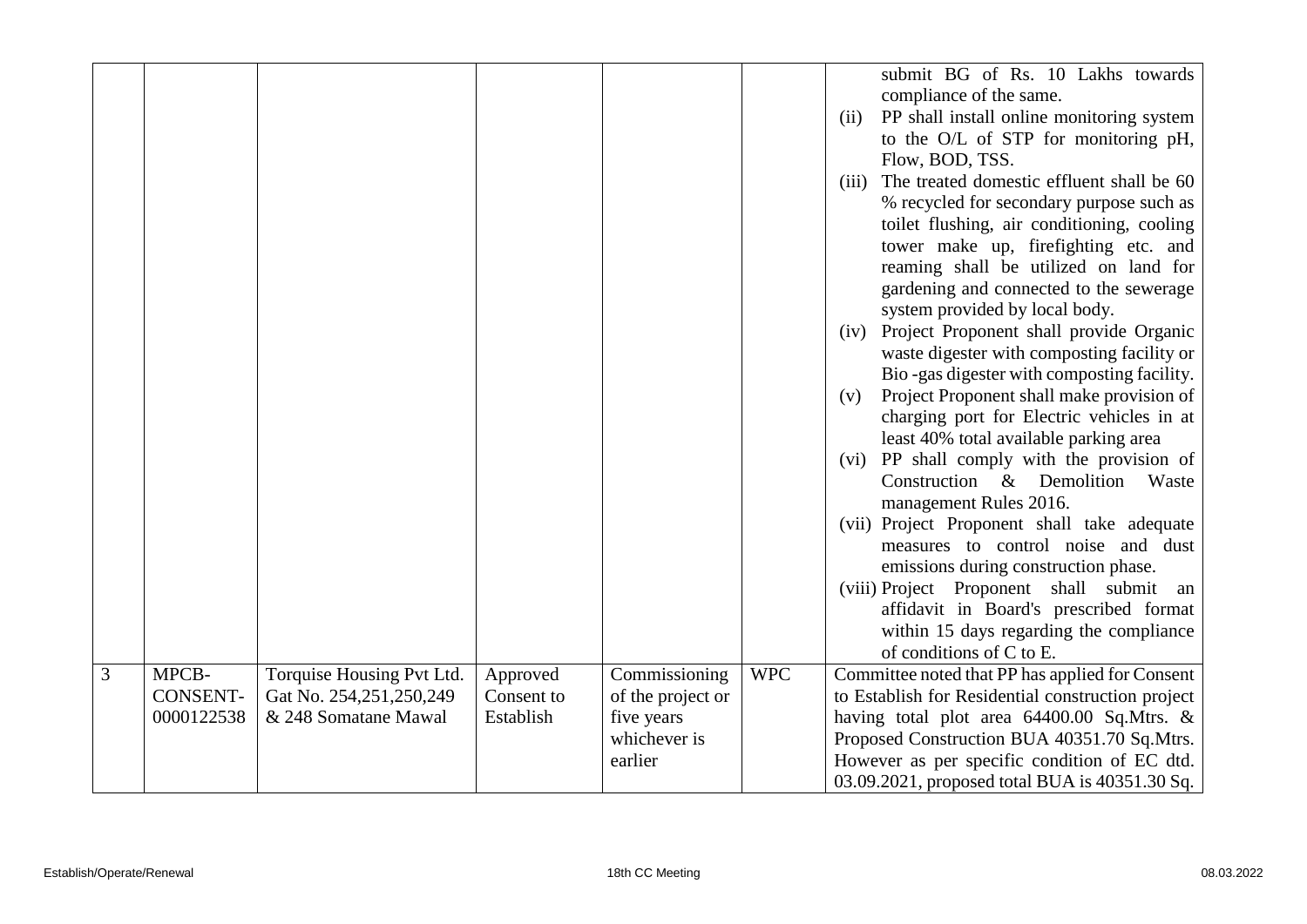|  |  |  | Mtr. Further the EC was granted with the                 |
|--|--|--|----------------------------------------------------------|
|  |  |  | condition to achieve ZLD.                                |
|  |  |  | After due deliberation, It was decided to grant          |
|  |  |  | <b>Consent to Establish for Residential construction</b> |
|  |  |  | project having total plot area 64400.00 Sq.Mtrs.         |
|  |  |  | & Proposed total Construction BUA 40351.30               |
|  |  |  | Sq.Mtrs as per specific condition of EC dtd              |
|  |  |  | 03.09.2021 by imposing following conditions.             |
|  |  |  | PP shall comply with the conditions<br>(i)               |
|  |  |  | stipulated in consent conditions & EC and                |
|  |  |  | submit BG of Rs. 10 Lakhs towards                        |
|  |  |  | compliance of the same.                                  |
|  |  |  | PP shall install online monitoring system<br>(ii)        |
|  |  |  | to the O/L of STP for monitoring pH,                     |
|  |  |  | Flow, BOD, TSS.                                          |
|  |  |  | The treated domestic effluent shall be 100<br>(iii)      |
|  |  |  | % recycled for secondary purpose such as                 |
|  |  |  | toilet flushing, air conditioning, cooling               |
|  |  |  | tower make up, firefighting etc. so as to                |
|  |  |  | achieve Zero Liquid Discharge Conditions                 |
|  |  |  | as per EC.                                               |
|  |  |  | Project Proponent shall provide Organic<br>(iv)          |
|  |  |  | waste digester with composting facility or               |
|  |  |  | Bio-gas digester with composting facility.               |
|  |  |  | Project Proponent shall make provision of<br>(v)         |
|  |  |  | charging port for Electric vehicles in at                |
|  |  |  | least 40% total available parking area                   |
|  |  |  | PP shall comply with the provision of<br>(vi)            |
|  |  |  | Construction & Demolition Waste                          |
|  |  |  | management Rules 2016.                                   |
|  |  |  | (vii) Project Proponent shall take adequate              |
|  |  |  | measures to control noise and dust                       |
|  |  |  | emissions during construction phase.                     |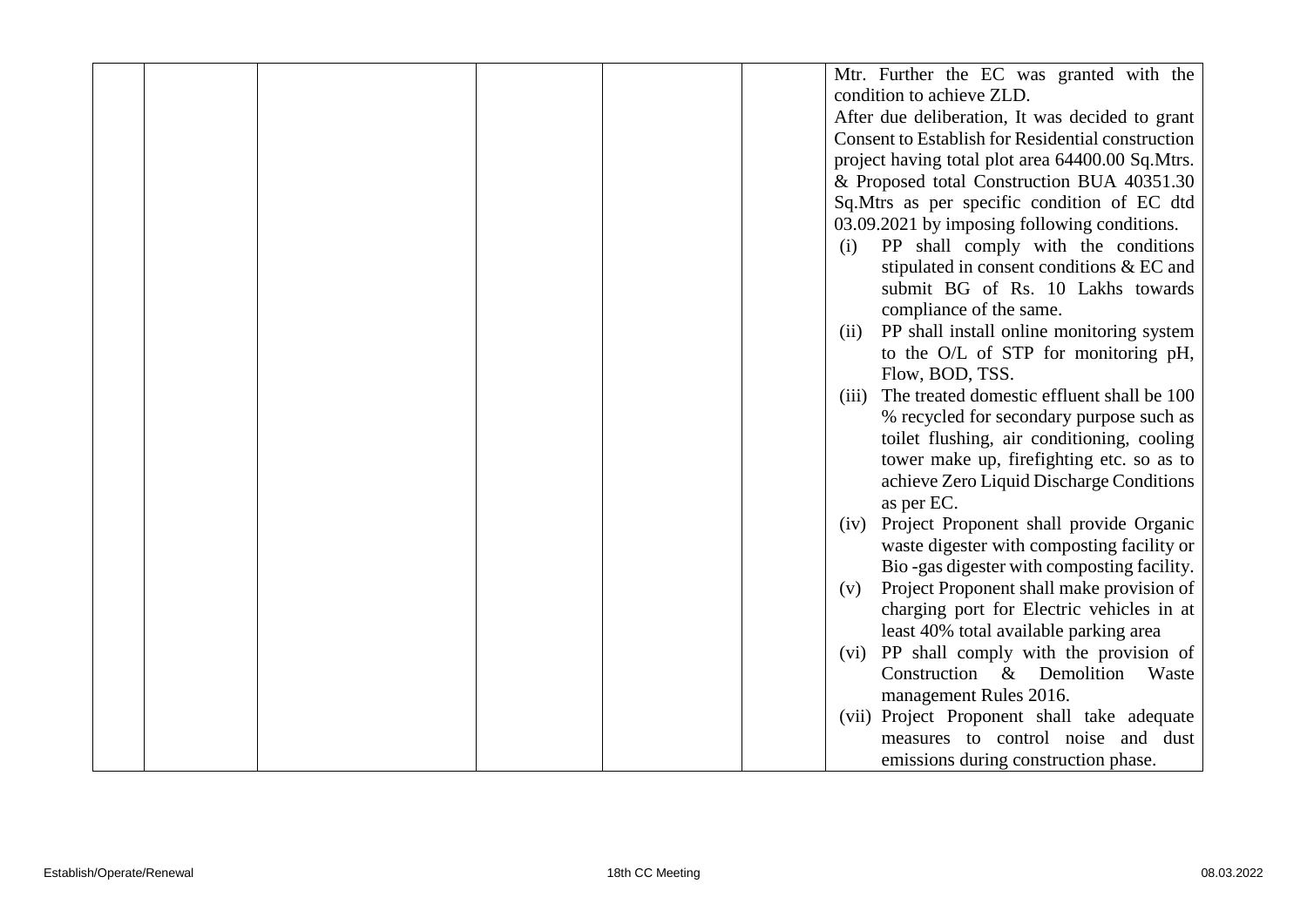|                |                                        |                                                                                                                                                         |                                     |                                                                             |            | (viii) Project Proponent<br>shall submit an<br>affidavit in Board's prescribed format<br>within 15 days regarding the compliance                                                                                                                                                                                                                                                                                                                                                                                                                                                                                                                                                                                                                                                                                                                                                                                                                                                                                                                                                                                                                                                                                                                                                |
|----------------|----------------------------------------|---------------------------------------------------------------------------------------------------------------------------------------------------------|-------------------------------------|-----------------------------------------------------------------------------|------------|---------------------------------------------------------------------------------------------------------------------------------------------------------------------------------------------------------------------------------------------------------------------------------------------------------------------------------------------------------------------------------------------------------------------------------------------------------------------------------------------------------------------------------------------------------------------------------------------------------------------------------------------------------------------------------------------------------------------------------------------------------------------------------------------------------------------------------------------------------------------------------------------------------------------------------------------------------------------------------------------------------------------------------------------------------------------------------------------------------------------------------------------------------------------------------------------------------------------------------------------------------------------------------|
|                |                                        |                                                                                                                                                         |                                     |                                                                             |            | of conditions of C to E.                                                                                                                                                                                                                                                                                                                                                                                                                                                                                                                                                                                                                                                                                                                                                                                                                                                                                                                                                                                                                                                                                                                                                                                                                                                        |
| $\overline{4}$ | MPCB-<br><b>CONSENT-</b><br>0000112405 | M/s. Fortune Pride Sr.<br>No.10/2/1,10/2/2P,10/1,10<br>$/3/2P$ , Sr.<br>No.10/2/1,10/2/2P,10/1,10<br>/3/2P, Yewalewadi,Tal-<br>Haveli, Dist-Pune Haveli | Approved<br>Consent to<br>Establish | Commissioning<br>of the project or<br>five years<br>whichever is<br>earlier | <b>WPC</b> | It was decided to grant Consent to Establish for<br>Residential and commercial construction project<br>having total plot area is 13750.00 Sq. Mtrs. &<br>Proposed total Construction BUA 34440.33<br>Sq.Mtrs, as per EC dt. 25.03.2020 by imposing<br>following conditions.<br>(i) PP shall comply with the conditions<br>stipulated in consent conditions & EC and<br>submit BG of Rs. 10 Lakhs towards<br>compliance of the same.<br>PP shall install online monitoring system<br>(ii)<br>to the O/L of STP for monitoring pH,<br>Flow, BOD, TSS.<br>The treated domestic effluent shall be 60<br>(iii)<br>% recycled for secondary purpose such as<br>toilet flushing, air conditioning, cooling<br>tower make up, firefighting etc. and<br>reaming shall be utilized on land for<br>gardening and connected to the sewerage<br>system provided by local body.<br>(iv) Project Proponent shall provide Organic<br>waste digester with composting facility or<br>Bio-gas digester with composting facility.<br>Project Proponent shall make provision of<br>(v)<br>charging port for Electric vehicles in at<br>least 40% total available parking area<br>(vi) PP shall comply with the provision of<br>Construction<br>$\&$<br>Demolition<br>Waste<br>management Rules 2016. |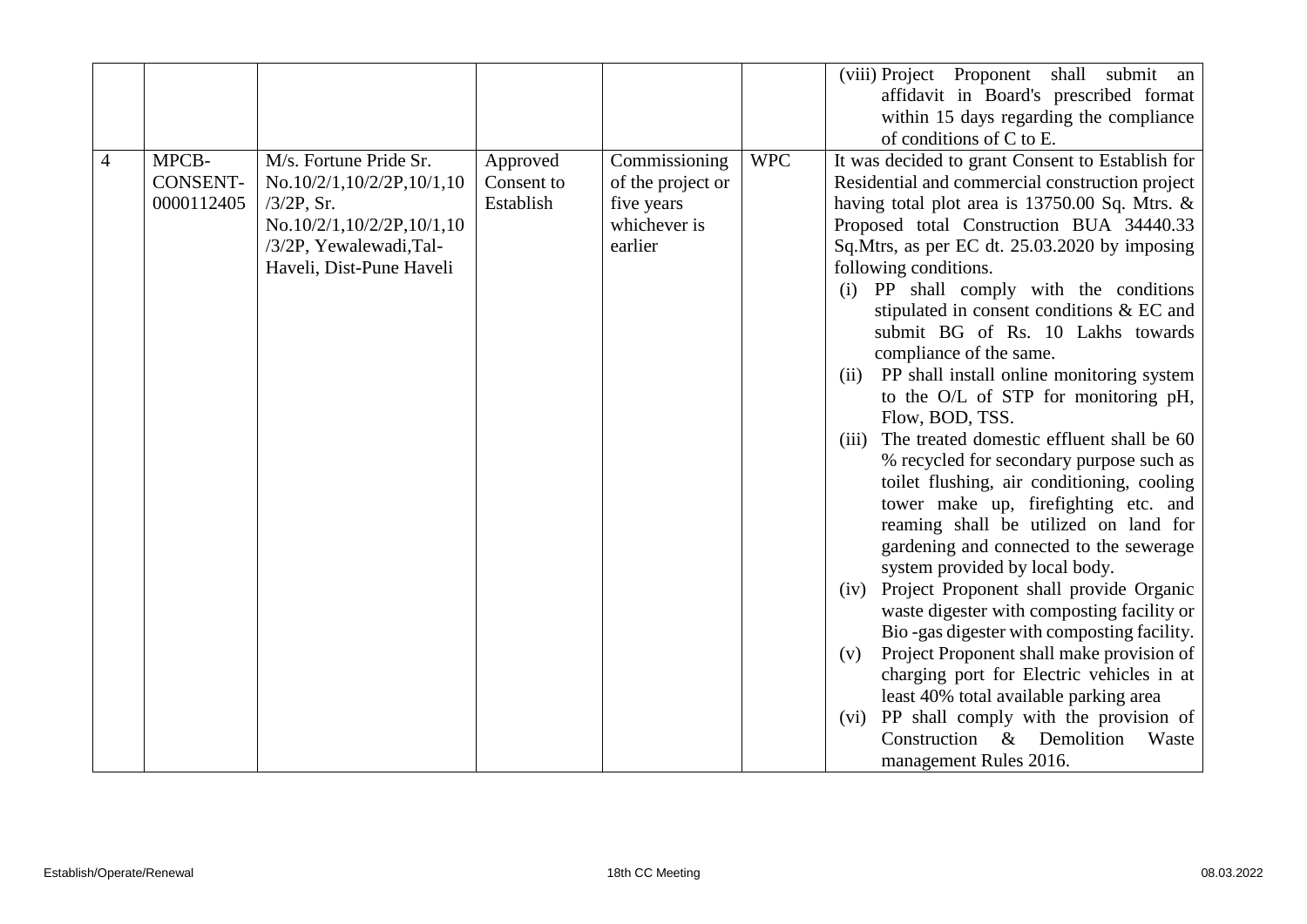|   |                 |                           |            |                   |            | (vii) Project Proponent shall take adequate              |
|---|-----------------|---------------------------|------------|-------------------|------------|----------------------------------------------------------|
|   |                 |                           |            |                   |            | measures to control noise and dust                       |
|   |                 |                           |            |                   |            | emissions during construction phase.                     |
|   |                 |                           |            |                   |            | (viii) Project Proponent shall submit<br>an              |
|   |                 |                           |            |                   |            | affidavit in Board's prescribed format                   |
|   |                 |                           |            |                   |            | within 15 days regarding the compliance                  |
|   |                 |                           |            |                   |            | of conditions of C to E.                                 |
| 5 | MPCB-           | M/s. PK Group Survey      | Approved   | Commissioning     | <b>WPC</b> | <b>Consent to Establish for Residential construction</b> |
|   | <b>CONSENT-</b> | No. 136 Survey No. 136, P | Consent to | of the project or |            | project having total plot area 8000.00 Sq. Mtrs.         |
|   | 0000120293      | K International English   | Establish  | five years        |            | & Proposed total Construction BUA 56722.30               |
|   |                 | School premises, Pimple   |            | whichever is      |            | Sq. Mtrs by imposing following conditions.               |
|   |                 | Saudagar, Pune –          |            | earlier           |            | PP shall obtain Environmental Clearance<br>(i)           |
|   |                 | 411027 Haveli             |            |                   |            | for the proposed construction project. PP                |
|   |                 |                           |            |                   |            | shall not take any effective steps towards               |
|   |                 |                           |            |                   |            | the construction without obtaining prior                 |
|   |                 |                           |            |                   |            | <b>Environmental Clearance.</b>                          |
|   |                 |                           |            |                   |            | PP shall comply with the conditions<br>(ii)              |
|   |                 |                           |            |                   |            | stipulated in consent conditions and                     |
|   |                 |                           |            |                   |            | submit BG of Rs. 10 Lakhs towards                        |
|   |                 |                           |            |                   |            | compliance of the same.                                  |
|   |                 |                           |            |                   |            | PP shall install online monitoring system<br>(iii)       |
|   |                 |                           |            |                   |            | to the O/L of STP for monitoring pH,                     |
|   |                 |                           |            |                   |            | Flow, BOD, TSS.                                          |
|   |                 |                           |            |                   |            | The treated domestic effluent shall be 60<br>(iv)        |
|   |                 |                           |            |                   |            | % recycled for secondary purpose such as                 |
|   |                 |                           |            |                   |            | toilet flushing, air conditioning, cooling               |
|   |                 |                           |            |                   |            | tower make up, firefighting etc. and                     |
|   |                 |                           |            |                   |            | reaming shall be utilized on land for                    |
|   |                 |                           |            |                   |            | gardening and connected to the sewerage                  |
|   |                 |                           |            |                   |            | system provided by local body.                           |
|   |                 |                           |            |                   |            | Project Proponent shall provide Organic<br>(v)           |
|   |                 |                           |            |                   |            | waste digester with composting facility or               |
|   |                 |                           |            |                   |            | Bio-gas digester with composting facility.               |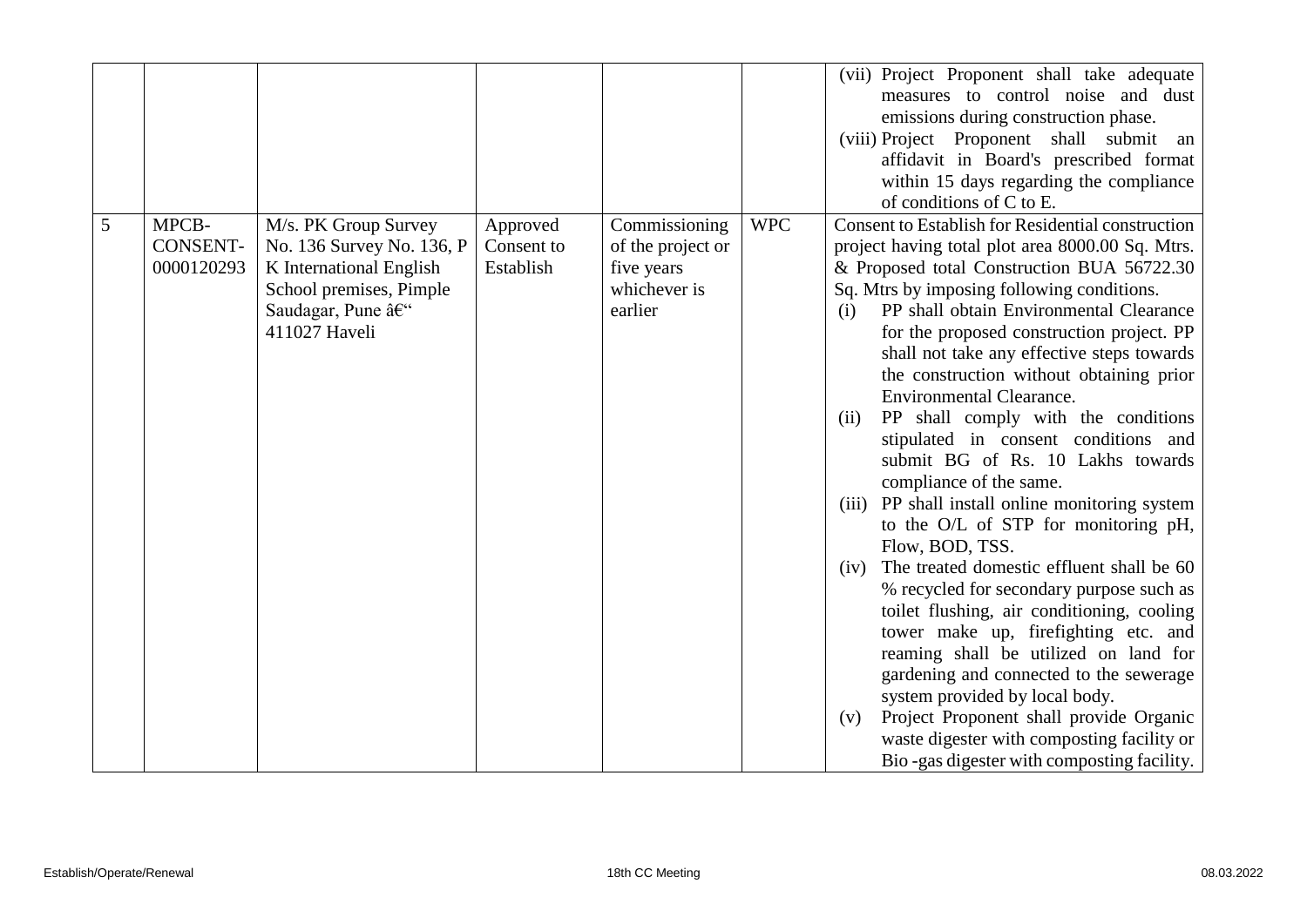|   |                                        |                                                                                                                                                                                               |                                                    |                                                                             |            | (vi) Project Proponent shall make provision of<br>charging port for Electric vehicles in at<br>least 40% total available parking area<br>(vii) PP shall comply with the provision of<br>Construction & Demolition<br>Waste<br>management Rules 2016.<br>(viii) Project Proponent shall take adequate<br>measures to control noise and dust<br>emissions during construction phase.<br>(ix) Project Proponent shall submit<br>an<br>affidavit in Board's prescribed format<br>within 15 days regarding the compliance<br>of conditions of C to E.                                                                                                                                                                                                                                                                                                                 |
|---|----------------------------------------|-----------------------------------------------------------------------------------------------------------------------------------------------------------------------------------------------|----------------------------------------------------|-----------------------------------------------------------------------------|------------|------------------------------------------------------------------------------------------------------------------------------------------------------------------------------------------------------------------------------------------------------------------------------------------------------------------------------------------------------------------------------------------------------------------------------------------------------------------------------------------------------------------------------------------------------------------------------------------------------------------------------------------------------------------------------------------------------------------------------------------------------------------------------------------------------------------------------------------------------------------|
| 6 | MPCB-<br><b>CONSENT-</b><br>0000122759 | M/s. Siddhesh Properties<br>Pvt. Ltd. S.No.211/1/1,<br>211/1/2, 211/1/3, 211/1/4,<br>Lohegaon S.No.21 $1/1/1$ ,<br>211/1/2, 211/1/3, 211/1/4,<br>CTS No-<br>191/1,191/2,191/3,191/4<br>Haveli | Approved<br>Consent to<br>Establish<br>(Expansion) | Commissioning<br>of the Project or<br>06.06.2024<br>whichever is<br>earlier | <b>WPC</b> | It was decided to grant Consent to Establish for<br>Expansion in Commercial Construction project<br>having total plot area is 8300.00 Sq.Mtrs. &<br>proposed total Construction BUA 47436.34 Sq.<br>Mtrs, as per EC dt. 12.10.2021 by imposing<br>following conditions.<br>PP shall comply with the conditions<br>(i)<br>stipulated in consent conditions & EC and<br>submit BG of Rs. 10 Lakhs towards<br>compliance of the same.<br>PP shall install online monitoring system<br>(ii)<br>to the O/L of STP for monitoring pH,<br>Flow, BOD, TSS.<br>The treated domestic effluent shall be 60<br>(iii)<br>% recycled for secondary purpose such as<br>toilet flushing, air conditioning, cooling<br>tower make up, firefighting etc. and<br>reaming shall be utilized on land for<br>gardening and connected to the sewerage<br>system provided by local body. |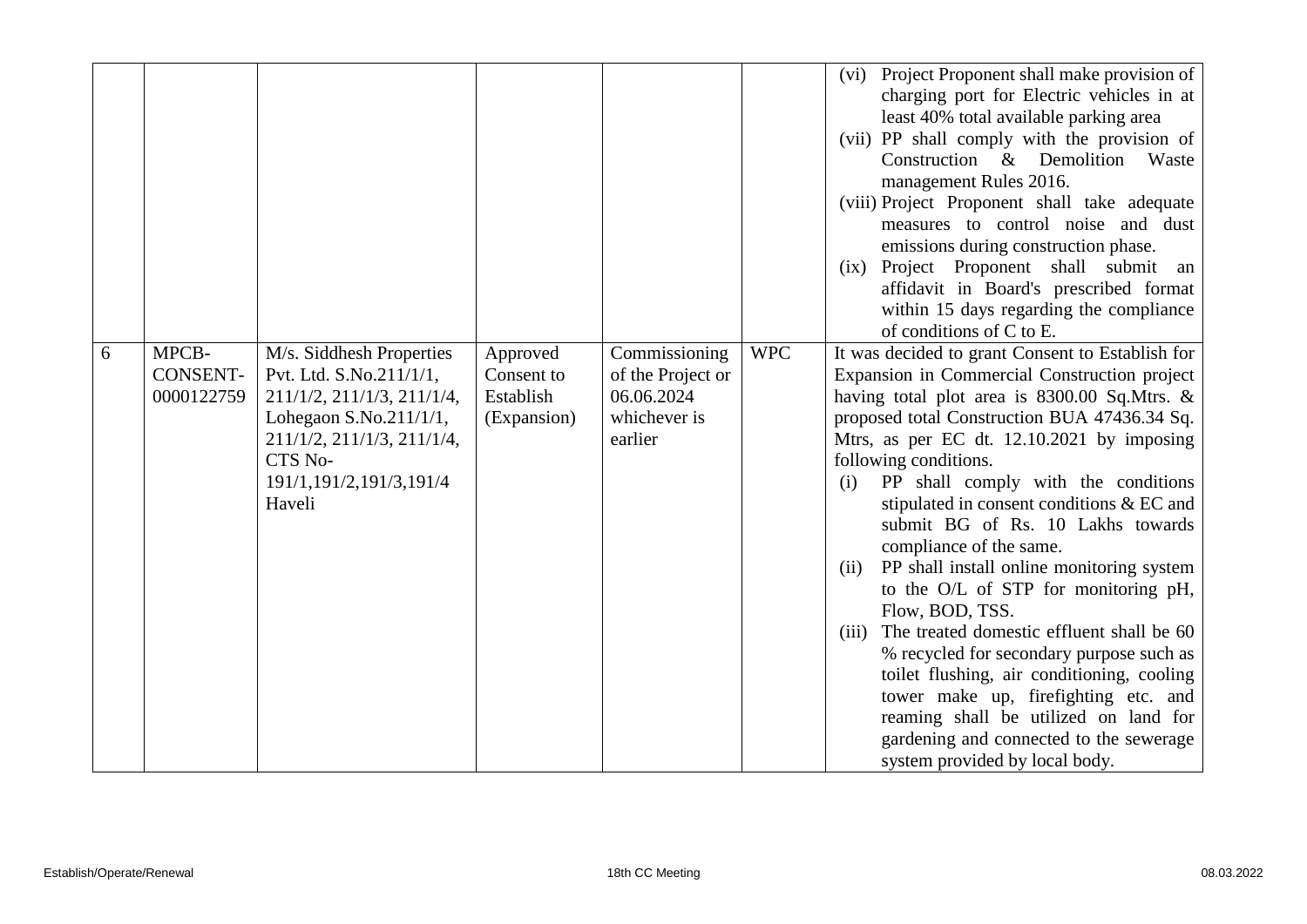|   |                                        |                                                                                                                           |                                     |                                                                             |            | Project Proponent shall provide Organic<br>(iv)<br>waste digester with composting facility or<br>Bio-gas digester with composting facility.<br>Project Proponent shall make provision of<br>(v)<br>charging port for Electric vehicles in at<br>least 40% total available parking area<br>(vi) PP shall comply with the provision of<br>Construction & Demolition<br>Waste<br>management Rules 2016.<br>(vii) Project Proponent shall take adequate<br>measures to control noise and dust<br>emissions during construction phase.<br>(viii) Project Proponent shall submit<br>an<br>affidavit in Board's prescribed format<br>within 15 days regarding the compliance<br>of conditions of C to E. |
|---|----------------------------------------|---------------------------------------------------------------------------------------------------------------------------|-------------------------------------|-----------------------------------------------------------------------------|------------|---------------------------------------------------------------------------------------------------------------------------------------------------------------------------------------------------------------------------------------------------------------------------------------------------------------------------------------------------------------------------------------------------------------------------------------------------------------------------------------------------------------------------------------------------------------------------------------------------------------------------------------------------------------------------------------------------|
|   |                                        |                                                                                                                           |                                     |                                                                             |            | The consent shall be issued with overriding<br>effect on earlier consent to establish dtd<br>06.06.2019.                                                                                                                                                                                                                                                                                                                                                                                                                                                                                                                                                                                          |
| 7 | MPCB-<br><b>CONSENT-</b><br>0000123094 | Nxtra Data Limited K -<br>14/1 Plot No.K - $14/1$ ,<br><b>TTC</b> Industrial Area<br>Kalwa, Navi Mumbai -<br>400605 Thane | Approved<br>Consent to<br>Establish | Commissioning<br>of the Project or<br>five years<br>whichever is<br>earlier | <b>WPC</b> | It was decided to grant Consent to Establish for<br>construction project for Data Centre, having<br>Total plot area-4115.34 sq. mtr. and proposed<br>total Built up area -9290.304 Sq. Mtr by<br>imposing following conditions.<br>PP shall obtain Environmental Clearance<br>(i)<br>for proposed construction project. PP shall<br>not take any effective steps towards the<br>construction without obtaining prior<br>Environmental Clearance from competent<br>Authority.<br>PP shall comply with the conditions<br>(ii)<br>stipulated in consent conditions and                                                                                                                               |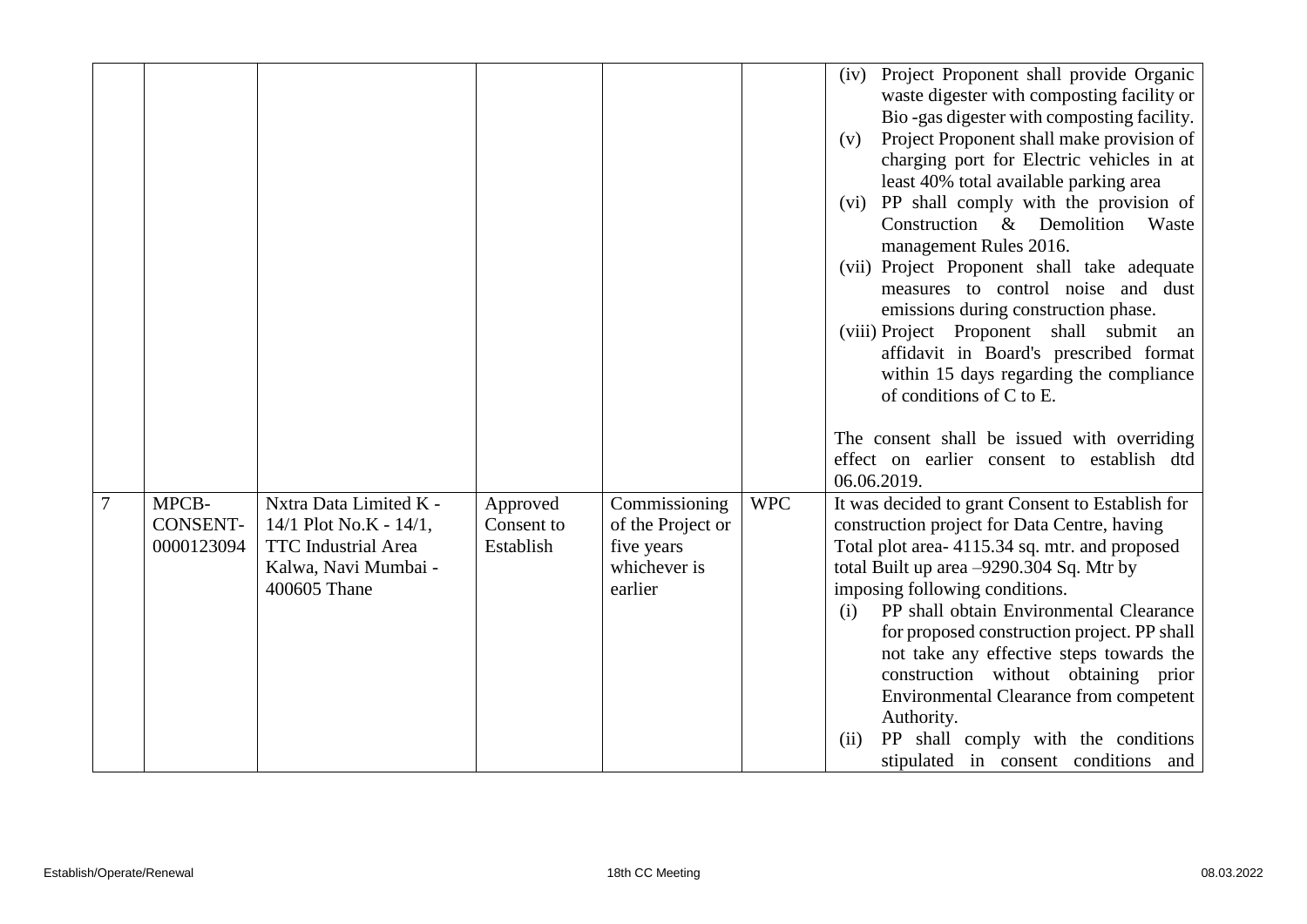|   |                 |                                |            |                   |            | submit BG of Rs. 10 Lakhs towards                 |
|---|-----------------|--------------------------------|------------|-------------------|------------|---------------------------------------------------|
|   |                 |                                |            |                   |            | compliance of the same.                           |
|   |                 |                                |            |                   |            |                                                   |
|   |                 |                                |            |                   |            | (iii) PP shall install online monitoring system   |
|   |                 |                                |            |                   |            | to the O/L of STP for monitoring pH,              |
|   |                 |                                |            |                   |            | Flow, BOD, TSS.                                   |
|   |                 |                                |            |                   |            | The treated domestic effluent shall be 60<br>(iv) |
|   |                 |                                |            |                   |            | % recycled for secondary purpose such as          |
|   |                 |                                |            |                   |            | toilet flushing, air conditioning, cooling        |
|   |                 |                                |            |                   |            | tower make up, firefighting etc. and              |
|   |                 |                                |            |                   |            | reaming shall be utilized on land for             |
|   |                 |                                |            |                   |            | gardening and connected to the sewerage           |
|   |                 |                                |            |                   |            | system provided by local body.                    |
|   |                 |                                |            |                   |            | Project Proponent shall provide Organic<br>(v)    |
|   |                 |                                |            |                   |            | waste digester with composting facility or        |
|   |                 |                                |            |                   |            | Bio-gas digester with composting facility.        |
|   |                 |                                |            |                   |            | (vi) Project Proponent shall make provision of    |
|   |                 |                                |            |                   |            | charging port for Electric vehicles in at         |
|   |                 |                                |            |                   |            | least 40% total available parking area            |
|   |                 |                                |            |                   |            | (vii) PP shall comply with the provision of       |
|   |                 |                                |            |                   |            | Construction & Demolition Waste                   |
|   |                 |                                |            |                   |            | management Rules 2016.                            |
|   |                 |                                |            |                   |            | (viii) Project Proponent shall take adequate      |
|   |                 |                                |            |                   |            | measures to control noise and dust                |
|   |                 |                                |            |                   |            | emissions during construction phase.              |
|   |                 |                                |            |                   |            | (ix) Project Proponent shall submit an            |
|   |                 |                                |            |                   |            | affidavit in Board's prescribed format            |
|   |                 |                                |            |                   |            |                                                   |
|   |                 |                                |            |                   |            | within 15 days regarding the compliance           |
|   |                 |                                |            |                   |            | of conditions of C to E.                          |
|   |                 |                                |            |                   |            | PP shall obtain NOC from concerned<br>(x)         |
|   |                 |                                |            |                   |            | Department in respect of Thane Creek              |
|   |                 |                                |            |                   |            | Flamingo Sanctuary.                               |
| 8 | MPCB-           | "Kalpataru Serenity"           | Approved   | Commissioning     | <b>WPC</b> | It was decided to grant Consent to Establish for  |
|   | <b>CONSENT-</b> | Kalpataru Gardens Pvt.         | Consent to | of the Project or |            | Expansion in Construction project having total    |
|   | 0000121068      | Ltd. $93/2$ , $95/2$ & 164, S. |            | 04.07.2024        |            | plot area 69600 SqM. & proposed total             |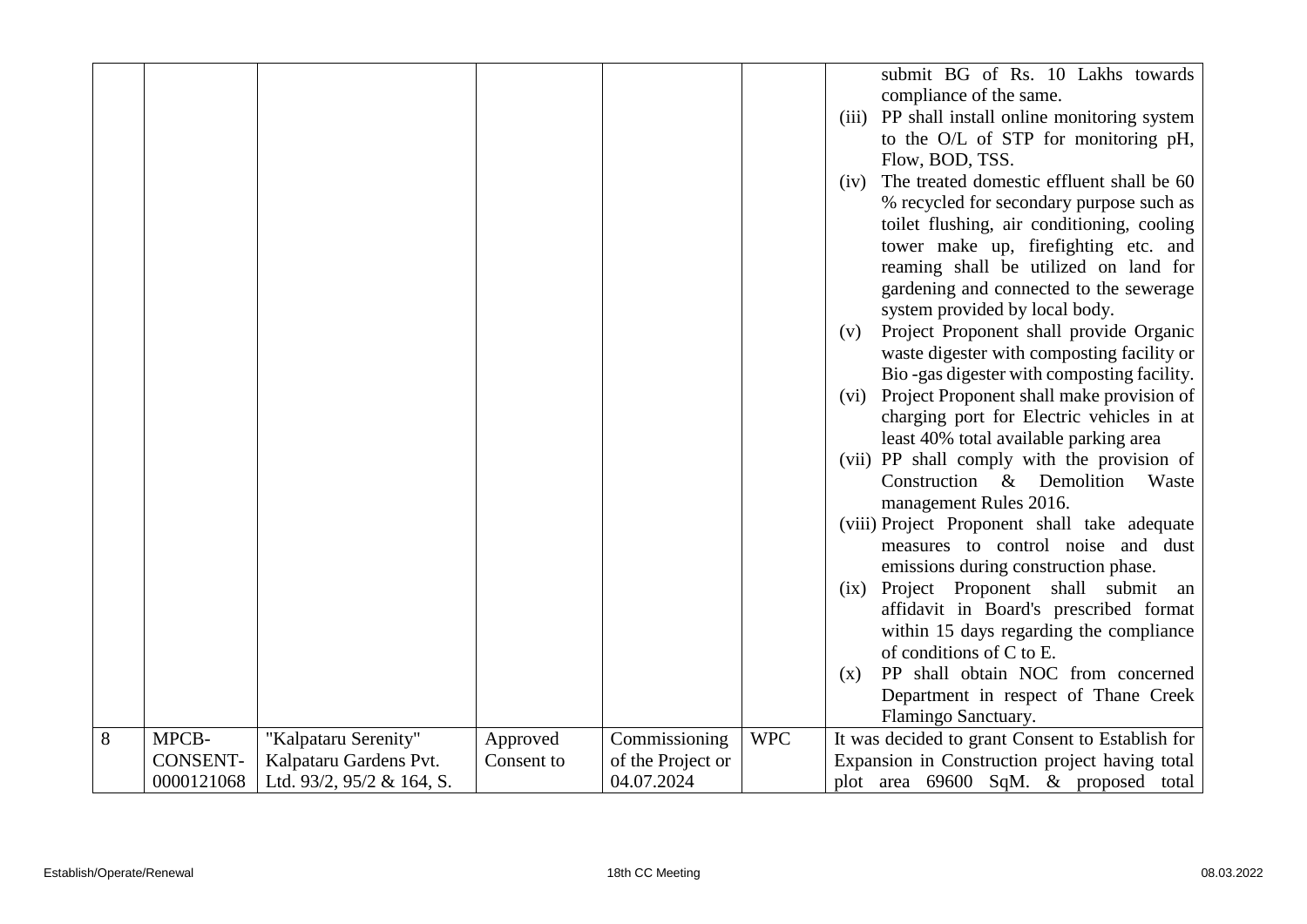| no. 93/2, 95/2 & 164,  | <b>Establish for</b> | whichever is | Construction BUA 34730.55 SqM (30107.51)           |
|------------------------|----------------------|--------------|----------------------------------------------------|
| village-Manjari Haveli | Expansion            | earlier      | $SqM + 4623.04$ SqM as per C to E dtd              |
|                        |                      |              | 04.07.2019) out of total construction BUA of       |
|                        |                      |              | 126063.35 SqM as per specific condition of EC      |
|                        |                      |              | 25.10.2021<br>by imposing<br>following<br>dt.      |
|                        |                      |              | conditions.                                        |
|                        |                      |              | PP shall comply with the conditions<br>(i)         |
|                        |                      |              | stipulated in consent conditions & EC and          |
|                        |                      |              | submit BG of Rs. 10 Lakhs towards                  |
|                        |                      |              | compliance of the same.                            |
|                        |                      |              | PP shall install online monitoring system<br>(ii)  |
|                        |                      |              | to the O/L of STP for monitoring pH,               |
|                        |                      |              | Flow, BOD, TSS.                                    |
|                        |                      |              | The treated domestic effluent shall be 60<br>(iii) |
|                        |                      |              | % recycled for secondary purpose such as           |
|                        |                      |              | toilet flushing, air conditioning, cooling         |
|                        |                      |              | tower make up, firefighting etc. and               |
|                        |                      |              | reaming shall be utilized on land for              |
|                        |                      |              | gardening and connected to the sewerage            |
|                        |                      |              | system provided by local body.                     |
|                        |                      |              | Project Proponent shall provide Organic<br>(iv)    |
|                        |                      |              | waste digester with composting facility or         |
|                        |                      |              | Bio-gas digester with composting facility.         |
|                        |                      |              | Project Proponent shall make provision of<br>(v)   |
|                        |                      |              | charging port for Electric vehicles in at          |
|                        |                      |              | least 40% total available parking area             |
|                        |                      |              | (vi) PP shall comply with the provision of         |
|                        |                      |              | Construction & Demolition Waste                    |
|                        |                      |              | management Rules 2016.                             |
|                        |                      |              | (vii) Project Proponent shall take adequate        |
|                        |                      |              | measures to control noise and dust                 |
|                        |                      |              | emissions during construction phase.               |
|                        |                      |              | (viii) Project Proponent shall submit an           |
|                        |                      |              | affidavit in Board's prescribed format             |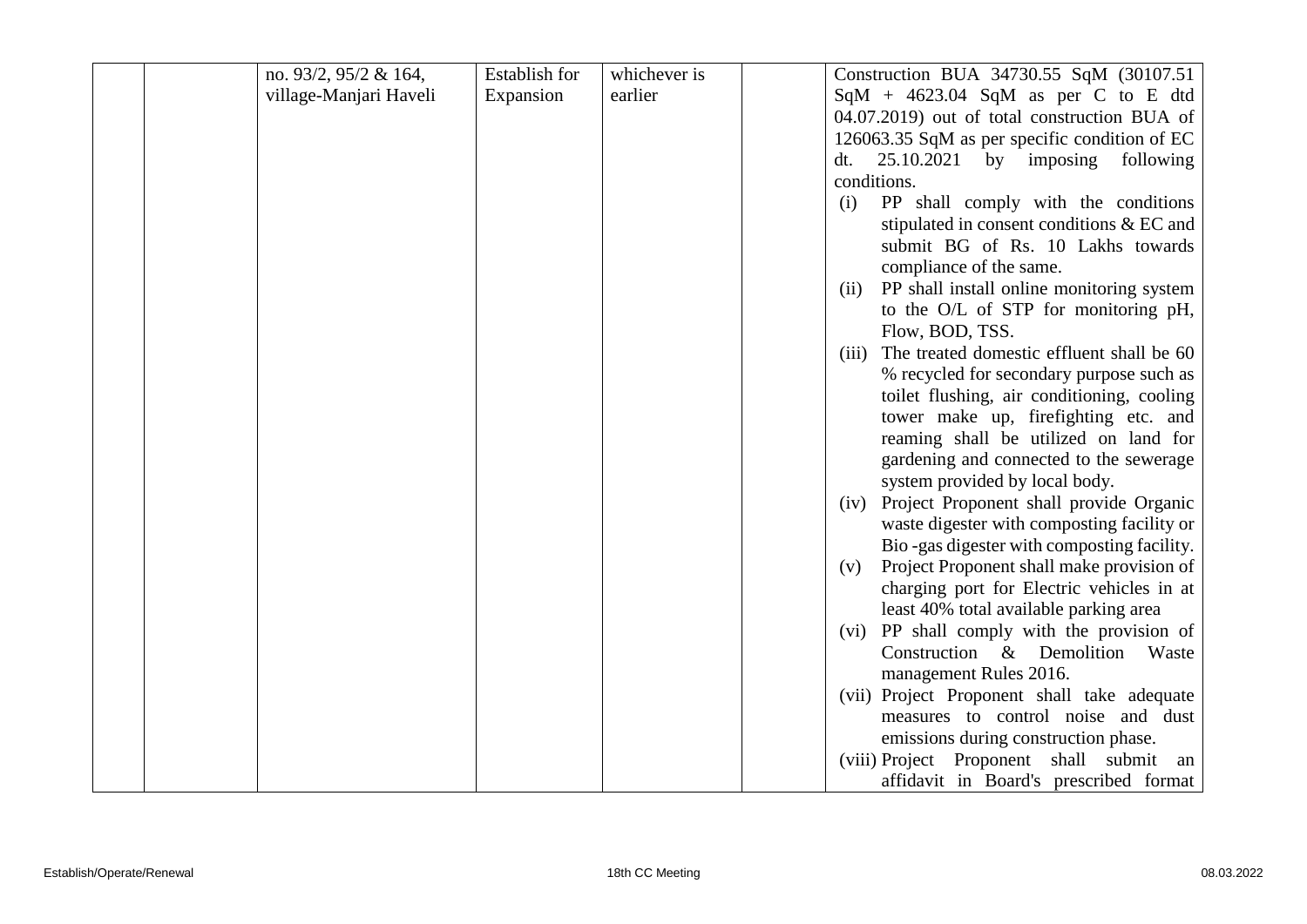|            |                               |                                                                                                                                                         |                                                      |                                                                             |            | within 15 days regarding the compliance<br>of conditions of C to E.<br>The consent shall be issued with overriding<br>effect on earlier consent to establish dtd<br>04.07.2019.                                                                                                                                                                                                                                                                                                                                                                                                                                                                                                                                                                                                                                                                                                                                                                                                                                                                                                                                                                                                                                |
|------------|-------------------------------|---------------------------------------------------------------------------------------------------------------------------------------------------------|------------------------------------------------------|-----------------------------------------------------------------------------|------------|----------------------------------------------------------------------------------------------------------------------------------------------------------------------------------------------------------------------------------------------------------------------------------------------------------------------------------------------------------------------------------------------------------------------------------------------------------------------------------------------------------------------------------------------------------------------------------------------------------------------------------------------------------------------------------------------------------------------------------------------------------------------------------------------------------------------------------------------------------------------------------------------------------------------------------------------------------------------------------------------------------------------------------------------------------------------------------------------------------------------------------------------------------------------------------------------------------------|
| MPCB-<br>9 | <b>CONSENT-</b><br>0000124463 | 'Yash One Wakad' CFE<br>for expansion in<br>Residential and<br>Commercial Project S.<br>No., $173/2/2B/1+2+3+4$ ,<br>$173/2/2A/1+3+4+5$ Wakad<br>Mulshi | Approved<br>Consent to<br>Establish for<br>expansion | Commissioning<br>of the Project or<br>12.03.2025<br>whichever is<br>earlier | <b>WPC</b> | It was decided to grant Consent to Establish for<br>expansion in construction project having total<br>plot area 15353.09 SqM & proposed total<br>Construction BUA 80697.74 SqM by imposing<br>following conditions.<br>PP shall obtain Environmental Clearance<br>(i)<br>for proposed expansion in construction<br>project. PP shall not take any effective<br>steps towards the construction without<br>obtaining prior Environmental Clearance<br>from competent Authority.<br>PP shall comply with the conditions<br>(ii)<br>stipulated in consent conditions and submit<br>BG of Rs. 10 Lakhs towards compliance of<br>the same.<br>(iii) PP shall install online monitoring system to<br>the O/L of STP for monitoring pH, Flow,<br>BOD, TSS.<br>The treated domestic effluent shall be 60 %<br>(iv)<br>recycled for secondary purpose such as<br>toilet flushing, air conditioning, cooling<br>tower make up, firefighting etc. and<br>reaming shall be utilized on land for<br>gardening and connected to the sewerage<br>system provided by local body.<br>Project Proponent shall provide Organic<br>(v)<br>waste digester with composting facility or<br>Bio -gas digester with composting facility. |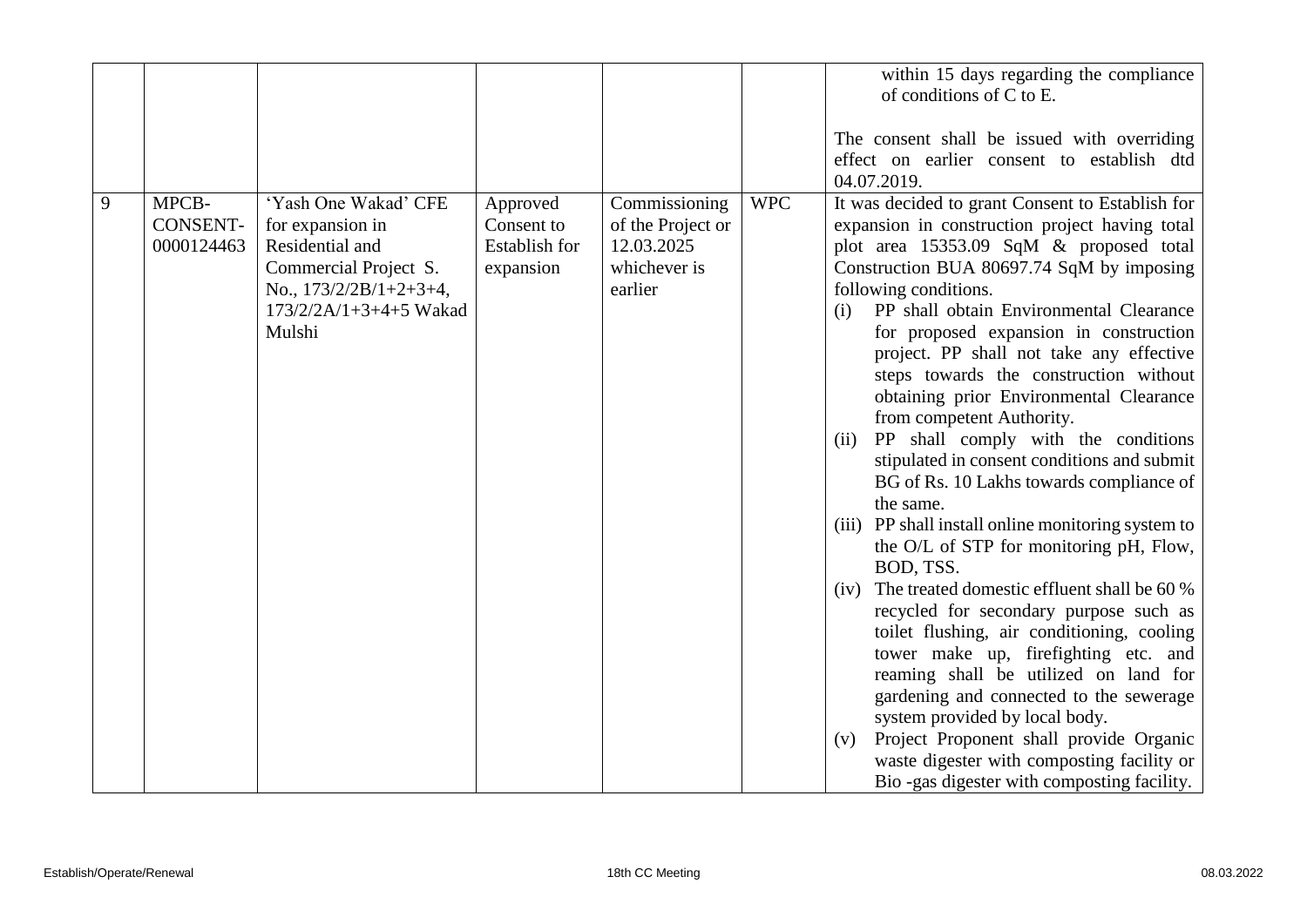|    |                                        |                                                                                                                                                                                       |                                                             |                                                                                                 |            | (vi) Project Proponent shall make provision of<br>charging port for Electric vehicles in at<br>least 40% total available parking area<br>(vii) PP shall comply with the provision of<br>Construction &<br>Demolition<br>Waste<br>management Rules 2016.<br>(viii) Project Proponent shall take adequate<br>measures to control noise and dust<br>emissions during construction phase.<br>(ix) Project Proponent shall submit an affidavit<br>in Board's prescribed format within 15 days<br>regarding the compliance of conditions of<br>$C$ to $E$ .<br>The consent shall be issued with overriding<br>effect on earlier consent to establish dtd |
|----|----------------------------------------|---------------------------------------------------------------------------------------------------------------------------------------------------------------------------------------|-------------------------------------------------------------|-------------------------------------------------------------------------------------------------|------------|----------------------------------------------------------------------------------------------------------------------------------------------------------------------------------------------------------------------------------------------------------------------------------------------------------------------------------------------------------------------------------------------------------------------------------------------------------------------------------------------------------------------------------------------------------------------------------------------------------------------------------------------------|
| 10 | MPCB-<br><b>CONSENT-</b><br>0000123078 | PUNE MUNICIPAL<br><b>CORPORATION Sr.no.</b><br>28, manjari bk. & S.no. 9<br>to 14 kehsavnagar<br>mundhawa Sr.no. 28,<br>manjari bk. & S.no. 9 to<br>14 kehsavnagar<br>mundhawa Haveli | Approved<br>Consent to<br>Establish                         | $\overline{\text{Commissioning}}$<br>of the project or<br>five years<br>whichever is<br>earlier | <b>WPC</b> | 29.01.2019 & 12.03.2020<br>It was decided to grant consent to Establish for<br>two new STP for treatment of total sewage<br>generation of $93.50$ MLD & 12 MLD by<br>imposing Bank Guarantees as per BG Regime.<br>The consent shall be issued after verification of<br>location and land details of the proposed project.                                                                                                                                                                                                                                                                                                                         |
| 11 | MPCB-<br><b>CONSENT-</b><br>0000125221 | Expansion in Consent to<br>establish for Proposed<br>Residential and<br>Commercial Project by<br>M/S VILAS JAVDE S.<br>No. 21/7, 21/8(P)<br>Punawale Mulshi                           | Approved<br>Consent to<br><b>Establish</b> for<br>expansion | Commissioning<br>of the Project or<br>05.02.2026<br>whichever is<br>earlier                     | <b>WPC</b> | It was decided to grant Consent to Establish for<br>Expansion in Residential & commercial<br>construction project having total plot area is<br>26,700.00 SqM. & proposed total Construction<br>BUA 1,48,062.44 SqM by imposing following<br>conditions.<br>PP shall obtain Environmental Clearance<br>(i)<br>for proposed expansion in construction<br>project. PP shall not take any effective                                                                                                                                                                                                                                                    |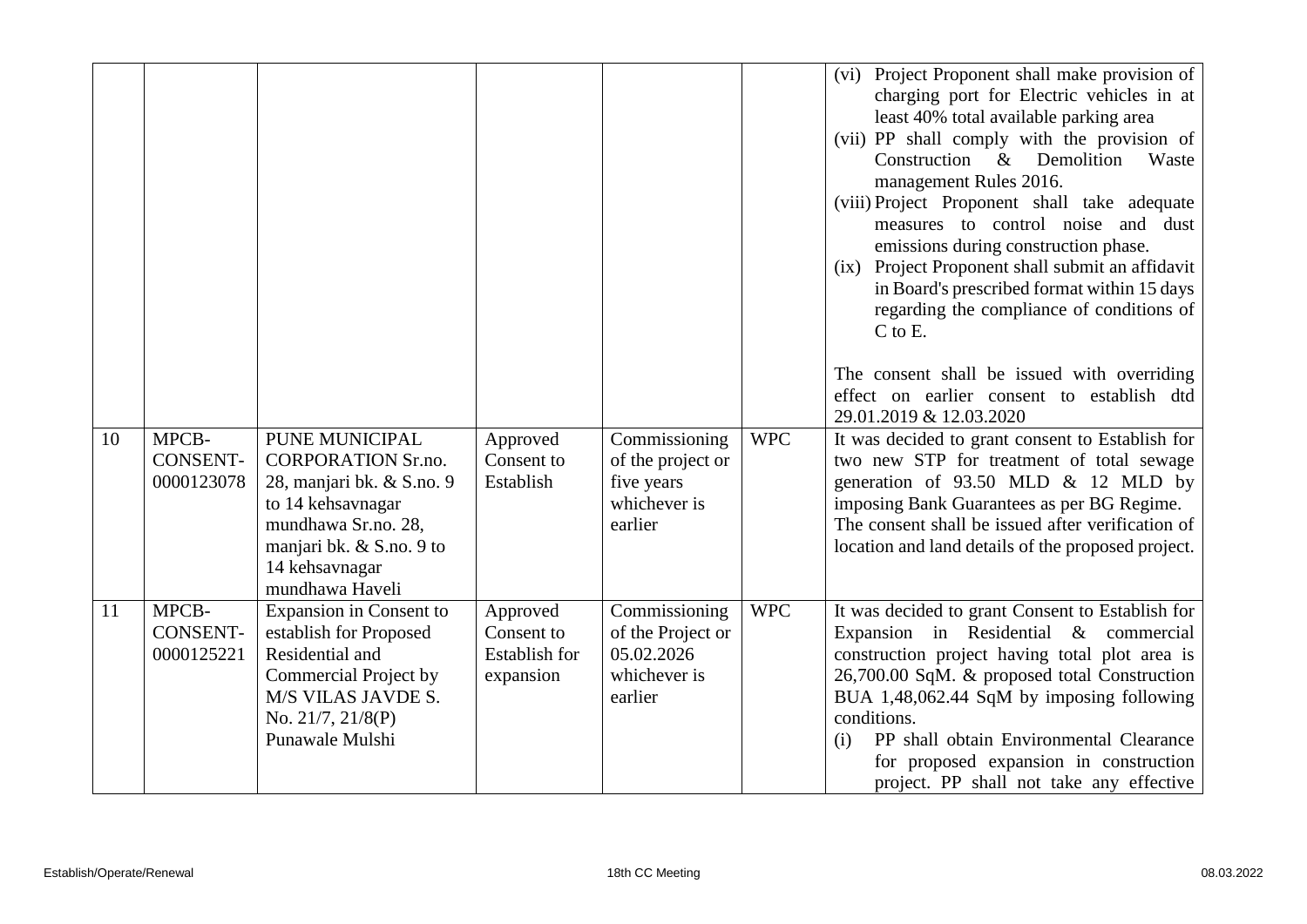|  |  |  |      | steps towards the construction without                                                          |
|--|--|--|------|-------------------------------------------------------------------------------------------------|
|  |  |  |      | obtaining prior Environmental Clearance                                                         |
|  |  |  |      | from competent Authority.                                                                       |
|  |  |  | (ii) | PP shall comply with the conditions                                                             |
|  |  |  |      | stipulated in consent conditions and submit                                                     |
|  |  |  |      | BG of Rs. 10 Lakhs towards compliance of                                                        |
|  |  |  |      | the same.                                                                                       |
|  |  |  |      | (iii) PP shall install online monitoring system to                                              |
|  |  |  |      | the O/L of STP for monitoring pH, Flow,                                                         |
|  |  |  |      | BOD, TSS.                                                                                       |
|  |  |  |      | (iv) The treated domestic effluent shall be 60 %                                                |
|  |  |  |      | recycled for secondary purpose such as                                                          |
|  |  |  |      | toilet flushing, air conditioning, cooling                                                      |
|  |  |  |      | tower make up, firefighting etc. and                                                            |
|  |  |  |      | reaming shall be utilized on land for                                                           |
|  |  |  |      | gardening and connected to the sewerage                                                         |
|  |  |  |      | system provided by local body.                                                                  |
|  |  |  | (v)  | Project Proponent shall provide Organic                                                         |
|  |  |  |      | waste digester with composting facility or                                                      |
|  |  |  |      | Bio-gas digester with composting facility.                                                      |
|  |  |  |      | (vi) Project Proponent shall make provision of                                                  |
|  |  |  |      | charging port for Electric vehicles in at                                                       |
|  |  |  |      | least 40% total available parking area                                                          |
|  |  |  |      | (vii) PP shall comply with the provision of                                                     |
|  |  |  |      | Construction & Demolition<br>Waste                                                              |
|  |  |  |      | management Rules 2016.                                                                          |
|  |  |  |      | (viii) Project Proponent shall take adequate                                                    |
|  |  |  |      | measures to control noise and dust                                                              |
|  |  |  |      | emissions during construction phase.                                                            |
|  |  |  |      | (ix) Project Proponent shall submit an affidavit<br>in Board's prescribed format within 15 days |
|  |  |  |      | regarding the compliance of conditions of                                                       |
|  |  |  |      | $C$ to $E$ .                                                                                    |
|  |  |  |      |                                                                                                 |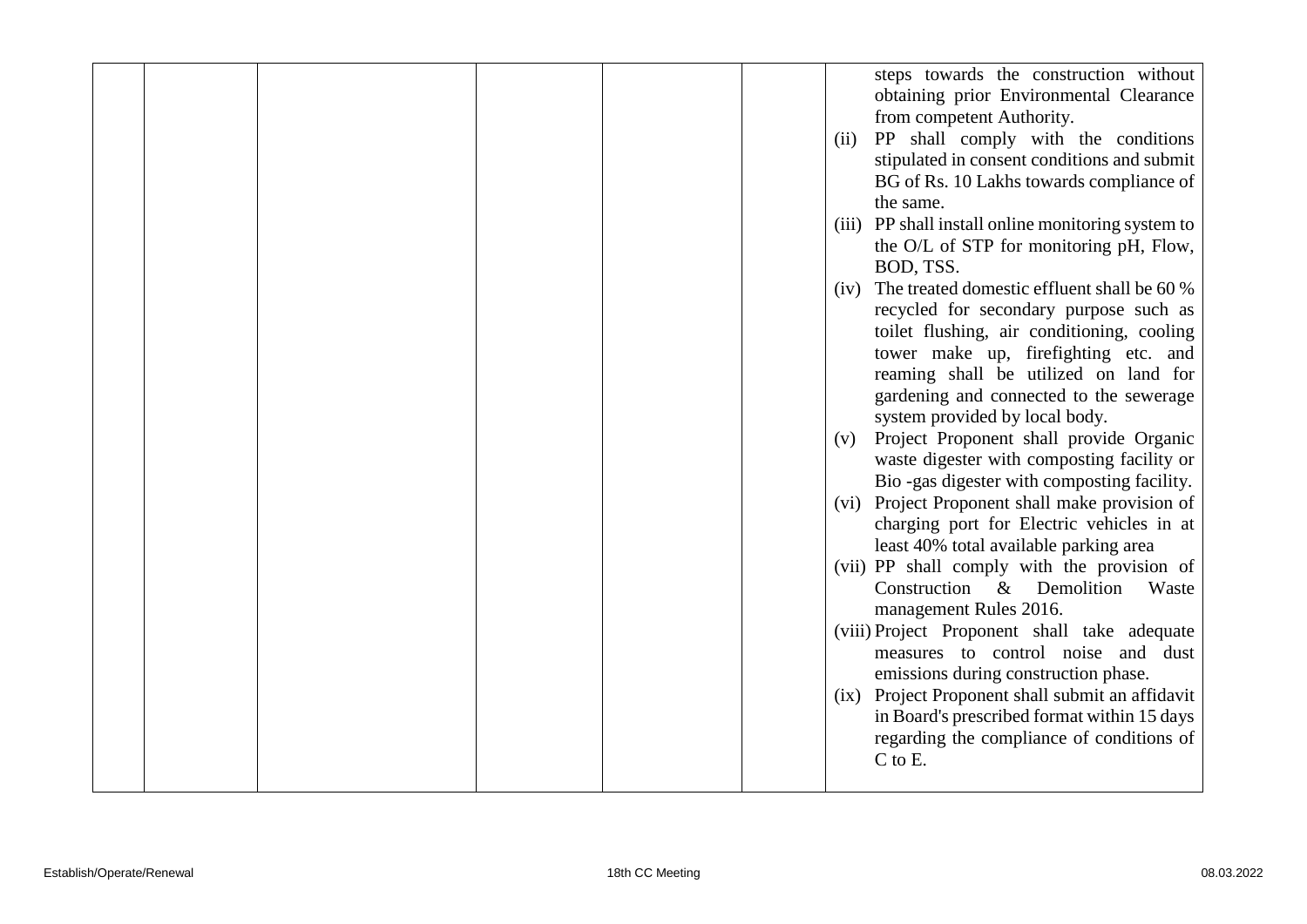|                |                                        |                                                                                                                                                                                 |                                       |                                               |            | The consent shall be issued with overriding<br>effect on earlier consent to establish dtd<br>05.02.2021                                                                                                                                                                                                                                                                                                                                                                                                                                                                                                                                                                                                                                                                                                                                                                                                                                         |  |  |  |  |  |
|----------------|----------------------------------------|---------------------------------------------------------------------------------------------------------------------------------------------------------------------------------|---------------------------------------|-----------------------------------------------|------------|-------------------------------------------------------------------------------------------------------------------------------------------------------------------------------------------------------------------------------------------------------------------------------------------------------------------------------------------------------------------------------------------------------------------------------------------------------------------------------------------------------------------------------------------------------------------------------------------------------------------------------------------------------------------------------------------------------------------------------------------------------------------------------------------------------------------------------------------------------------------------------------------------------------------------------------------------|--|--|--|--|--|
|                | <b>Agenda B-Consent to Operate</b>     |                                                                                                                                                                                 |                                       |                                               |            |                                                                                                                                                                                                                                                                                                                                                                                                                                                                                                                                                                                                                                                                                                                                                                                                                                                                                                                                                 |  |  |  |  |  |
|                | MPCB-<br><b>CONSENT-</b><br>0000118273 | Sai Rydam Realtors Pvt.<br>Ltd. As per EC Letter<br>SEIAA-EC-0000000405<br>Central Park, Vill. More,<br>Nallasopara (E) (MLDC<br>Yashwant Orchid) Vasai                         | Not Approved<br>Consent to<br>Operate | $\mathord{\hspace{1pt}\text{--}\hspace{1pt}}$ | <b>WPC</b> | Committee noted that, Project Proponent has<br>applied for 1st Consent to Operate (part) for<br>Commercial Building Project having Total Plot<br>Area 2,27,946.95 Sqm and Completed<br>Construction BUA 35,183.47 Sqm Out of Total<br>construction BUA area 79,113.83 Sqm, As per<br>EC dt. 01.09.2018.<br>After due deliberation, it was decided to issue<br>Show Cause Notice for Refusal of 1st Consent to<br>Operate (part) due to following<br>non-<br>compliances.<br>Project proponent has not submitted Bank<br>(i)<br>Guarantee of Rs. 10 Lakhs as per consent<br>to establish conditions to MPC Board.<br>PP has provided inadequate capacity of 85<br>(ii)<br>CMD STP Plant against 90 CMD sewage<br>generation.<br>PP<br>shall<br>The<br>submit compliance of<br>Environmental Clearance conditions which<br>shall be verified by SRO/RO MPCB. After<br>submission of the report, the case will be<br>discussed in next CC meeting. |  |  |  |  |  |
| $\overline{2}$ | MPCB-<br><b>CONSENT-</b><br>0000118160 | <b>Reliance Progressive</b><br><b>Traders Pvt Ltd Elpro</b><br>Mall New CTS No. 4270<br>New CTS No. 4270,<br>Chinchwad Village,<br>Pimpri Chinchwad Road,<br>Pune 411004 Haveli | Not Approved<br>Consent to<br>Operate | $\overline{\phantom{a}}$                      | <b>WPC</b> | Committee noted that PP has applied for consent<br>to operate (part) for commercial construction<br>project having total plot area of 15402.2092 SqM<br>out of 172560 SqM and part construction BUA<br>of 13,935.45 SqM out of 1,39,482.94 SqM.<br>After due deliberation, it was decided to issue<br>Show Cause Notice for refusal of consent for<br>following non compliances.                                                                                                                                                                                                                                                                                                                                                                                                                                                                                                                                                                |  |  |  |  |  |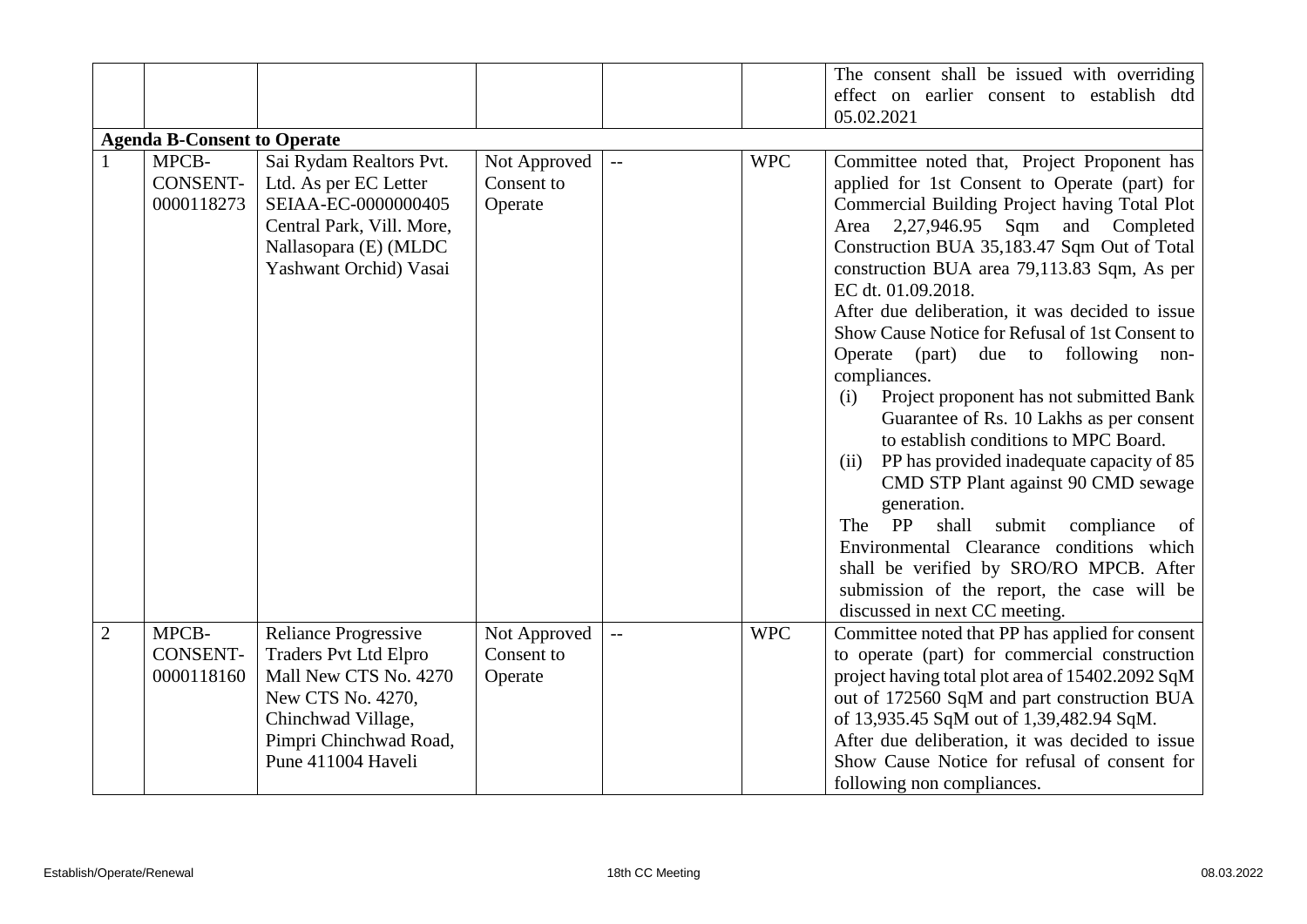|   |                                 |                                                                                                                          |                                                                                                                                 |            | (i) PP has not submitted bilateral agreement<br>with M/s. Elpro international LTD, for the<br>joint responsibility of operation and<br>maintenance of STP & OWC.<br>(ii) M/s Elpro International Ltd has not obtained<br>revalidation of consent to establish dtd<br>25.04.2018 which was valid till 13.11.2019                                                                                                                                                                                                                                                                                                                                                                                                                                                                                                                                                                                              |
|---|---------------------------------|--------------------------------------------------------------------------------------------------------------------------|---------------------------------------------------------------------------------------------------------------------------------|------------|--------------------------------------------------------------------------------------------------------------------------------------------------------------------------------------------------------------------------------------------------------------------------------------------------------------------------------------------------------------------------------------------------------------------------------------------------------------------------------------------------------------------------------------------------------------------------------------------------------------------------------------------------------------------------------------------------------------------------------------------------------------------------------------------------------------------------------------------------------------------------------------------------------------|
|   |                                 |                                                                                                                          |                                                                                                                                 |            | shall<br>submit<br>compliance<br>The<br>PP<br>- of<br>Environmental Clearance conditions which shall<br>verified by SRO/RO MPCB. After<br>be<br>submission of the same, the case will be                                                                                                                                                                                                                                                                                                                                                                                                                                                                                                                                                                                                                                                                                                                     |
| 3 | MPCB-<br>CONSENT-<br>0000121644 | M/s. Tanish Associates S.<br>no. $490/1/2$ , $491/1-4$ ,<br>491/5A, 491/5B, 491/6,<br>491/7 Village Charholi<br>Bk, Pune | Not approved<br>Renewal of<br>Consent to<br>Operate (1st<br>part) with<br>amalgamation<br>of consent to<br>operate(2nd<br>part) | <b>WPC</b> | discussed in next CC meeting.<br>Committee noted that Project Proponent has<br>applied for Renewal of Consent to Operate (1st<br>part) with amalgamation of consent to<br>operate(2nd part) for residential $&$ Commercial<br>Shop construction project having total plot area<br>58300.00 Sq. Mtrs and completed<br>of<br>Construction BUA 139767.38 Sq.Mtrs out of<br>total construction BUA 139767.38 Sq. Mtrs, as<br>per EC dtd.26.10.2015.<br>After due deliberation, it was decided to issue<br>Show Cause Notice for refusal of consent for<br>following non compliances.<br>(i) PP has not obtained revalidation of consent<br>to establish dtd 14.06.2014 which was valid<br>till 14.06.2019.<br>(ii) PP has not paid fees on revalidation of C to<br>E.<br>PP<br>The<br>shall<br>submit<br>compliance<br>of<br>Environmental Clearance conditions which shall<br>be verified by SRO/RO MPCB. After |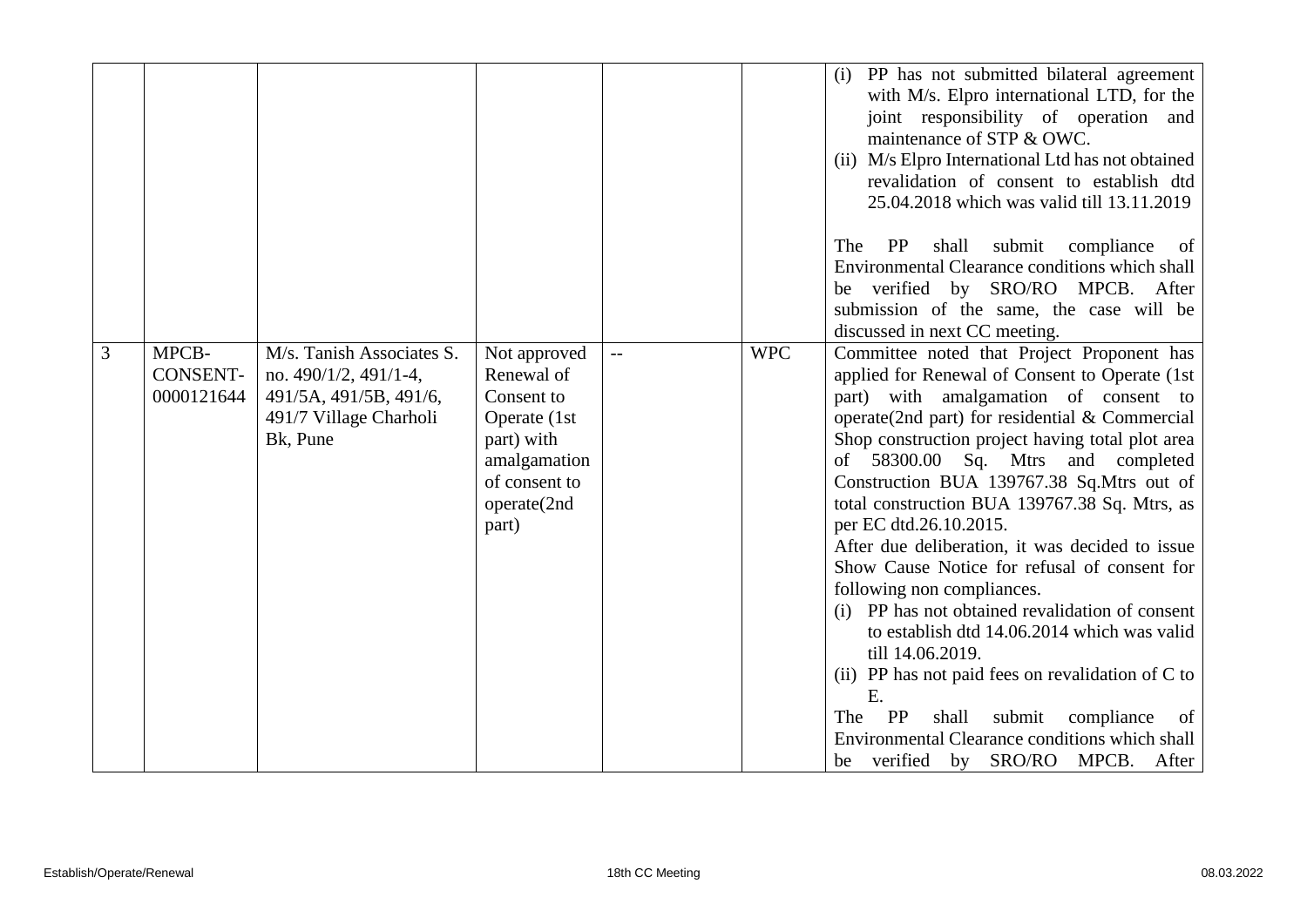|                |                 |                                       |              |                          |            | submission of the same, the case will be                  |
|----------------|-----------------|---------------------------------------|--------------|--------------------------|------------|-----------------------------------------------------------|
|                |                 |                                       |              |                          |            | discussed in next CC meeting.                             |
| $\overline{4}$ | MPCB-           | Green Olive S. No.                    | Not approved | $\overline{a}$           | <b>WPC</b> | Committee noted that Project Proponent has                |
|                | <b>CONSENT-</b> | 138/Hissa No. 1,                      | Consent to   |                          |            | applied for Consent Operate(1st part) for                 |
|                | 0000118663      | Hinjewadi Hinjewadi                   | Operate(1st  |                          |            | Residential Construction projects having total            |
|                |                 | Mulshi                                | part)        |                          |            | plot area 23600.00 Sq.Mtrs and Completed                  |
|                |                 |                                       |              |                          |            | Construction BUA 43875.68 Sq. Mtrs out of                 |
|                |                 |                                       |              |                          |            | total BUA 46407.94 Sq. Mtrs as per EC dt.                 |
|                |                 |                                       |              |                          |            | 21.06.2017.                                               |
|                |                 |                                       |              |                          |            | After due deliberation, it was decided to defer           |
|                |                 |                                       |              |                          |            | the case and call the status report on compliance         |
|                |                 |                                       |              |                          |            | of Environmental Clearance conditions from PP             |
|                |                 |                                       |              |                          |            | which shall be verified by SRO/RO MPCB.                   |
|                |                 |                                       |              |                          |            | After submission of report, the case will be              |
|                |                 |                                       |              |                          |            | discussed in next CC meeting.                             |
| 5              | MPCB-           | M/s. Yellow Stone Nirmiti             | Not approved | $\overline{\phantom{a}}$ | <b>WPC</b> | It was noted that Project Proponent has applied           |
|                | CONSENT-        | LLP Sr. no. $4/1$ , $4/2$ , $4/3/1$ , | Consent to   |                          |            | for Consent to 1st Operate for Residential                |
|                | 0000109255      | 4/4, Mahalunge Mulshi                 | Operate      |                          |            | Construction project having total plot area of            |
|                |                 |                                       |              |                          |            | 31083.00 Sq.Mtrs and total Construction BUA               |
|                |                 |                                       |              |                          |            | 60651.02 Sq. Mtrs. as per EC dtd 02.02.2017.              |
|                |                 |                                       |              |                          |            | After due deliberation, it was decided to issue           |
|                |                 |                                       |              |                          |            | Show Cause Notice for refusal of consent for              |
|                |                 |                                       |              |                          |            | following non compliances                                 |
|                |                 |                                       |              |                          |            | (i) PP has applied for total Construction BUA             |
|                |                 |                                       |              |                          |            | 60651.02 Sq.Mtrs. however submitted                       |
|                |                 |                                       |              |                          |            | architect certificate showing completed                   |
|                |                 |                                       |              |                          |            | construction BUA of 54803.81 Sq. Mtr                      |
|                |                 |                                       |              |                          |            | (ii) PP has handed possession to tenants of 03            |
|                |                 |                                       |              |                          |            | buildings (A,B&C) without obtaining<br>consent to operate |
|                |                 |                                       |              |                          |            | (iii) Earlier Board has refused earlier application       |
|                |                 |                                       |              |                          |            | for 1st part consent to operate vide UAN No               |
|                |                 |                                       |              |                          |            | 66028 on 04.09.2020 for not obtained                      |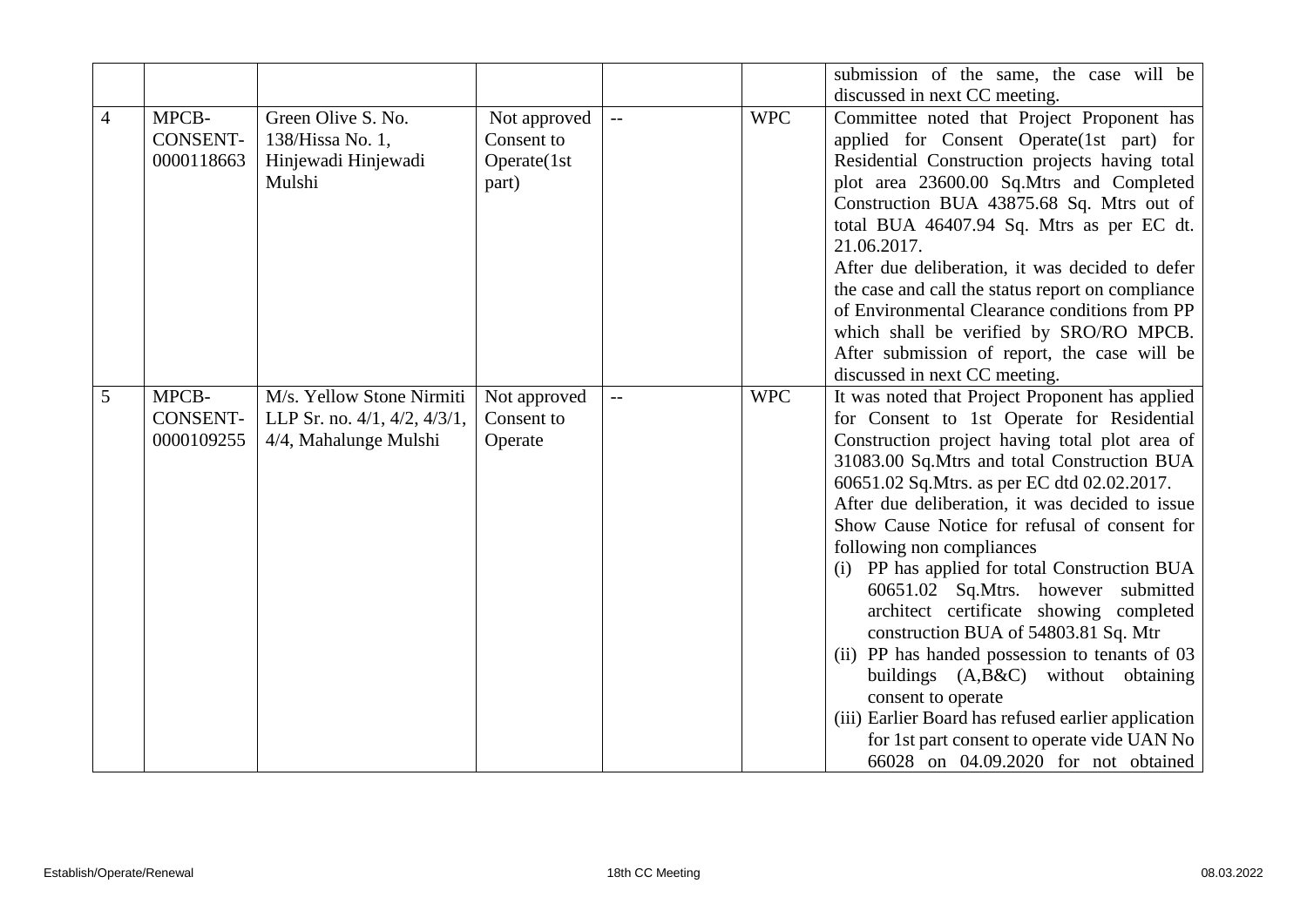|   |                                        |                                                                                                                                        |                                                 |            |            | CGWA NOC, not operating STP and OWC.<br>PP has not submitted CGWA NOC.<br>PP<br>shall<br>submit compliance<br>The<br>of<br>Environmental Clearance conditions which shall<br>verified by SRO/RO MPCB. After<br>be<br>submission of the same, the case will be<br>discussed in next CC meeting.                                                                                                                                                                                                                                                                                                                                                                                                                                                                                                                                                                                                                                                                                                                                                                                                                                                                                                         |
|---|----------------------------------------|----------------------------------------------------------------------------------------------------------------------------------------|-------------------------------------------------|------------|------------|--------------------------------------------------------------------------------------------------------------------------------------------------------------------------------------------------------------------------------------------------------------------------------------------------------------------------------------------------------------------------------------------------------------------------------------------------------------------------------------------------------------------------------------------------------------------------------------------------------------------------------------------------------------------------------------------------------------------------------------------------------------------------------------------------------------------------------------------------------------------------------------------------------------------------------------------------------------------------------------------------------------------------------------------------------------------------------------------------------------------------------------------------------------------------------------------------------|
| 6 | MPCB-<br><b>CONSENT-</b><br>0000117481 | <b>AVENUE</b><br><b>SUPERMARTS</b><br>LIMITED 16,17/1, 17/2/1,<br>17/2/2,17/3,18/1,18/2<br>Hinjawadi, 15/5, 15/6, 15/7,<br>15/8 Mulshi | Approved<br>Renewal of<br>Consent to<br>Operate | 31.01.2023 | <b>WPC</b> | It was decided to grant renewal of Consent to<br>operate with change in name for commercial<br>Construction project for anchor shop having total<br>plot area 5490.38 Sq.Mtrs. & Construction BUA<br>5232.25 Sq. Mtrs out of total construction BUA<br>of 46040.0 SqM as per EC dtd 04.03.2008 by<br>imposing following conditions<br>(i) PP shall comply with the conditions<br>stipulated in consent conditions & EC and<br>submit BG of Rs. 10 Lakhs towards<br>compliance of the same.<br>(ii) PP shall install online monitoring system to<br>the O/L of STP for monitoring pH, Flow,<br>BOD, TSS.<br>(iii) The treated domestic effluent shall be 60 %<br>recycled for secondary purpose such as<br>toilet flushing, air conditioning, cooling<br>tower make up, firefighting etc. and reaming<br>shall be utilized on land for gardening and<br>connected to the sewerage system provided<br>by local body.<br>(iv) Project Proponent shall operate Organic<br>waste digester with composting facility or<br>Bio-gas digester with composting facility.<br>(v) Project Proponent shall make provision of<br>charging port for Electric vehicles in at least<br>40% total available parking area |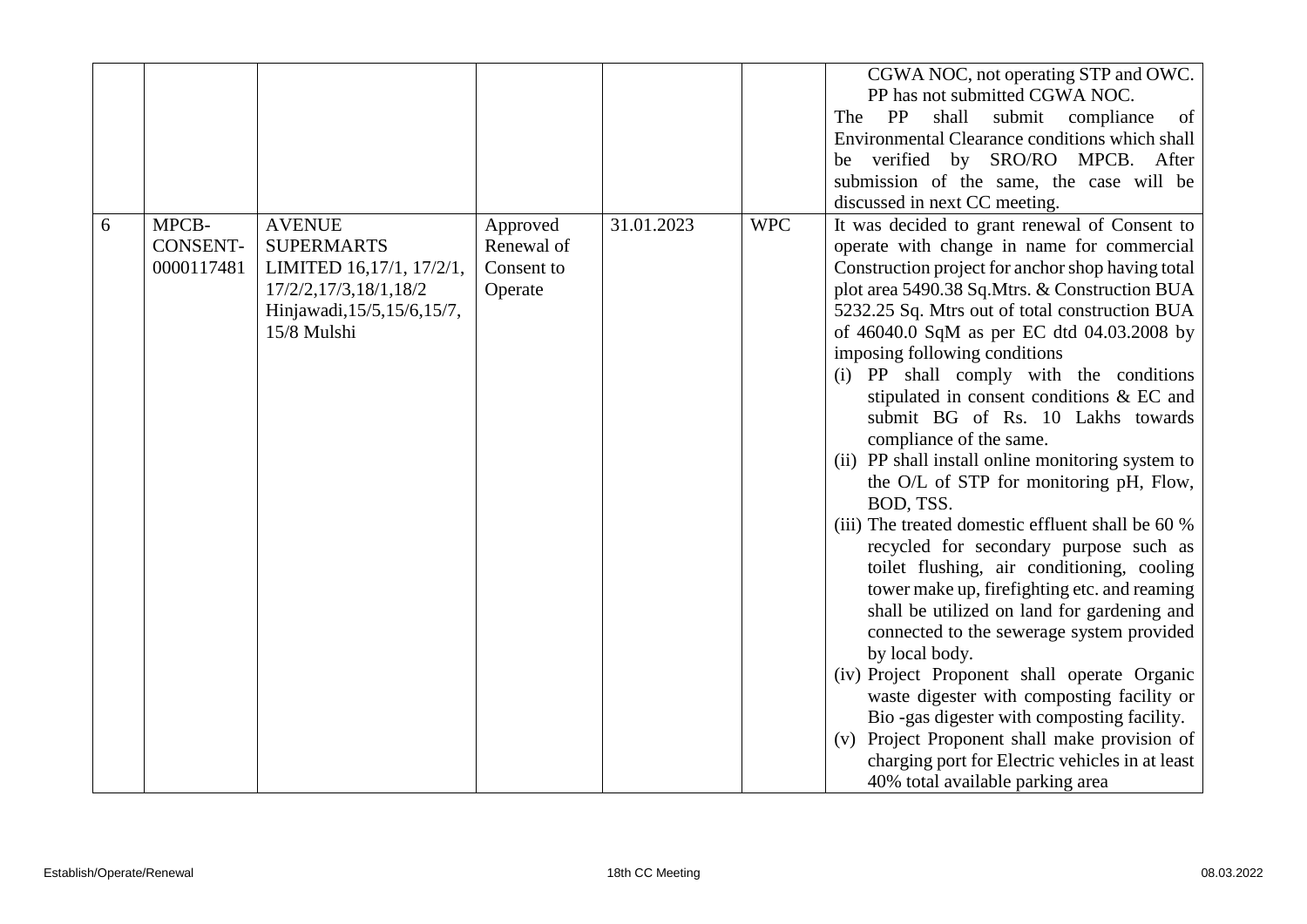|   |                 |                                                  |               |     |            | (vi) Project Proponent shall submit an affidavit<br>in Board's prescribed format within 15 days   |
|---|-----------------|--------------------------------------------------|---------------|-----|------------|---------------------------------------------------------------------------------------------------|
|   |                 |                                                  |               |     |            | regarding the compliance of conditions of C                                                       |
|   |                 |                                                  |               |     |            | to R.                                                                                             |
|   |                 |                                                  |               |     |            | (vii) PP shall submit Bank Guarantee of Rs 2.454                                                  |
|   |                 |                                                  |               |     |            | Lakhs (0.1 % of capital investment). The                                                          |
|   |                 |                                                  |               |     |            | same shall be forfeited as PP has not                                                             |
|   |                 |                                                  |               |     |            | renewal of<br>obtained<br>after<br>consent                                                        |
|   |                 |                                                  |               |     |            | 31.01.2021, thus violated the consent                                                             |
|   |                 |                                                  |               |     |            | conditions.                                                                                       |
|   |                 |                                                  |               |     |            | (viii) PP shall submit Board Resolution in                                                        |
|   |                 |                                                  |               |     |            | prescribed format as PP has not obtained                                                          |
|   |                 |                                                  |               |     |            | renewal of consent after 31.01.2021, thus<br>violated the consent conditions. PP shall            |
|   |                 |                                                  |               |     |            | submit Bank Guarantee of Rs 2.0 Lakhs                                                             |
|   |                 |                                                  |               |     |            | towards submission of Board Resolution                                                            |
|   |                 |                                                  |               |     |            | within 15 days.                                                                                   |
|   |                 |                                                  |               |     |            |                                                                                                   |
|   |                 |                                                  |               |     |            | The consent shall be issued after submission of                                                   |
|   |                 |                                                  |               |     |            | adequate consent fees.                                                                            |
| 7 | MPCB-           | <b>AGN Venture, Eagle</b>                        | Not approved  | $-$ | <b>WPC</b> | Committee noted that Project Proponent has                                                        |
|   | <b>CONSENT-</b> | Developers and Bosale                            | Consent to    |     |            | applied for Consent to operate (Part) for                                                         |
|   | 0000122192      | Parmar Properties "The<br>Mpire" Survey No. 236, | Operate(Part) |     |            | residential and commercial construction project<br>having total plot area of 30300.00 Sq.Mtrs and |
|   |                 | Hissa No.                                        |               |     |            | completed Construction BUA 19416.78 Sq.Mtrs                                                       |
|   |                 | $5A/1+5B/1+5B/2$                                 |               |     |            | out of total construction BUA 88382.88 Sq.Mtrs                                                    |
|   |                 | Phursungi Haveli                                 |               |     |            | as per specific condition of EC dtd.31.03.2020.                                                   |
|   |                 |                                                  |               |     |            |                                                                                                   |
|   |                 |                                                  |               |     |            | After due deliberation, it was decided to defer                                                   |
|   |                 |                                                  |               |     |            | the case and call the status report on compliance                                                 |
|   |                 |                                                  |               |     |            | of Environmental Clearance conditions from PP                                                     |
|   |                 |                                                  |               |     |            |                                                                                                   |
|   |                 |                                                  |               |     |            | which shall be verified by SRO/RO MPCB.<br>After submission of report, the case will be           |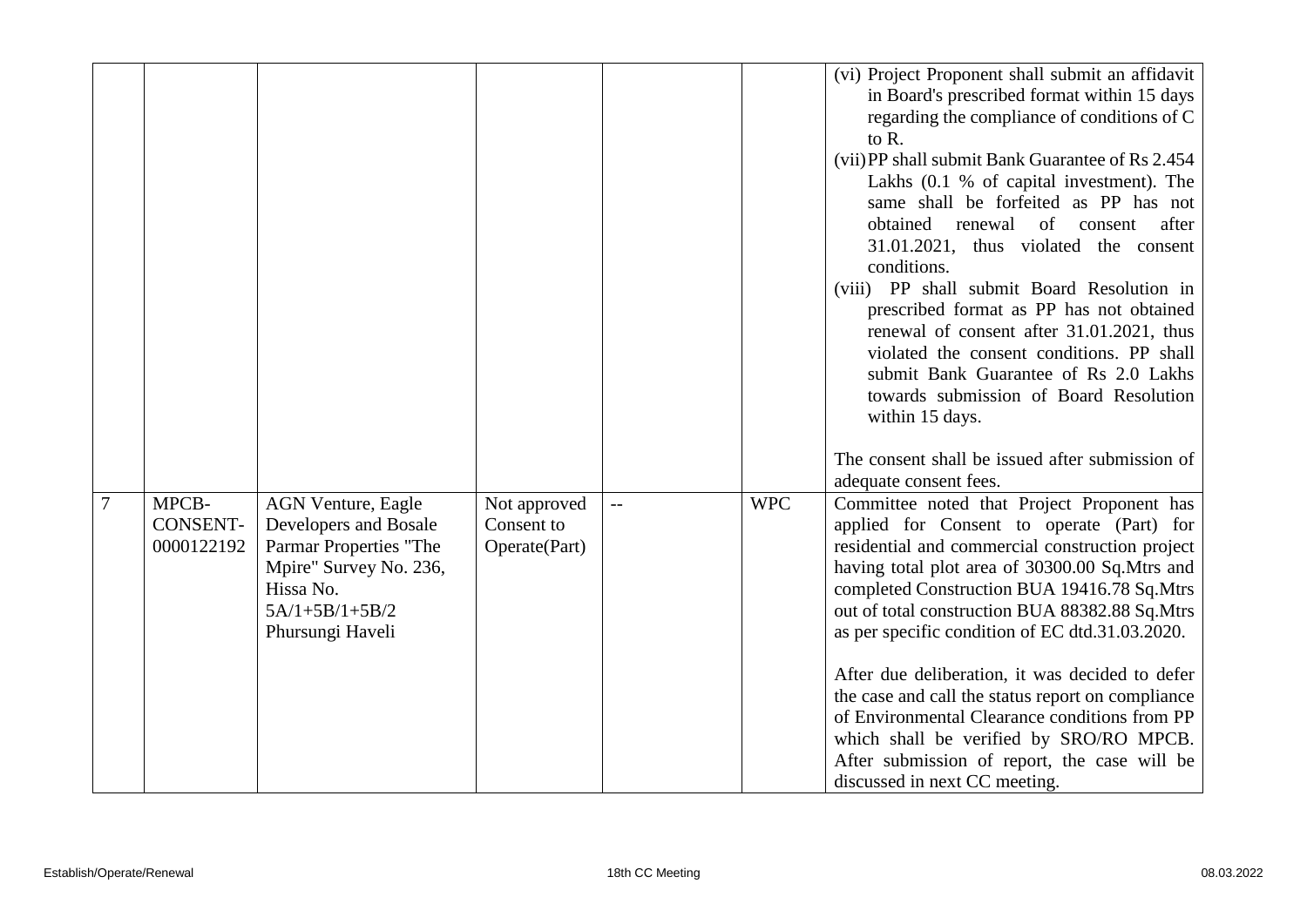| 8 | MPCB-           | <b>SHREE LAXMI</b>            | Not approved | $\mathbb{L} \mathbb{L}$ | <b>WPC</b> | Committee noted that industry has applied for                                              |
|---|-----------------|-------------------------------|--------------|-------------------------|------------|--------------------------------------------------------------------------------------------|
|   | <b>CONSENT-</b> | <b>NARSHINHA SUGARS</b>       | Consent to   |                         |            | consent to 1st operate for distillery unit of                                              |
|   | 0000122947      | LLP 34,40,43,45,47,to         | Operate      |                         |            | capacity-45<br><b>KLPD</b><br>for<br>the<br>product-                                       |
|   |                 | 49,51,55,58,59,61 to 82       |              |                         |            | RS/ENA/AA/Ethanol- 45 KL/D.                                                                |
|   |                 | Villaje Amdapur               |              |                         |            | After due deliberation, it was decided to issue                                            |
|   |                 | Post.shingnapur Tal.&         |              |                         |            | Show Cause Notice for refusal of consent for                                               |
|   |                 | Dist.Parbhani Parbhani        |              |                         |            | following non compliances.                                                                 |
|   |                 |                               |              |                         |            | Industry has not completed errection of<br>(i)                                             |
|   |                 |                               |              |                         |            |                                                                                            |
|   |                 |                               |              |                         |            | plant and machinery as it is reported that                                                 |
|   |                 |                               |              |                         |            | the erection and pipe work of plant is in                                                  |
|   |                 |                               |              |                         |            | progress & Compost yard spent wash                                                         |
|   |                 |                               |              |                         |            | storage lagoons construction work in                                                       |
|   |                 |                               |              |                         |            | progress.                                                                                  |
|   |                 |                               |              |                         |            | The online monitoring system equipment<br>(ii)                                             |
|   |                 |                               |              |                         |            | & machinery received at site, however                                                      |
|   |                 |                               |              |                         |            | installation and connectivity to MPCB $\&$                                                 |
|   |                 |                               |              |                         |            | CPCB server yet not completed.                                                             |
| 9 | MPCB-           | M/s. Tolani Education         | Approved     | 31.08.2026              | <b>WPC</b> | It was decided to grant Renewal of Consent to                                              |
|   | <b>CONSENT-</b> | Foundation, Tolani            | Renewal of   |                         |            | operate for Residential Meritime Institute                                                 |
|   | 0000122601      | Maritime Institute 422,       | Consent to   |                         |            | construction project having total plot area                                                |
|   |                 | 423, 425, 461, 465/4, 468,    | Operate      |                         |            | 347400 Sq.Mtrs. & total Construction BUA                                                   |
|   |                 | 521, 522, 454/2, 466/2,       |              |                         |            | 60949.84 Sq. Mtr by imposing following                                                     |
|   |                 | 467/2, 462 Gat no             |              |                         |            | conditions.                                                                                |
|   |                 | 422, 423, 425, 461, 465/4, 46 |              |                         |            | (i) PP shall comply with the conditions                                                    |
|   |                 | 8,521,522,454/2, 466/2,       |              |                         |            | stipulated in consent conditions and submit                                                |
|   |                 | 467/2, 462 Village Induri,    |              |                         |            | BG of Rs. 10 Lakhs towards compliance of                                                   |
|   |                 | Talegaon Dabhade Maval        |              |                         |            | the same.                                                                                  |
|   |                 |                               |              |                         |            | (ii) PP shall install online monitoring system to                                          |
|   |                 |                               |              |                         |            | the O/L of STP for monitoring pH, Flow,                                                    |
|   |                 |                               |              |                         |            | BOD, TSS.                                                                                  |
|   |                 |                               |              |                         |            | (iii) The treated domestic effluent shall be 60 %                                          |
|   |                 |                               |              |                         |            |                                                                                            |
|   |                 |                               |              |                         |            | recycled for secondary purpose such as                                                     |
|   |                 |                               |              |                         |            | toilet flushing, air conditioning, cooling<br>tower make up, firefighting etc. and reaming |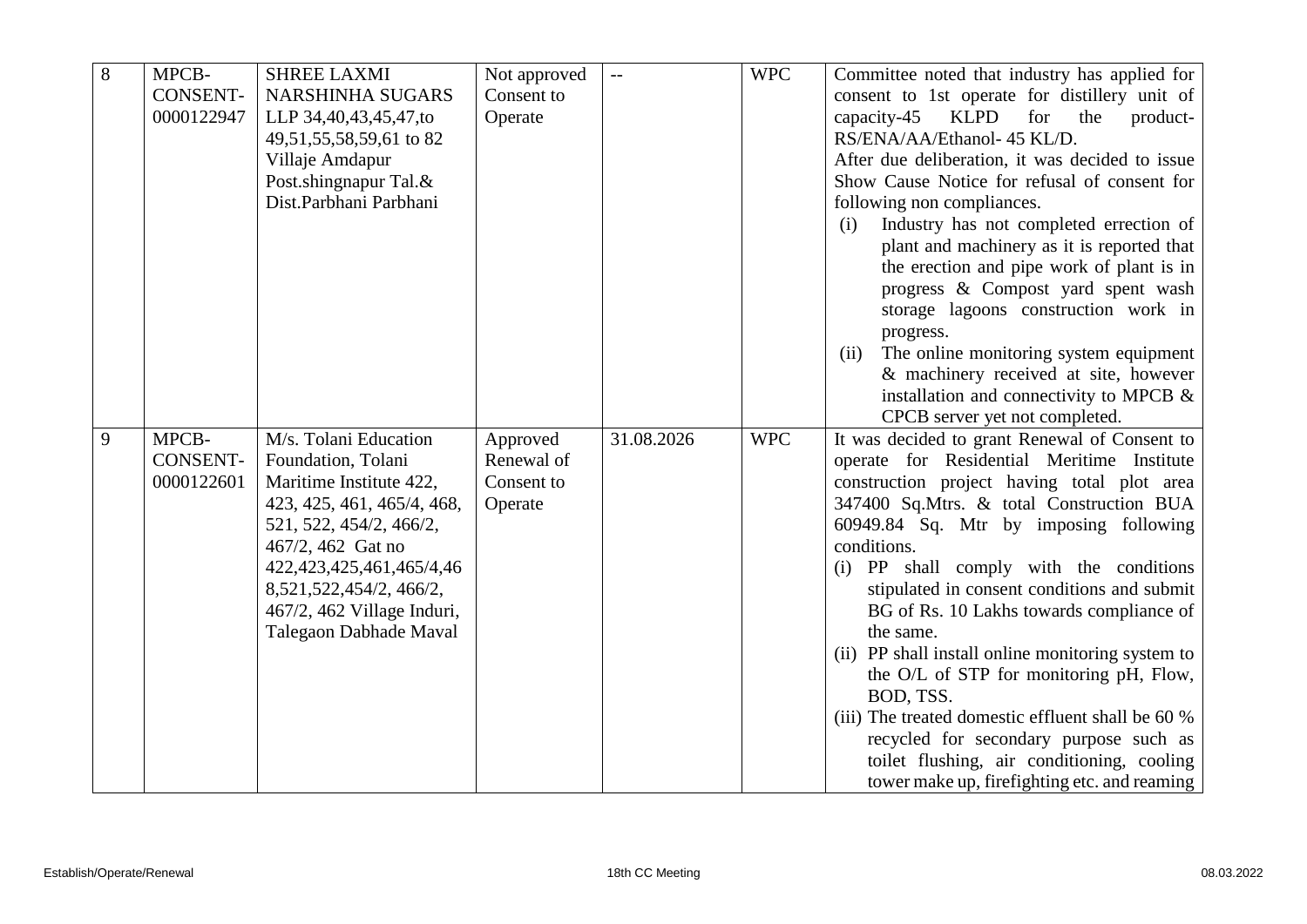|    |                                        |                                                                                                   |                                                                                               |            | shall be utilized on land for gardening and<br>connected to the sewerage system provided<br>by local body.<br>(iv) Project Proponent shall provide Organic<br>waste digester with composting facility or<br>Bio -gas digester with composting facility<br>within 3 months.<br>(v) Project Proponent shall make provision of<br>charging port for Electric vehicles in at least<br>40% total available parking area.<br>(vi) PP shall submit Bank Guarantee of Rs<br>15.545 Lakhs (0.1 % of capital investment).<br>The same shall be forfeited as PP has not<br>obtained renewal of consent<br>after<br>31.08.2021, thus violated the consent<br>conditions.<br>(vii) PP shall submit Board Resolution in<br>prescribed format as PP has not obtained<br>renewal of consent after 31.08.2021, thus<br>violated the consent conditions. PP shall<br>submit Bank Guarantee of Rs 2.0 Lakhs<br>towards submission of Board Resolution<br>within 15 days. |
|----|----------------------------------------|---------------------------------------------------------------------------------------------------|-----------------------------------------------------------------------------------------------|------------|-------------------------------------------------------------------------------------------------------------------------------------------------------------------------------------------------------------------------------------------------------------------------------------------------------------------------------------------------------------------------------------------------------------------------------------------------------------------------------------------------------------------------------------------------------------------------------------------------------------------------------------------------------------------------------------------------------------------------------------------------------------------------------------------------------------------------------------------------------------------------------------------------------------------------------------------------------|
| 10 | MPCB-<br><b>CONSENT-</b><br>0000123607 | <b>Arunoday Super Speciality</b><br>Hospital Rajyog Building,<br>Nagar - Pune Road,<br>Ahmednagar | Not approved<br>Combined<br>Consent &<br><b>BMW</b><br>Authorization<br>Consent to<br>Operate | <b>PSO</b> | Committee noted that HCE has applied for<br>consent to establish & operate for 151 Beds.<br>After due deliberation, It was decided to issue<br>Show Cause Notice for refusal of application due<br>to following non compliances<br>HCE has not submitted Penalty towards<br>(i)<br>carrying out Development<br>activity<br>without obtaining Consent to Establish<br>from<br><b>HCE</b><br>submitted<br>date<br>(ii)<br>has<br>of<br>not<br>Commissioning of Hospital along with                                                                                                                                                                                                                                                                                                                                                                                                                                                                      |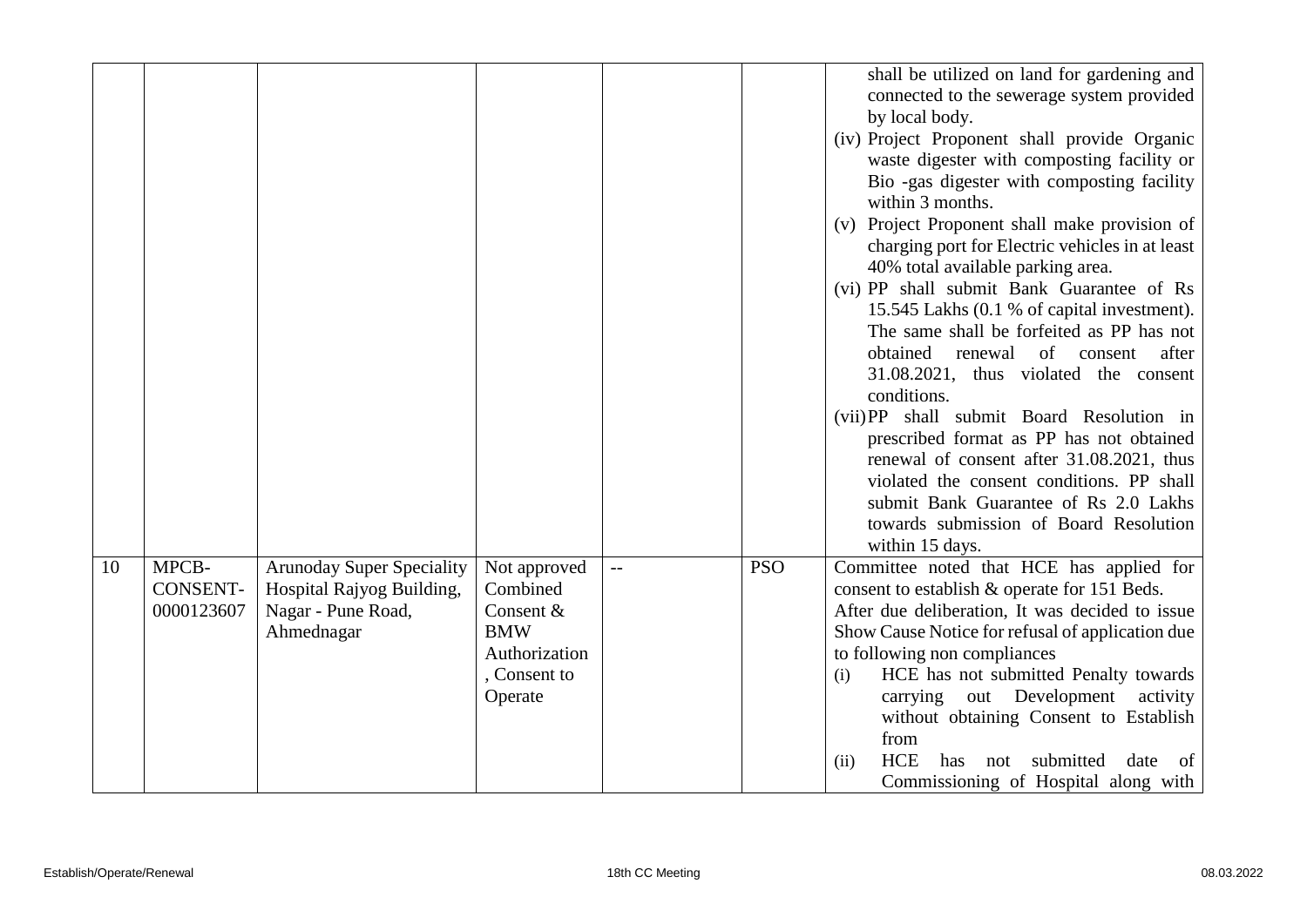|    |                 |                          |            |            |            | Occupancy Certificate from relevant                |
|----|-----------------|--------------------------|------------|------------|------------|----------------------------------------------------|
|    |                 |                          |            |            |            | authority.                                         |
|    |                 |                          |            |            |            | HCE has not submitted BMW Annual<br>(iii)          |
|    |                 |                          |            |            |            | report(s) from the year 2019 $& 2020$              |
|    |                 |                          |            |            |            | HCE has not submitted Water Bills for last<br>(iv) |
|    |                 |                          |            |            |            | six month.                                         |
|    |                 |                          |            |            |            | HCE has not submitted NOC from CGWA<br>(v)         |
|    |                 |                          |            |            |            | for ground water uses.                             |
|    |                 |                          |            |            |            | HCE has not submitted approved Site Plan<br>(vi)   |
|    |                 |                          |            |            |            | and/or Architect Certificate showing Total         |
|    |                 |                          |            |            |            | Plot Area (TPA)-2800.0 Sqmtr and Built-            |
|    |                 |                          |            |            |            | Up Area (BUA)- 634.21 Sqmtr.                       |
|    |                 |                          |            |            |            | HCE has not submitted details of category<br>(vii) |
|    |                 |                          |            |            |            | & quantity of monthly BMW generation               |
|    |                 |                          |            |            |            | as per Schedule I of BMW Management                |
|    |                 |                          |            |            |            | <b>Rules</b> , 2016                                |
|    |                 |                          |            |            |            | HCE has not submitted details of<br>(viii)         |
|    |                 |                          |            |            |            | temporary BMW Storage Area alongwith               |
|    |                 |                          |            |            |            | Photograph.                                        |
|    |                 |                          |            |            |            | HCE has not submitted details (Schematic<br>(ix)   |
|    |                 |                          |            |            |            | & Photographs) of STP $&$ ETP alongwith            |
|    |                 |                          |            |            |            | adequacy report Current Status of                  |
|    |                 |                          |            |            |            | installation of STP/ETP.                           |
|    |                 |                          |            |            |            | HCE has not submitted details of<br>(x)            |
|    |                 |                          |            |            |            | Waste<br>Laboratory<br>Pre-treatment               |
|    |                 |                          |            |            |            | Equipment as per BMW Management                    |
|    |                 |                          |            |            |            | <b>Rules</b> , 2016                                |
| 11 | MPCB-           | Panvel Municipal         | Approved   | 28.02.2027 | <b>WPC</b> | that Panvel<br>Committee noted<br>Municipal        |
|    | <b>CONSENT-</b> | Corporation Plot no. 520 | Consent to |            |            | Corporation has applied for consent to establish   |
|    | 0000123644      | Bandar Road, Near Old    | Operate    |            |            | & 1st Operate for one STP at Plot no. 520 Bandar   |
|    |                 | <b>Court Panvel</b>      |            |            |            | Road, Near Old Court of capacity 14 MLD STP.       |
|    |                 |                          |            |            |            | After due deliberation, it was decided to grant    |
|    |                 |                          |            |            |            | consent to operate for 14 MLD STP by imposing      |
|    |                 |                          |            |            |            | Bank Guarantee as per BG regime for STP.           |
|    |                 |                          |            |            |            |                                                    |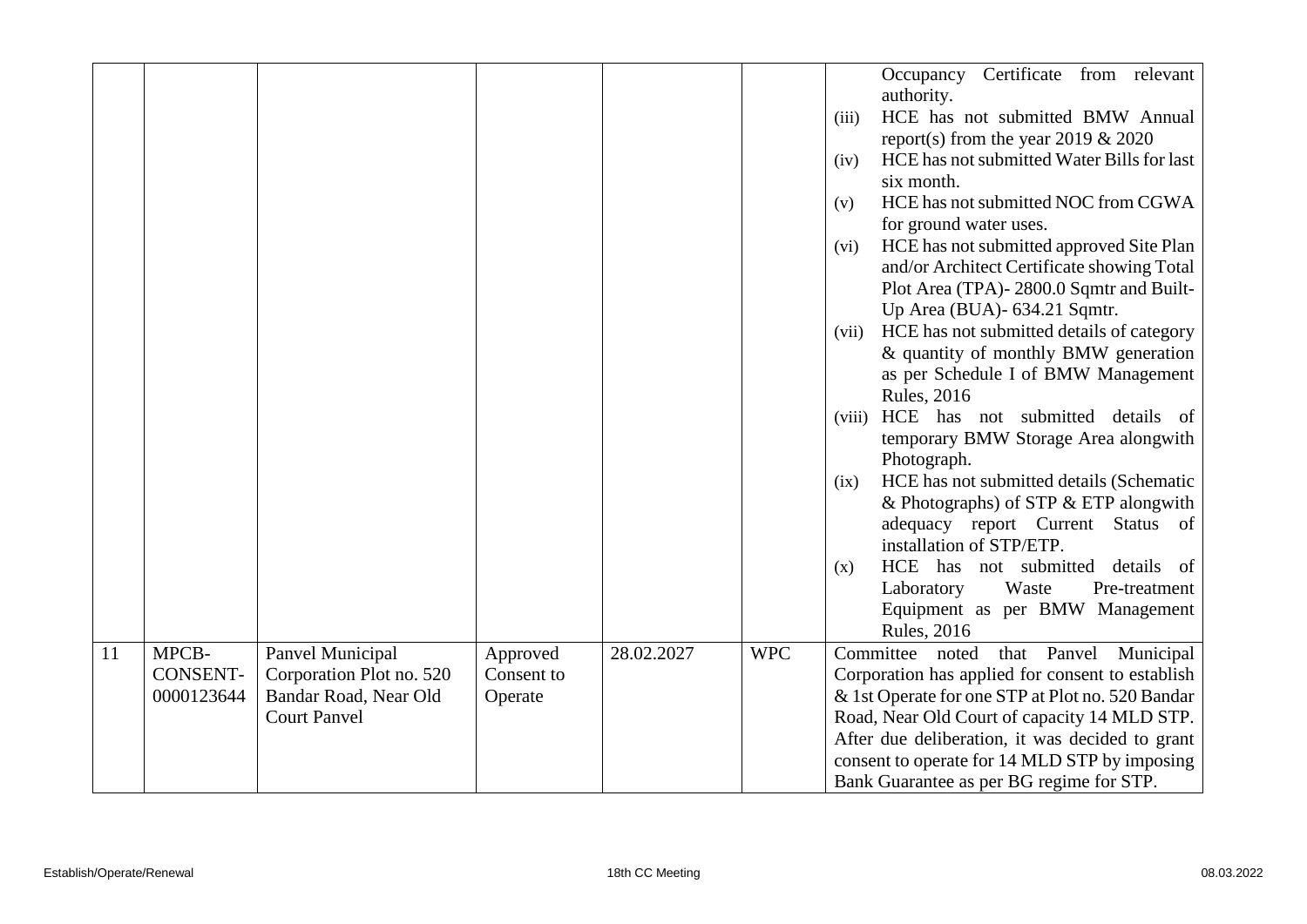| 12 | MPCB-<br><b>CONSENT-</b><br>0000122493 | <b>CITY AND</b><br><b>INDUSTRIAL</b><br><b>DEVELOPMENT</b><br><b>CORPORATION OF</b><br><b>MAHARASHTRA LTD</b><br>PLOT NO. 18, SECTOR<br>32, KAMOTHE<br><b>KAMOTHE PANVEL</b>                 | Approved<br>Consent to<br>Operate                | 28.02.2023 | <b>WPC</b> | It was decided to grant consent to 1st Operate for<br>one STP at Plot no. 18, sector -32, Kamothe of<br>85 MLD capacity by imposing Bank Guarantee<br>as per BG regime for STP.<br>The consent shall be issued after verification of<br>consent to establish and adequate consent fees.                                                                                                                                                                                                                                                                                                                                     |
|----|----------------------------------------|----------------------------------------------------------------------------------------------------------------------------------------------------------------------------------------------|--------------------------------------------------|------------|------------|-----------------------------------------------------------------------------------------------------------------------------------------------------------------------------------------------------------------------------------------------------------------------------------------------------------------------------------------------------------------------------------------------------------------------------------------------------------------------------------------------------------------------------------------------------------------------------------------------------------------------------|
| 13 | MPCB-<br><b>CONSENT-</b><br>0000124765 | M/s. Vilas Javdekar Eco<br>Shelters Pvt. Ltd.<br>,YashONE, Hinjawadi<br>(CTO for Residential Bldg<br>No. A, B, C S. No. 29/1,<br>29/2, 31, 32(P), 43/5, 43/6,<br>43/7 Village-Maan<br>Mulshi | Not approved<br>Consent to<br>Operate(Part-<br>I | $-$        | <b>WPC</b> | Committee noted that Project Proponent has<br>applied for Consent to operate(part-I) for<br>Residential & Commercial construction project<br>having total plot area 57239.0 Sq. Mtrs. &<br>completed Construction BUA of 132052.94<br>Sq.Mtrs.out of proposed total construction BUA<br>of 148060.75 Sq. Mtr as per EC dtd 07.11.2019.<br>After due deliberation, it was decided to defer<br>the case and call the status report on compliance<br>of Environmental Clearance conditions from PP<br>which shall be verified by SRO/RO MPCB.<br>After submission of report, the case will be<br>discussed in next CC meeting. |
| 14 | MPCB-<br>CONSENT-<br>0000125009        | <b>ADLERS BIO ENERGY</b><br>LTD SURVEY NO. 284/B<br>SURVEY NO. 284/B, AT<br>POST GAURGAON, OFF<br><b>LATUR BARSHI</b><br>HIGHWAY, TAL.<br>KALAMB, DIST.<br><b>OSMANABAD</b><br><b>KALAMB</b> | Approved<br>Consent to<br>Operate                | 31.08.2023 | <b>WPC</b> | It was decided to grant $1st$ consent to operate for<br>RS to Ethanol-750 KL/M by imposing following<br>conditions.<br>Industry shall submit Bank Guarantee of<br>(i)<br>Rs.5.0 Lakhs towards operation and<br>maintenance of pollution control systems<br>and compliance of consent conditions.                                                                                                                                                                                                                                                                                                                            |
| 15 | MPCB-<br>CONSENT-<br>0000124984        | Hotel Apsara Survey No.<br>20, MTDC Road,                                                                                                                                                    | Not approved<br>Consent to<br>Establish &        | $---$      | <b>WPC</b> | Committee noted that, Project proponent has<br>applied for of Consent to Establish & 1st consent<br>to operate for Hotel with Lodging Boarding and                                                                                                                                                                                                                                                                                                                                                                                                                                                                          |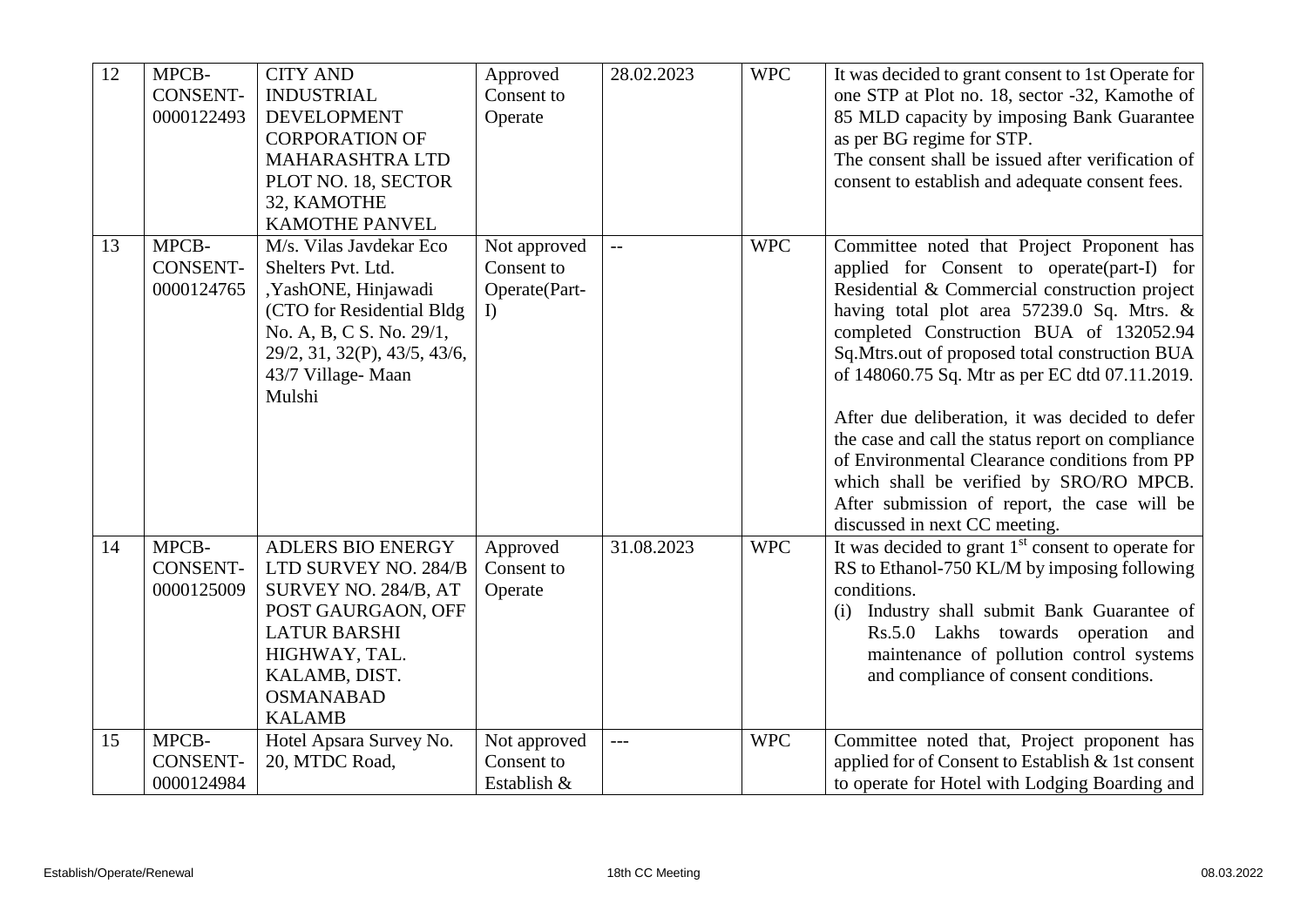|    |                                        | Mahableshwar, Satara.<br>Mahableshwar                                                                                                    | 1st consent to<br>operate             |                         |            | Restaurant activity. (Without Laundry and<br>Swimming pool activity $& Club$ ) for 50 nos. of<br>Rooms.<br>It was decided to issue SCN for Consent to<br>Establish & 1st consent to operate for Hotel with<br>Lodging Boarding and Restaurant activity due<br>to following non-compliances :<br>Hotel authority has not submitted<br>(i)<br>permission /NOC obtained from HLMC<br>authority for proposed activity.<br>Hotel has not submitted additional consent<br>(ii)<br>fees of Rs. $1,20,000/$ - for obtaining consent                                                                                                          |
|----|----------------------------------------|------------------------------------------------------------------------------------------------------------------------------------------|---------------------------------------|-------------------------|------------|--------------------------------------------------------------------------------------------------------------------------------------------------------------------------------------------------------------------------------------------------------------------------------------------------------------------------------------------------------------------------------------------------------------------------------------------------------------------------------------------------------------------------------------------------------------------------------------------------------------------------------------|
| 16 | MPCB-<br>CONSENT-<br>0000124382        | Proposed Residential &<br><b>Commercial by SIMAR</b><br>PRIDE VENTURES LLP<br>Gut No. 708 Chikalthana<br>Aurangabad                      | Not Approved<br>Consent to<br>Operate | $\overline{a}$          | <b>WPC</b> | to operate from MPC Board.<br>Committee noted that Project Proponent has<br>applied for consent to operate (Part) for building<br>construction project having Total Plot area-<br>72602.25 Sq.mtrs and completed construction<br>BUA- 40265.10 Sq.mtrs out of proposed total<br>construction BUA-147029.52 sq.mtrs as per EC<br>dtd 15.06.2018.<br>After due deliberation, it was decided to defer<br>the case and call the status report on compliance<br>of Environmental Clearance conditions from PP<br>which shall be verified by SRO/RO MPCB.<br>After submission of report, the case will be<br>discussed in next CC meeting. |
| 17 | MPCB-<br><b>CONSENT-</b><br>0000125183 | NEWA BHAKTI<br>KNOWLEDGE CITY IT-<br>06 Airoli Knowledge Park,<br>T.T.C. Indl. Area, Airoli,<br>Navi Mumbai 400708<br>Navi Mumbai, Thane | Not Approved<br>Consent to<br>Operate | $\mathbb{L} \mathbb{L}$ | <b>WPC</b> | Committee noted that PP has applied for Consent<br>to operate (Part-I) for construction of Financial<br>& Residential building project having Total plot<br>area of 52610 Sq. Mtr. and Completed<br>construction BUA 47,496 Sq.m out of Total<br>BUA 2,03,511 Sq. mtr. as per EC dtd 12.01.2016<br>After due deliberation, it was decided to defer<br>the case and call the status report on compliance                                                                                                                                                                                                                              |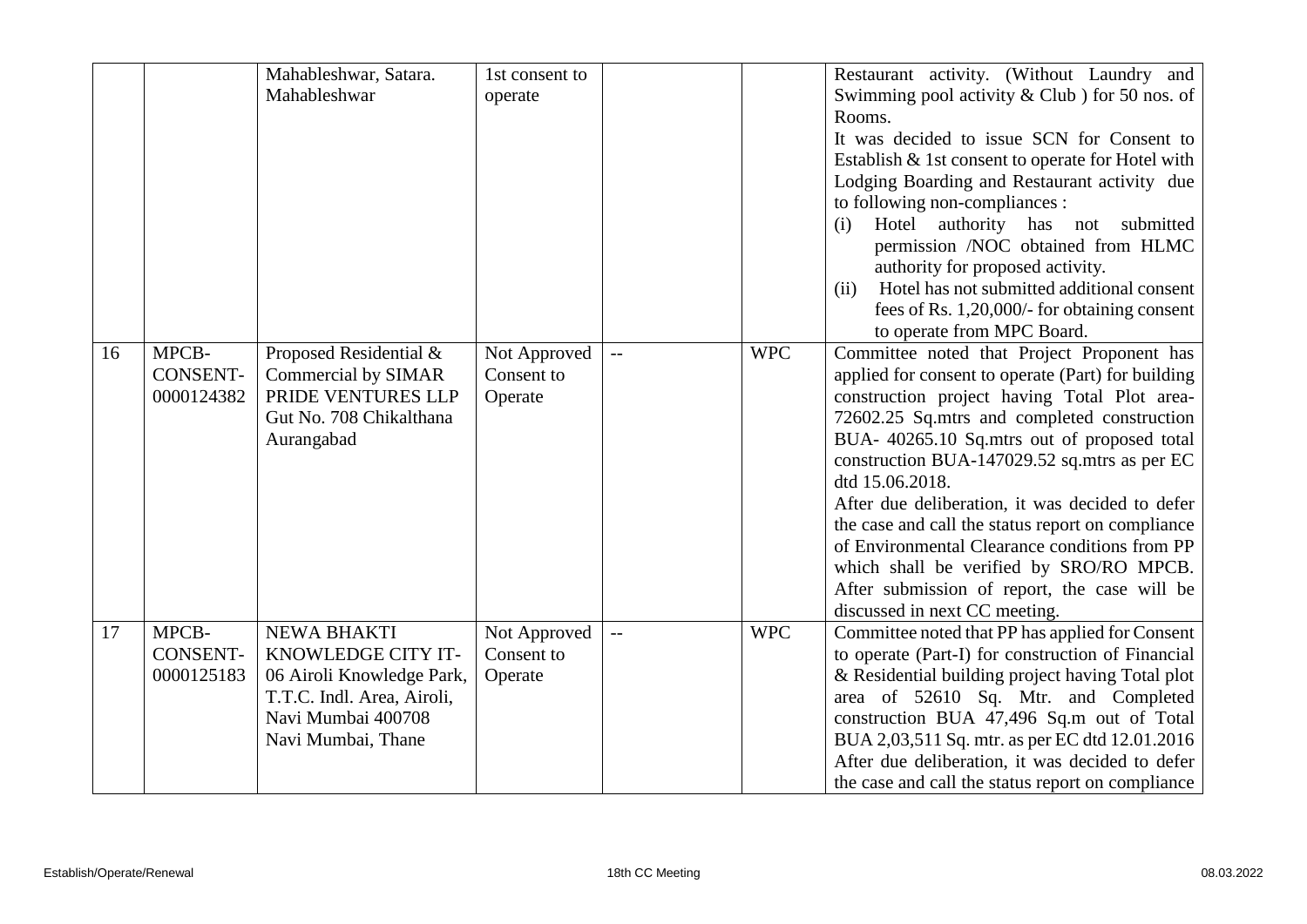|    |                                        |                                                                                               |                                                         |                          |            | of Environmental Clearance conditions from PP                                                                                                                                                                                                                                                                                                                                                                                                                                                                                                                                                                  |
|----|----------------------------------------|-----------------------------------------------------------------------------------------------|---------------------------------------------------------|--------------------------|------------|----------------------------------------------------------------------------------------------------------------------------------------------------------------------------------------------------------------------------------------------------------------------------------------------------------------------------------------------------------------------------------------------------------------------------------------------------------------------------------------------------------------------------------------------------------------------------------------------------------------|
|    |                                        |                                                                                               |                                                         |                          |            | which shall be verified by SRO/RO MPCB.                                                                                                                                                                                                                                                                                                                                                                                                                                                                                                                                                                        |
|    |                                        |                                                                                               |                                                         |                          |            | After submission of report, the case will be                                                                                                                                                                                                                                                                                                                                                                                                                                                                                                                                                                   |
|    |                                        |                                                                                               |                                                         |                          |            | discussed in next CC meeting.                                                                                                                                                                                                                                                                                                                                                                                                                                                                                                                                                                                  |
| 18 | MPCB-<br><b>CONSENT-</b><br>0000124635 | M/s Mahindra Lifespace<br>Developers Ltd CTS No.<br>5758/A, Pimpri Village -<br>Pimpri Haveli | Not approved<br>Consent to<br>Operate (1st<br>Part)     |                          | <b>WPC</b> | Committee noted that Project Proponent has<br>applied for Consent to Operate(1st Part) for<br>residential construction project having total plot<br>area 18776.11 SqM and completed construction<br>BUA of 48934.79 SqM out of total construction<br>BUA of 64717.74 SqM as per EC dtd<br>18.12.2018.<br>After due deliberation, it was decided to defer<br>the case and call the status report on compliance<br>of Environmental Clearance conditions from PP<br>which shall be verified by SRO/RO MPCB.<br>After submission of report, the case will be                                                      |
|    |                                        |                                                                                               |                                                         |                          |            | discussed in next CC meeting.                                                                                                                                                                                                                                                                                                                                                                                                                                                                                                                                                                                  |
| 19 | MPCB-<br><b>CONSENT-</b><br>0000125245 | Kalpataru Jade, M/s. Neo<br>Pharma Pvt. Ltd. Survey<br>No. 12 (P) Baner, Haveli               | Not approved<br>Consent to<br>Operate(Part-<br>$\Gamma$ |                          | <b>WPC</b> | Committee noted that Project Proponent has<br>applied for Consent to operate(part-I) for<br>residential Construction project having total plot<br>65234.0<br>Sq.Mtrs.<br>$\&$<br>completed<br>area<br>Construction BUA 107554.0 Sq. Mtrs out of<br>total construction BUA of 3,03,027.99 SqM as<br>per EC dt. 11.09.2019.<br>After due deliberation, it was decided to defer<br>the case and call the status report on compliance<br>of Environmental Clearance conditions from PP<br>which shall be verified by SRO/RO MPCB.<br>After submission of report, the case will be<br>discussed in next CC meeting. |
|    | <b>Agenda C Consent to Renewal</b>     |                                                                                               |                                                         |                          |            |                                                                                                                                                                                                                                                                                                                                                                                                                                                                                                                                                                                                                |
|    | MPCB-                                  | M/s Pharande Promoters                                                                        | Not approved                                            | $\overline{\phantom{m}}$ | <b>WPC</b> | Committee noted that Project Proponent has                                                                                                                                                                                                                                                                                                                                                                                                                                                                                                                                                                     |
|    | <b>CONSENT-</b>                        | and Builders Plot 12,                                                                         | Renewal of                                              |                          |            | applied for Consent Operate (Part)<br>for                                                                                                                                                                                                                                                                                                                                                                                                                                                                                                                                                                      |
|    | 0000089756                             |                                                                                               | Consent                                                 |                          |            | Residential construction projects having total                                                                                                                                                                                                                                                                                                                                                                                                                                                                                                                                                                 |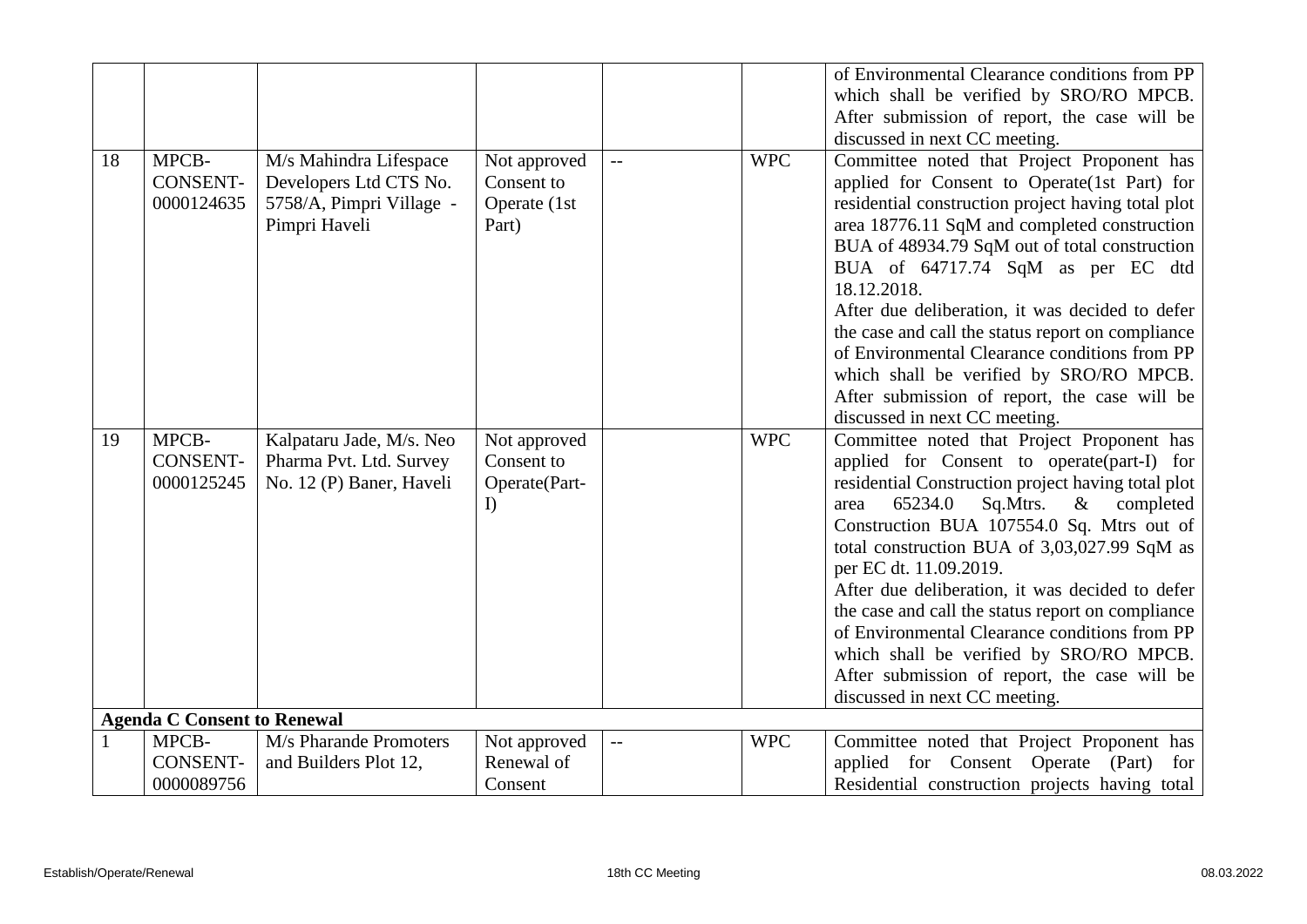|                |                                        | Sector No 6, Pradhikaran,<br>Pune Pradhikaran                                                       |                                          |                         |            | plot area is 41425.00 Sq.mtr and Completed<br>Construction BUA 35210.94 Sq.mtr out of total<br>BUA 76220.49 Sq.mtr as per EC dt. 18.05.2013.<br>The case was discussed in 14th CC meeting dtd<br>29.11.2021 and SCN for refusal of consent was<br>issued on 24.12.2021 due to following non-<br>compliances<br>PP has not submitted<br>details<br>(i)<br>- of<br>revalidation of Environmental Clearance                                                                                                                                                                    |
|----------------|----------------------------------------|-----------------------------------------------------------------------------------------------------|------------------------------------------|-------------------------|------------|-----------------------------------------------------------------------------------------------------------------------------------------------------------------------------------------------------------------------------------------------------------------------------------------------------------------------------------------------------------------------------------------------------------------------------------------------------------------------------------------------------------------------------------------------------------------------------|
|                |                                        |                                                                                                     |                                          |                         |            | dtd 18.05.2013.<br>PP has not submitted architect certificate<br>(ii)<br>for completed construction work.<br>(iii) PP has not completed construction work<br>within validity of Consent to establish dtd<br>06.02.2014.<br>Committee noted that PP has not submitted reply<br>to SCN till date.<br>After due deliberation, it was decided to extend<br>personal hearing to the PP before Joint Director,<br>water Pollution Control before refusal of<br>consent.                                                                                                           |
| $\overline{2}$ | MPCB-<br><b>CONSENT-</b><br>0000089756 | M/s Pharande Promoters<br>Builders Plot 12,<br>and<br>Sector No 6, Pradhikaran,<br>Pune Pradhikaran | Not approved<br>Renewal<br>of<br>Consent | $\mathbb{L} \mathbb{L}$ | <b>WPC</b> | Committee noted that Project Proponent has<br>applied for Consent Operate (Part) for<br>Residential construction projects having total<br>plot area is 41425.00 Sq.mtr and Completed<br>Construction BUA 35210.94 Sq.mtr out of total<br>BUA 76220.49 Sq.mtr as per EC dt. 18.05.2013.<br>The case was discussed in 14th CC meeting dtd<br>29.11.2021 and SCN for refusal of consent was<br>issued on 24.12.2021 due to following non-<br>compliances<br>PP has<br>submitted<br>details<br>(i)<br>not<br>- of<br>revalidation of Environmental Clearance<br>dtd 18.05.2013. |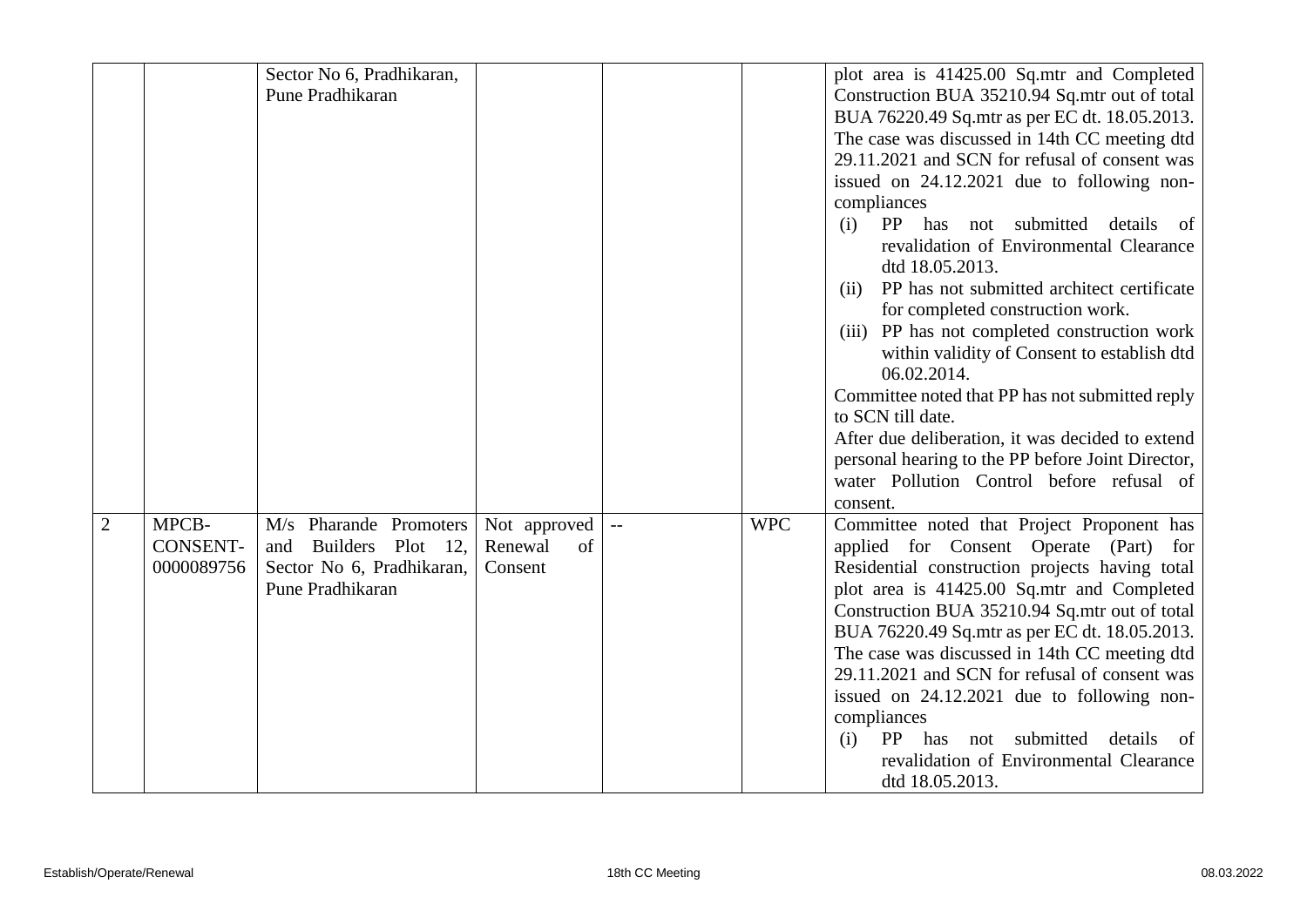|   |                                 |                                                                                                                 |                                   |            |            | PP has not submitted architect certificate<br>(ii)<br>for completed construction work.<br>(iii) PP has not completed construction work<br>within validity of Consent to establish dtd<br>06.02.2014.<br>Committee noted that PP has not submitted reply<br>to SCN till date.<br>After due deliberation, it was decided to extend<br>personal hearing to the PP before Joint Director,                                                                                                                                                                                                                                                                                                                                                                                                                                                                                                                                                                                                                                                                                                     |
|---|---------------------------------|-----------------------------------------------------------------------------------------------------------------|-----------------------------------|------------|------------|-------------------------------------------------------------------------------------------------------------------------------------------------------------------------------------------------------------------------------------------------------------------------------------------------------------------------------------------------------------------------------------------------------------------------------------------------------------------------------------------------------------------------------------------------------------------------------------------------------------------------------------------------------------------------------------------------------------------------------------------------------------------------------------------------------------------------------------------------------------------------------------------------------------------------------------------------------------------------------------------------------------------------------------------------------------------------------------------|
|   |                                 |                                                                                                                 |                                   |            |            | water Pollution Control before refusal of<br>consent.                                                                                                                                                                                                                                                                                                                                                                                                                                                                                                                                                                                                                                                                                                                                                                                                                                                                                                                                                                                                                                     |
| 3 | MPCB-<br>CONSENT-<br>0000120796 | <b>Persistent Systems</b><br>Limited Plot No.39<br>Hinjawadi, Phase-I, Rajiv<br>Gandhi Infotech Park<br>Mulashi | Approved<br>Renewal of<br>Consent | 31.10.2025 | <b>WPC</b> | Committee noted that Project Proponent has<br>applied for renewal of Consent to operate for IT<br>& ITEs activity construction project having total<br>plot area 19687 Sq. Mtrs and total Construction<br>BUA 39249.02 Sq Mtrs.<br>It was also noted that earlier Renewal of Consent<br>to operate vide No Format1.0/CC/UAN NO<br>0000097540 dtd 08.03.2021 valid till 31.10.2021<br>was granted in Red Category.<br>Now PP has submitted that submitted that earlier<br>PP has applied considering manpower of 4428<br>and accordingly water budget was calculated and<br>submitted. Board has granted consent in RED<br>LSI category with sewage generation of 108.0<br>CMD. However actual manpower will be 3170<br>nos and water consumption will be 98 CMD and<br>Sewage generation is 78.4 CMD (considering<br>full capacity).<br>After due deliberation, it was decided to grant<br>renewal of Consent to operate for IT & ITEs<br>activity construction project having total plot<br>area 19687 Sq. Mtrs and total Construction BUA<br>39249.02 Sq Mtrs in orange category as the |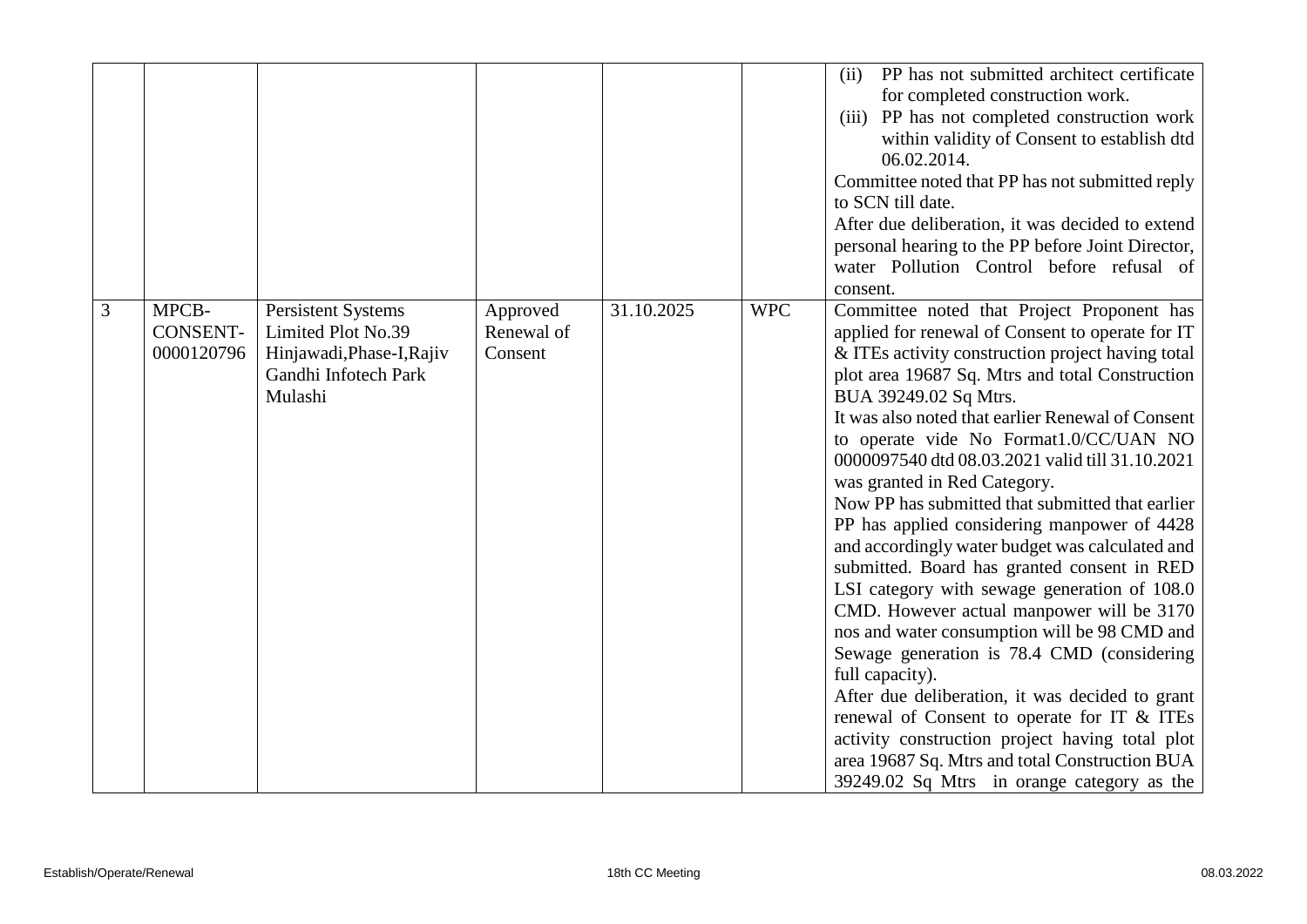|                |                                        |                                                                               |                              |            |            | effluent generation is below 100 CMD and by<br>imposing following conditions.<br>(i) PP shall comply with the conditions<br>stipulated in consent conditions and submit<br>BG of Rs. 10 Lakhs towards compliance of<br>the same.<br>(ii) PP shall install online monitoring system to<br>the O/L of STP for monitoring pH, Flow,<br>BOD, TSS.<br>(iii) The treated domestic effluent shall be 60 %<br>recycled for secondary purpose such as<br>toilet flushing, air conditioning, cooling<br>tower make up, firefighting etc. and reaming<br>shall be utilized on land for gardening and<br>connected to the sewerage system provided<br>by local body.<br>(iv) Project Proponent shall provide Organic<br>waste digester with composting facility or<br>Bio -gas digester with composting facility<br>within 3 months.<br>(v) Project Proponent shall make provision of<br>charging port for Electric vehicles in at least<br>40% total available parking area.<br>The consent shall be issued after submission of<br>adequate consent fees |
|----------------|----------------------------------------|-------------------------------------------------------------------------------|------------------------------|------------|------------|-----------------------------------------------------------------------------------------------------------------------------------------------------------------------------------------------------------------------------------------------------------------------------------------------------------------------------------------------------------------------------------------------------------------------------------------------------------------------------------------------------------------------------------------------------------------------------------------------------------------------------------------------------------------------------------------------------------------------------------------------------------------------------------------------------------------------------------------------------------------------------------------------------------------------------------------------------------------------------------------------------------------------------------------------|
| $\overline{4}$ | MPCB-<br><b>CONSENT-</b><br>0000118924 | M/s Landscape Realty G.<br>no 387 & 404 G.no. 387 &<br>404 Jambhul Tal: Maval | Approved<br>Renewal of       | 30.04.2022 | <b>WPC</b> | It was decided to grant Renewal of Consent to<br>operate (Part-I) for residential Construction                                                                                                                                                                                                                                                                                                                                                                                                                                                                                                                                                                                                                                                                                                                                                                                                                                                                                                                                                |
|                |                                        | Pune Maval                                                                    | consent to<br>Operate (part) |            |            | project having total plot area of 130890.00<br>Sq.mtr and total Construction BUA 31449.42<br>Sq.mtr out of total construction BUA 81026.22<br>Sq.mtr, as per specific condition of EC dtd.<br>26.03.2019 by imposing following conditions<br>(i) PP shall comply with the conditions<br>stipulated in consent conditions and EC and                                                                                                                                                                                                                                                                                                                                                                                                                                                                                                                                                                                                                                                                                                           |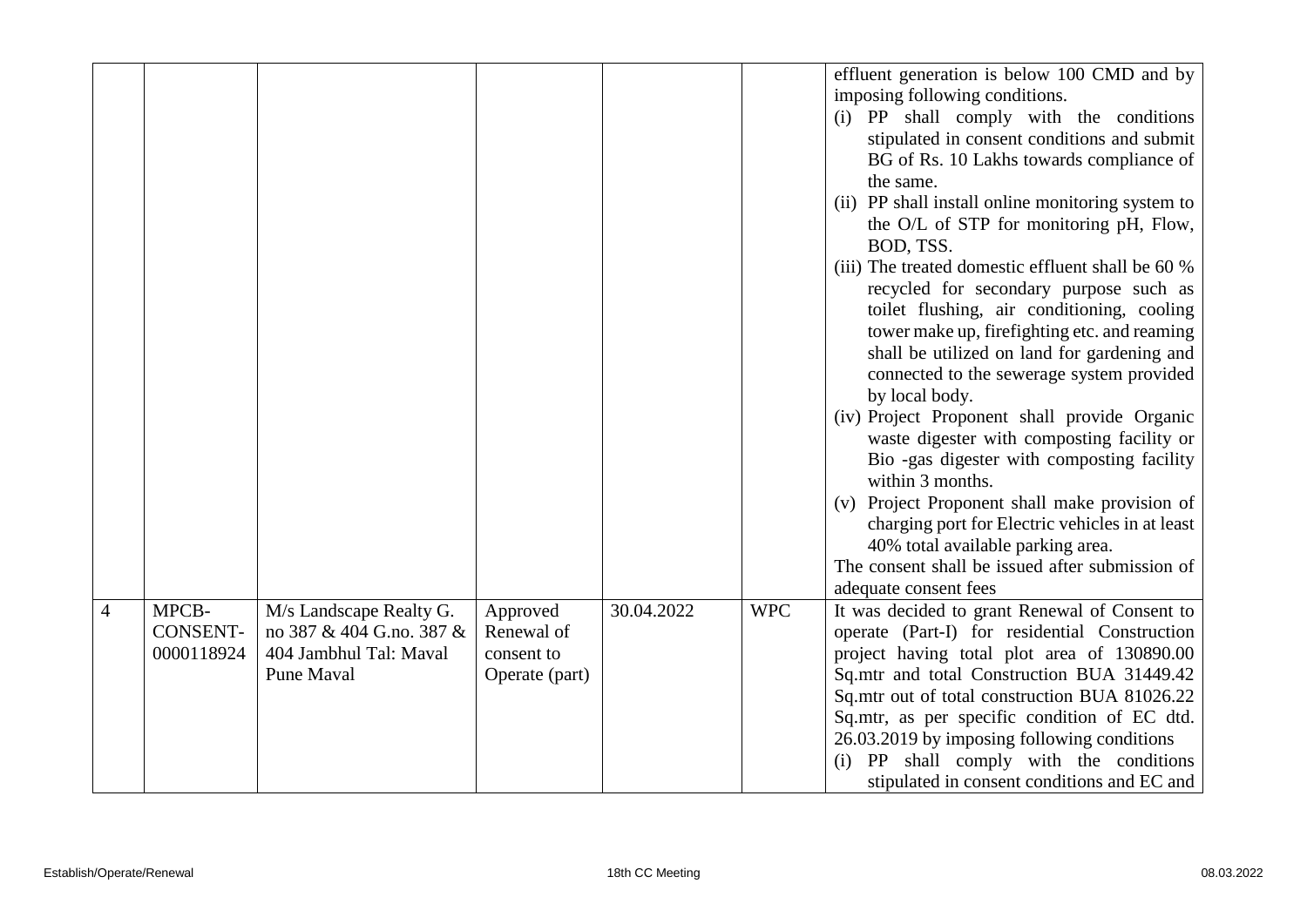|   |                 |                            |            |            |            | submit BG of Rs. 10 Lakhs towards                 |
|---|-----------------|----------------------------|------------|------------|------------|---------------------------------------------------|
|   |                 |                            |            |            |            | compliance of the same.                           |
|   |                 |                            |            |            |            | (ii) PP shall install online monitoring system to |
|   |                 |                            |            |            |            | the O/L of STP for monitoring pH, Flow,           |
|   |                 |                            |            |            |            | BOD, TSS.                                         |
|   |                 |                            |            |            |            | (iii) The treated domestic effluent shall be 60 % |
|   |                 |                            |            |            |            |                                                   |
|   |                 |                            |            |            |            | recycled for secondary purpose such as            |
|   |                 |                            |            |            |            | toilet flushing, air conditioning, cooling        |
|   |                 |                            |            |            |            | tower make up, firefighting etc. and reaming      |
|   |                 |                            |            |            |            | shall be utilized on land for gardening and       |
|   |                 |                            |            |            |            | connected to the sewerage system provided         |
|   |                 |                            |            |            |            | by local body.                                    |
|   |                 |                            |            |            |            | (iv) Project Proponent shall operate Organic      |
|   |                 |                            |            |            |            | waste digester with composting facility or        |
|   |                 |                            |            |            |            | Bio -gas digester with composting facility        |
|   |                 |                            |            |            |            | (v) Project Proponent shall make provision of     |
|   |                 |                            |            |            |            | charging port for Electric vehicles in at least   |
|   |                 |                            |            |            |            | 40% total available parking area.                 |
|   |                 |                            |            |            |            | (vi) PP shall submit Bank Guarantee of Rs         |
|   |                 |                            |            |            |            | 13.231 Lakhs (0.1 % of capital investment).       |
|   |                 |                            |            |            |            | The same shall be forfeited as PP has not         |
|   |                 |                            |            |            |            | obtained<br>of<br>after<br>renewal<br>consent     |
|   |                 |                            |            |            |            | 30.04.2021, thus violated the consent             |
|   |                 |                            |            |            |            | conditions.                                       |
|   |                 |                            |            |            |            | (vii) PP shall submit Board Resolution in         |
|   |                 |                            |            |            |            | prescribed format as PP has not obtained          |
|   |                 |                            |            |            |            | renewal of consent after 30.04.2021, thus         |
|   |                 |                            |            |            |            | violated the consent conditions. PP shall         |
|   |                 |                            |            |            |            | submit Bank Guarantee of Rs 2.0 Lakhs             |
|   |                 |                            |            |            |            | towards submission of Board Resolution            |
|   |                 |                            |            |            |            | within 15 days.                                   |
| 5 | MPCB-           | M/s. Ellora Buildwell Pvt. | Approved   | 31.07.2024 | <b>WPC</b> | It was decided to grant renewal of Consent        |
|   | <b>CONSENT-</b> | Ltd. Gat No. 669 Gat No.   | Renewal of |            |            | Operate (part) for Residential and commercial     |
|   | 0000121198      | 669, Moshi Alandi Road,    | consent    |            |            | construction projects having total plot area      |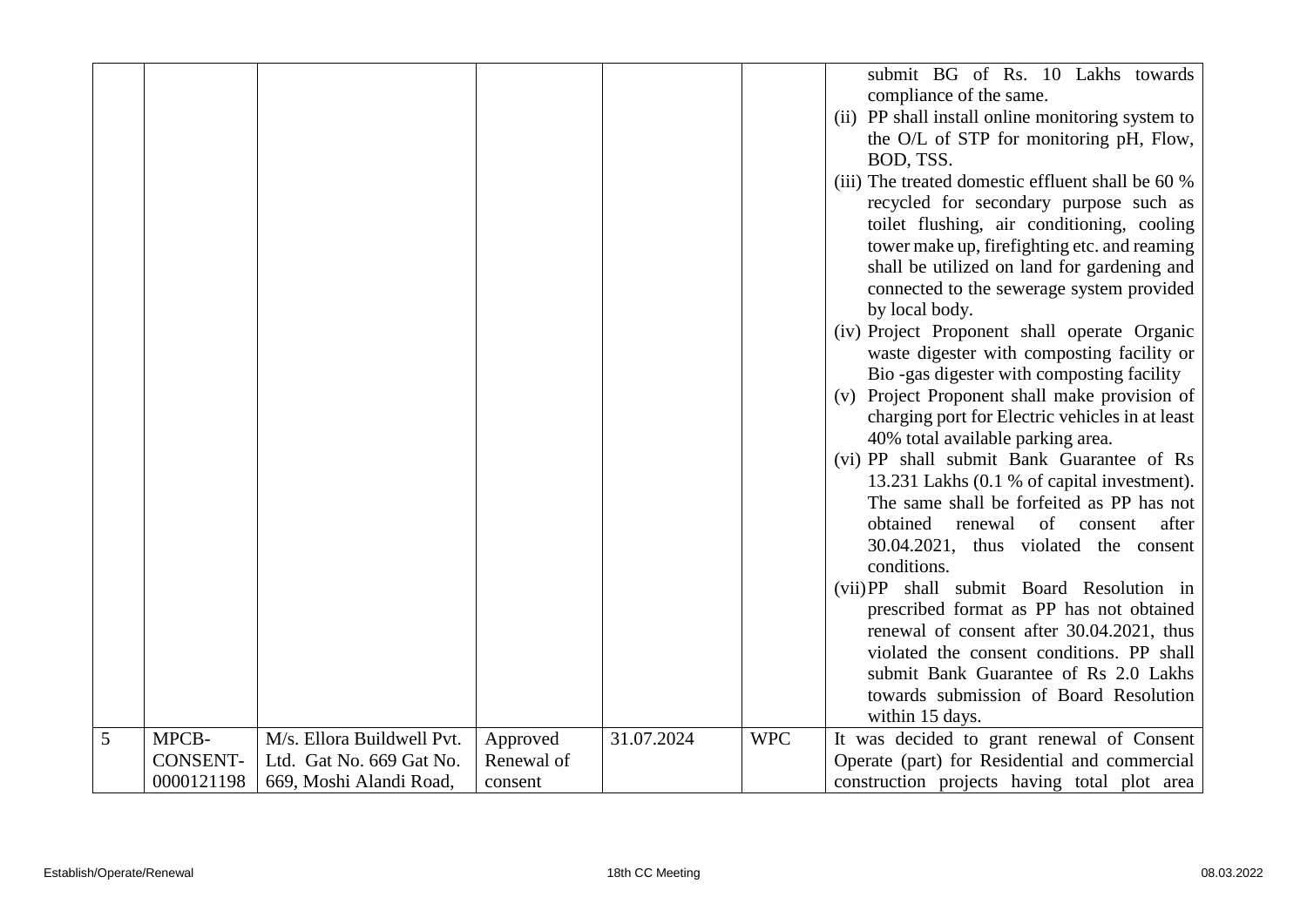| Off. Pune Nashik     | 41,100.00 Sq.mtr and Completed Construction                                                |
|----------------------|--------------------------------------------------------------------------------------------|
| Highway, Pune-412105 | BUA 34126.05 Sq.mtr out of total construction                                              |
|                      | BUA Sq.mtr 118314.69 as per EC dt. 31.12.2019                                              |
|                      | without prejudice to Hon'ble NGT Order in OA                                               |
|                      | No 54/2020 by imposing following conditions.                                               |
|                      | (i) PP shall comply with the conditions                                                    |
|                      | stipulated in consent conditions and EC and                                                |
|                      | submit BG of Rs. 10 Lakhs towards                                                          |
|                      | compliance of the same.                                                                    |
|                      | (ii) PP shall install online monitoring system to                                          |
|                      | the O/L of STP for monitoring pH, Flow,                                                    |
|                      | BOD, TSS.                                                                                  |
|                      | (iii) The treated domestic effluent shall be 60 %                                          |
|                      | recycled for secondary purpose such as                                                     |
|                      | toilet flushing, air conditioning, cooling                                                 |
|                      | tower make up, firefighting etc. and reaming                                               |
|                      | shall be utilized on land for gardening and                                                |
|                      | connected to the sewerage system provided                                                  |
|                      | by local body.                                                                             |
|                      | (iv) Project Proponent shall operate Organic<br>waste digester with composting facility or |
|                      | Bio -gas digester with composting facility                                                 |
|                      | (v) Project Proponent shall make provision of                                              |
|                      | charging port for Electric vehicles in at least                                            |
|                      | 40% total available parking area.                                                          |
|                      | (vi) PP shall submit Bank Guarantee of Rs 6.453                                            |
|                      | Lakhs (0.1 % of capital investment). The                                                   |
|                      | same shall be forfeited as PP has not                                                      |
|                      | obtained renewal of consent<br>after                                                       |
|                      | 31.07.2021, thus violated the consent                                                      |
|                      | conditions.                                                                                |
|                      | (vii) PP shall submit Board Resolution in                                                  |
|                      | prescribed format as PP has not obtained                                                   |
|                      | renewal of consent after 31.07.2021, thus                                                  |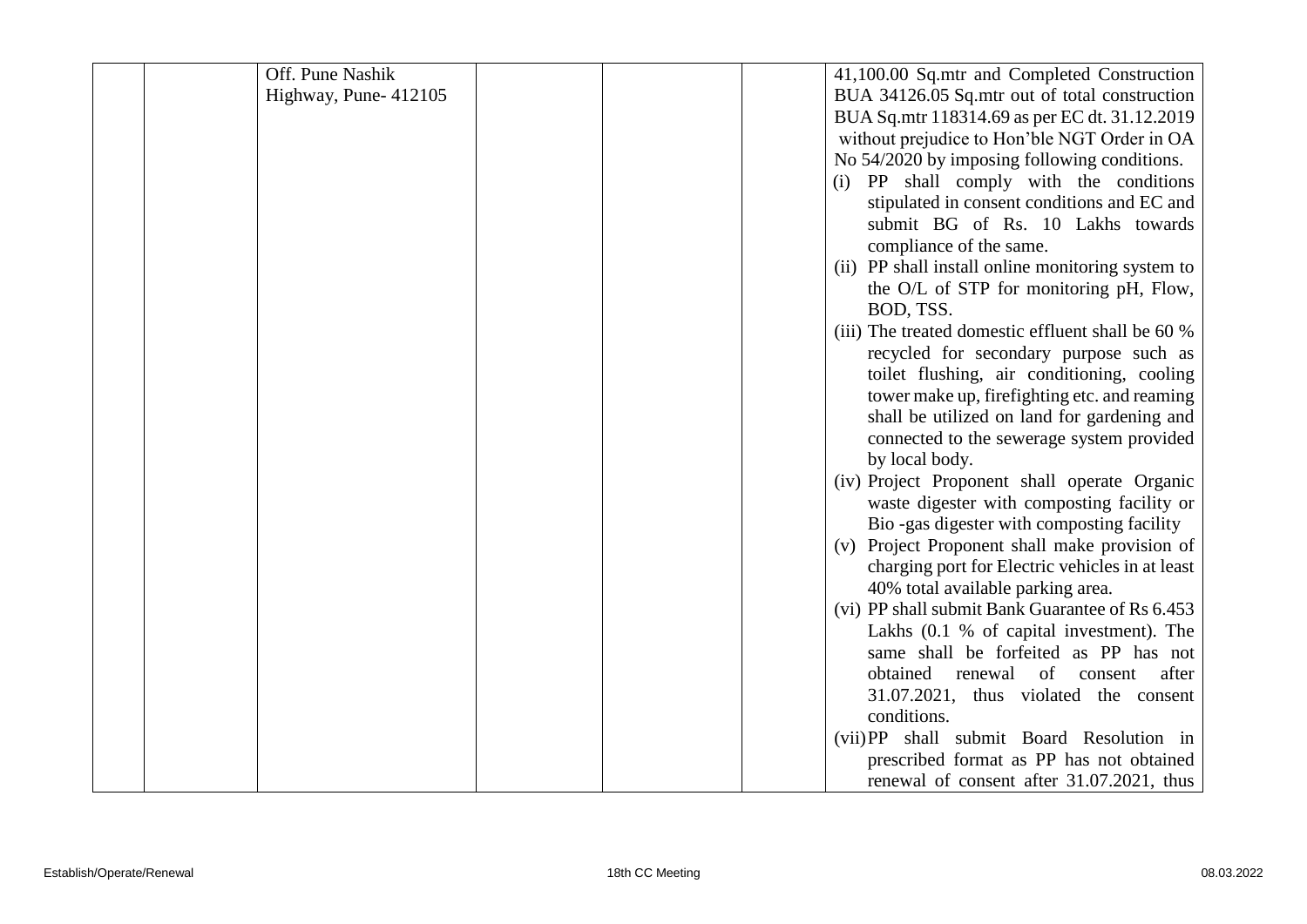|   |                                        |                                                                                                                                                                  |                                                       |            |            | violated the consent conditions. PP shall<br>submit Bank Guarantee of Rs 2.0 Lakhs                                                                                                                                                                                                                                                                                                                                                                                                                                                                                                                                                                                                                                                                                                                                                                                                                                                                                                                                                                                                                                                                                                                                                                        |
|---|----------------------------------------|------------------------------------------------------------------------------------------------------------------------------------------------------------------|-------------------------------------------------------|------------|------------|-----------------------------------------------------------------------------------------------------------------------------------------------------------------------------------------------------------------------------------------------------------------------------------------------------------------------------------------------------------------------------------------------------------------------------------------------------------------------------------------------------------------------------------------------------------------------------------------------------------------------------------------------------------------------------------------------------------------------------------------------------------------------------------------------------------------------------------------------------------------------------------------------------------------------------------------------------------------------------------------------------------------------------------------------------------------------------------------------------------------------------------------------------------------------------------------------------------------------------------------------------------|
|   |                                        |                                                                                                                                                                  |                                                       |            |            | towards submission of Board Resolution                                                                                                                                                                                                                                                                                                                                                                                                                                                                                                                                                                                                                                                                                                                                                                                                                                                                                                                                                                                                                                                                                                                                                                                                                    |
| 6 | MPCB-<br><b>CONSENT-</b><br>0000119784 | "Building G" by M/s.<br>Kshitij Promoters and<br>Developers $134/3 +$<br>$134/4C/7+8$ , $134/4A$<br>$P.NO.1 + 1 + PLOT$<br>$2+2/B+PLOT 2+2/A$ ,<br>Pashan Haveli | Approved<br>Renewal of<br>consent to<br>operate(part) | 31.07.2022 | <b>WPC</b> | within 15 days.<br>It was decided to grant renewal of consent (part)<br>for building G construction project having total<br>plot area of 24418.00 Sq.Mtrs and completed<br>Construction BUA 8770.17 Sq.Mtrs out of total<br>construction BUA 70847.00 Sq.Mtrs, as per EC<br>dtd. 30.10.2018 by imposing following<br>conditions.<br>(i) PP shall comply with the conditions<br>stipulated in consent conditions and EC and<br>submit BG of Rs. 10 Lakhs towards<br>compliance of the same.<br>(ii) PP shall install online monitoring system to<br>the O/L of STP for monitoring pH, Flow,<br>BOD, TSS.<br>(iii) The treated domestic effluent shall be 60 %<br>recycled for secondary purpose such as<br>toilet flushing, air conditioning, cooling<br>tower make up, firefighting etc. and reaming<br>shall be utilized on land for gardening and<br>connected to the sewerage system provided<br>by local body.<br>(iv) Project Proponent shall operate Organic<br>waste digester with composting facility or<br>Bio-gas digester with composting facility<br>(v) Project Proponent shall make provision of<br>charging port for Electric vehicles in at least<br>40% total available parking area.<br>(vi) PP shall submit Bank Guarantee of Rs 1.563 |
|   |                                        |                                                                                                                                                                  |                                                       |            |            | Lakhs (0.1 % of capital investment). The<br>same shall be forfeited as PP has not                                                                                                                                                                                                                                                                                                                                                                                                                                                                                                                                                                                                                                                                                                                                                                                                                                                                                                                                                                                                                                                                                                                                                                         |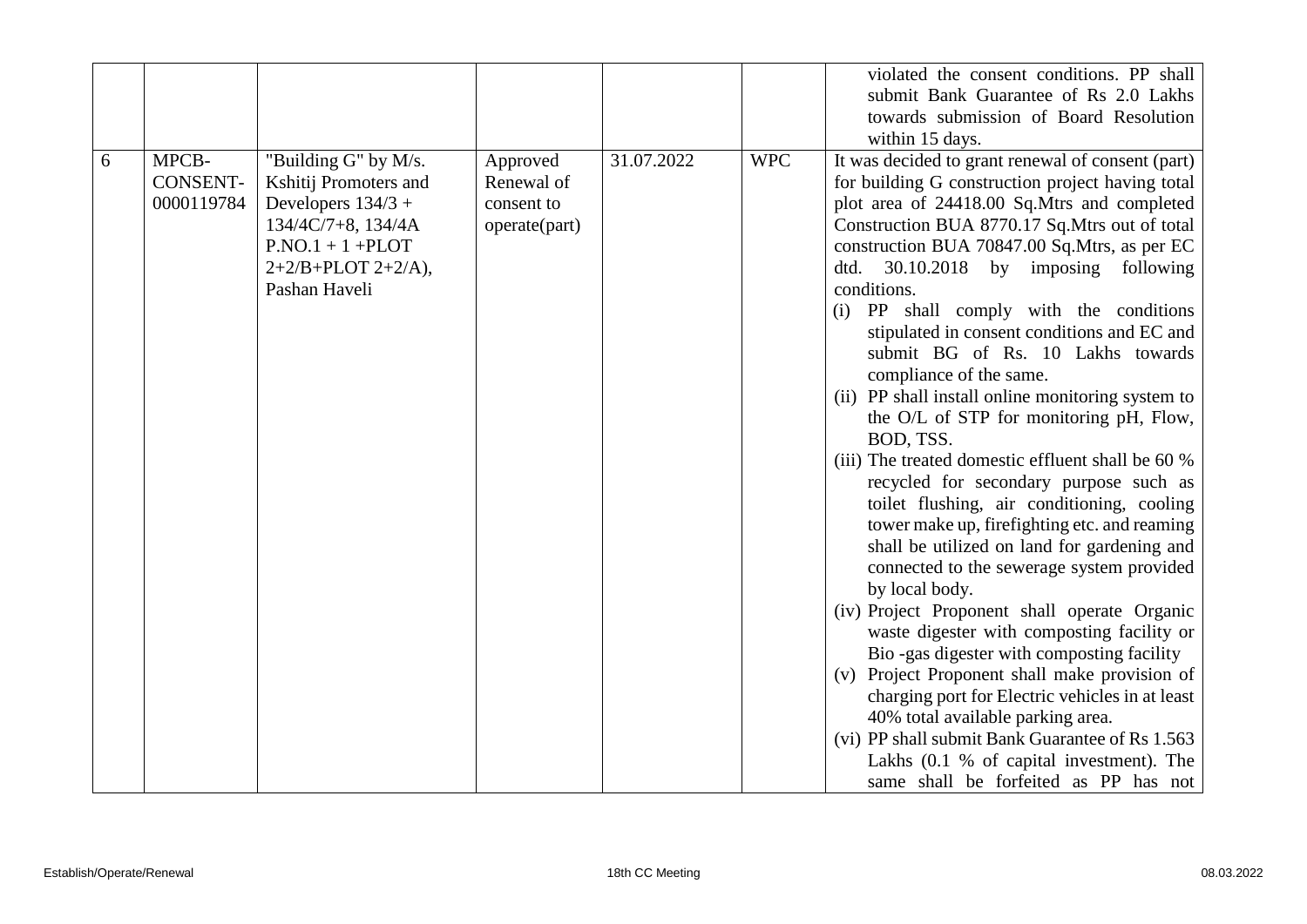|                |                                        |                                                                                                                                     |                                                             |            |            | obtained<br>of<br>after<br>renewal<br>consent<br>31.07.2021, thus violated the consent<br>conditions.<br>(vii) PP shall submit Board Resolution in<br>prescribed format as PP has not obtained<br>renewal of consent after 31.07.2021, thus<br>violated the consent conditions. PP shall<br>submit Bank Guarantee of Rs 2.0 Lakhs<br>towards submission of Board Resolution<br>within 15 days.                                                                                                                                                                                                                                                                                                               |
|----------------|----------------------------------------|-------------------------------------------------------------------------------------------------------------------------------------|-------------------------------------------------------------|------------|------------|--------------------------------------------------------------------------------------------------------------------------------------------------------------------------------------------------------------------------------------------------------------------------------------------------------------------------------------------------------------------------------------------------------------------------------------------------------------------------------------------------------------------------------------------------------------------------------------------------------------------------------------------------------------------------------------------------------------|
| $\overline{7}$ | MPCB-<br><b>CONSENT-</b><br>0000121393 | Interglobe Hotels Pvt. Ltd,<br>Ibis Nashik 9 Plot #9,<br>Nashik Triambakeshwar<br>Road, Satpur MIDC,<br>Nashik – 422 007.<br>Nashik | Approved<br>Renewal of<br>consent                           | 31/10/2022 | <b>WPC</b> | Committee noted that, Project proponent has<br>applied for Renewal of consent to operate for<br>Hotel with Lodging Boarding and Restaurant<br>activity. (Without Laundry and Swimming pool<br>activity).<br>It was decided to grant of Renewal of Consent to<br>Renewal of consent to operate for Hotel with<br>Lodging Boarding and Restaurant activity.<br>(Without Laundry and Swimming pool activity)<br>with following terms and conditions as under:<br>(i) Project proponent shall submit Bank<br>Guarantee of Rs. 5 Lakhs towards<br>operation & maintenance of Pollution<br>Control systems.<br>The consent shall be issued after submission of<br>verification report on JVS Results of STP Plant. |
| 8              | MPCB-<br>CONSENT-<br>0000122359        | Ramkrishna Cine<br>Exhibitors S. No. 43(Part),<br>Mohammadwadi S. No.<br>43(Part), Mohammadwadi,<br>Kondhawa, PUNE Haveli           | Approved<br>Renewal of<br>Consent to<br>Operate(Part-<br>I) | 30.09.2023 | <b>WPC</b> | It was decided to grant renewal of Consent<br>Operate (part-I) for Residential & Commercial<br>Construction projects having total plot area<br>24128.00 Sq.mtr and Completed Construction<br>BUA 18580.35 Sq.mtr out of total construction<br>BUA 66687.09 Sq.mtr as per EC dt. 16.02.2018<br>by imposing following conditions.                                                                                                                                                                                                                                                                                                                                                                              |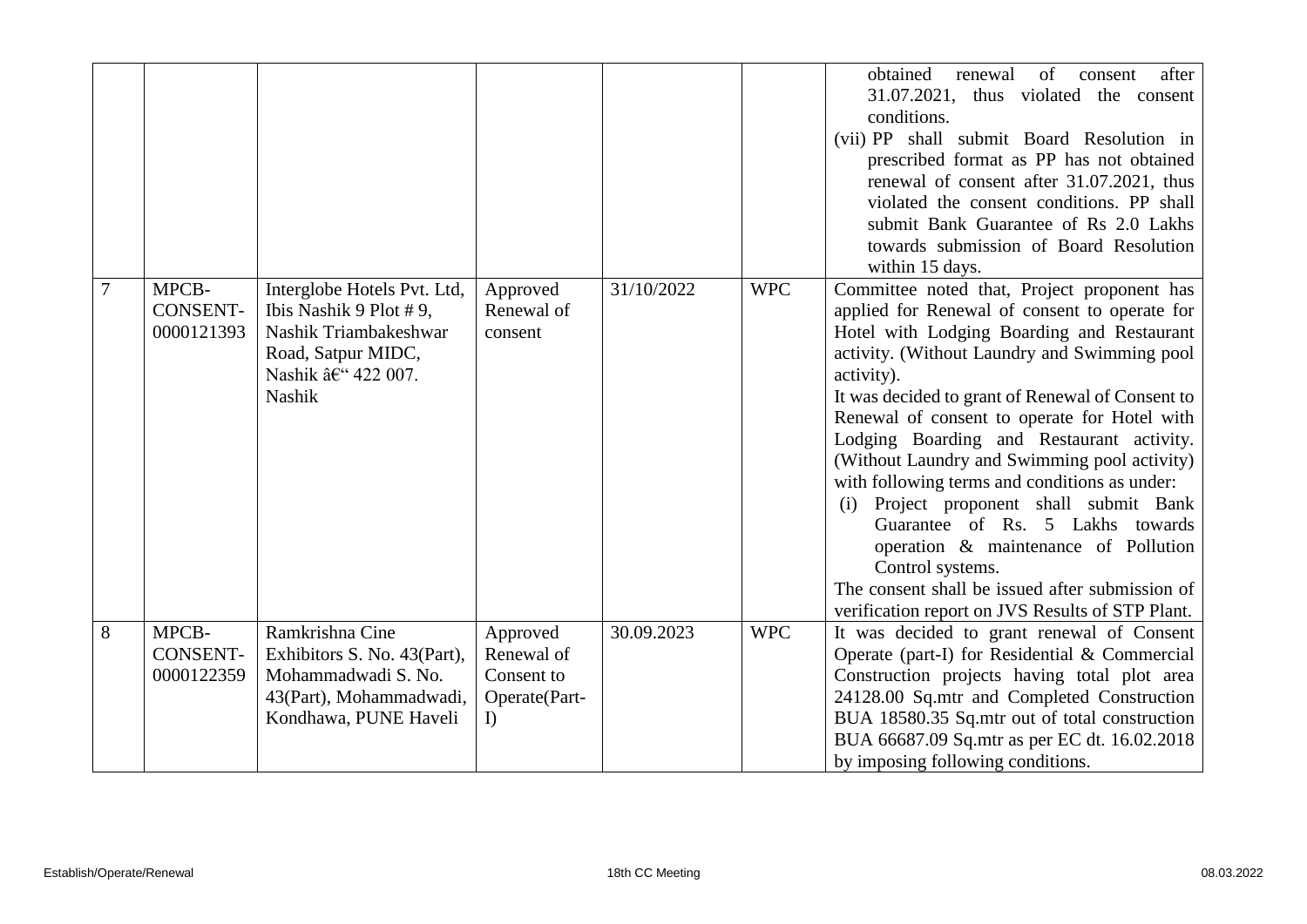|   |                                 |                                                                           |                                       |            | (i) PP shall comply with the conditions<br>stipulated in consent conditions and EC and<br>submit BG of Rs. 10 Lakhs towards<br>compliance of the same.<br>(ii) PP shall install online monitoring system to<br>the O/L of STP for monitoring pH, Flow,<br>BOD, TSS.<br>(iii) The treated domestic effluent shall be 60 %<br>recycled for secondary purpose such as<br>toilet flushing, air conditioning, cooling<br>tower make up, firefighting etc. and reaming<br>shall be utilized on land for gardening and<br>connected to the sewerage system provided<br>by local body.<br>(iv) Project Proponent shall operate Organic<br>waste digester with composting facility or<br>Bio -gas digester with composting facility<br>(v) Project Proponent shall make provision of<br>charging port for Electric vehicles in at least |
|---|---------------------------------|---------------------------------------------------------------------------|---------------------------------------|------------|--------------------------------------------------------------------------------------------------------------------------------------------------------------------------------------------------------------------------------------------------------------------------------------------------------------------------------------------------------------------------------------------------------------------------------------------------------------------------------------------------------------------------------------------------------------------------------------------------------------------------------------------------------------------------------------------------------------------------------------------------------------------------------------------------------------------------------|
| 9 | MPCB-<br>CONSENT-<br>0000122747 | <b>United Spirits Limited</b><br>Village Pimpali Gat. No.<br>344 Baramati | Not Approved<br>Renewal of<br>consent | <b>WPC</b> | 40% total available parking area.<br>It was decided to Show Cause Notice for refusal<br>of consent for following non compliances.<br>Industry has obtained Consent to Operate<br>(i)<br>dtd 28.03.2016 valid till 31.08.2020.<br>Board has refused last renewal of consent<br>on 20.10.2021.<br>The treated effluent is disposed for<br>(ii)<br>gardening purpose instead to use in<br>process to achieve ZLD.<br>The MEE concentrate is treated in<br>(iii)<br>compost yard of 0.29 acres which not<br>adequate. Further cover shed not<br>provided to compost yard.                                                                                                                                                                                                                                                          |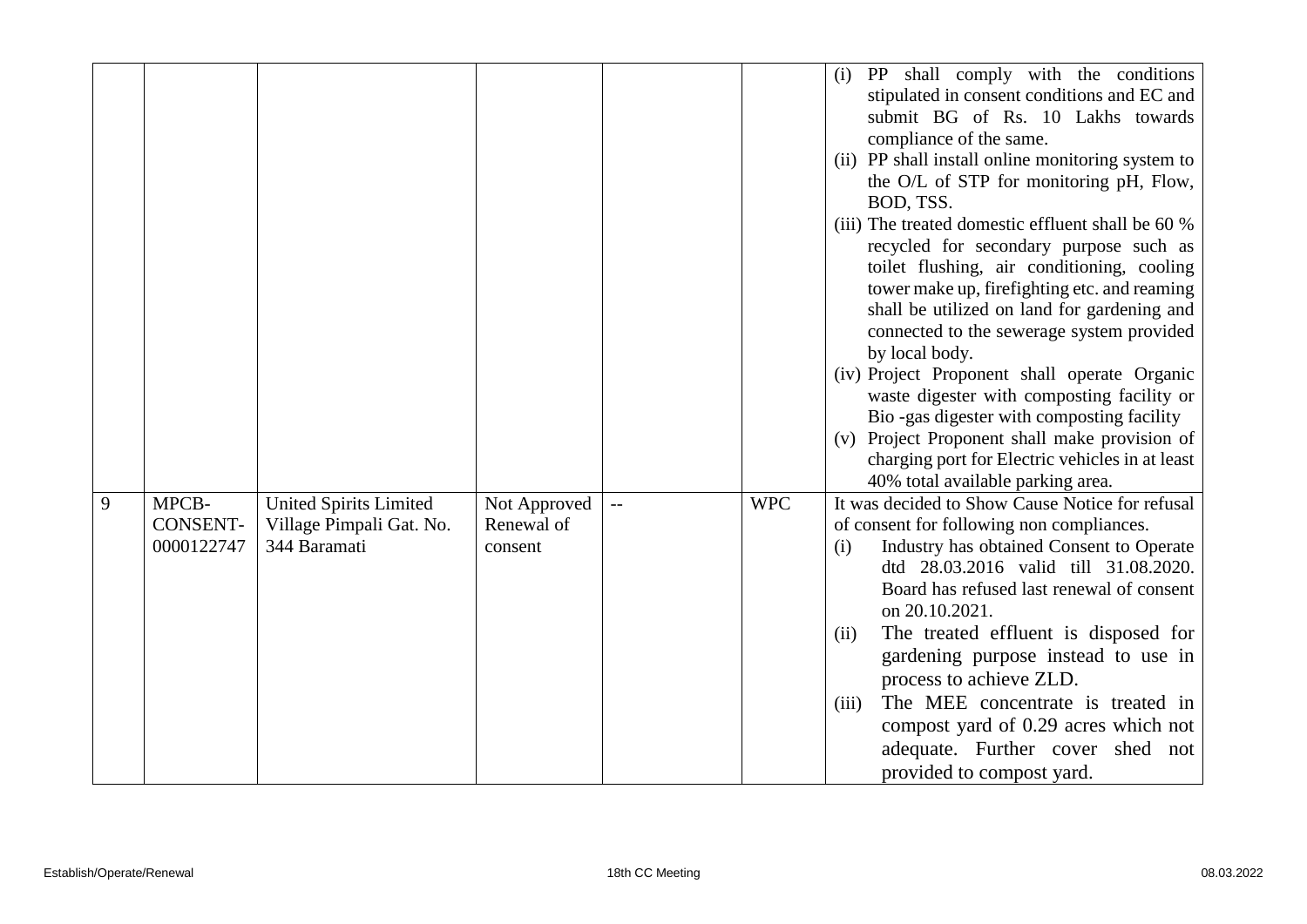|    |                                        |                                                                                                        |                                       |                          |            | online<br>Industry<br>has<br>provided<br>(iv)<br>monitoring system for air and water                                                                                                                                                                                                                                                                                                                                                                                                                                                                                                                                                                                                                                                                                                                                                                                                                                                                                                                                                                                                                                                                                                                                                                                              |
|----|----------------------------------------|--------------------------------------------------------------------------------------------------------|---------------------------------------|--------------------------|------------|-----------------------------------------------------------------------------------------------------------------------------------------------------------------------------------------------------------------------------------------------------------------------------------------------------------------------------------------------------------------------------------------------------------------------------------------------------------------------------------------------------------------------------------------------------------------------------------------------------------------------------------------------------------------------------------------------------------------------------------------------------------------------------------------------------------------------------------------------------------------------------------------------------------------------------------------------------------------------------------------------------------------------------------------------------------------------------------------------------------------------------------------------------------------------------------------------------------------------------------------------------------------------------------|
| 10 | MPCB-<br><b>CONSENT-</b><br>0000122251 | <b>CITY CENTER MALL</b><br>NASHIK PVT.LTD. 122-<br>133 Lawate Nagar,<br>Untwadi Road, Nashik<br>Nashik | Approved<br>Renewal of<br>consent     | 31.11.2024               | <b>WPC</b> | but not connected to MPCB portal.<br>It was decided to grant renewal of consent for<br>construction project for commercial mall activity<br>having plot area 31392.64 Sq.Mtrs and total<br>construction built up area 41175.67 Sq.Mtrs by<br>imposing following conditions.<br>(i) PP shall comply with the conditions<br>stipulated in consent conditions and EC and<br>submit BG of Rs. 10 Lakhs towards<br>compliance of the same.<br>(ii) PP shall install online monitoring system to<br>the O/L of STP for monitoring pH, Flow,<br>BOD, TSS.<br>(iii) The treated domestic effluent shall be 60 %<br>recycled for secondary purpose such as<br>toilet flushing, air conditioning, cooling<br>tower make up, firefighting etc. and reaming<br>shall be utilized on land for gardening and<br>connected to the sewerage system provided<br>by local body.<br>(iv) Project Proponent shall operate Organic<br>waste digester with composting facility or<br>Bio-gas digester with composting facility<br>(v) Project Proponent shall make provision of<br>charging port for Electric vehicles in at least<br>40% total available parking area.<br>The consent shall be issued after submission of<br>Bank Guarantee as per earlier consent and fees<br>towards increase in CI. |
| 11 | MPCB-<br><b>CONSENT-</b><br>0000123175 | <b>PASSCO</b><br><b>ENVIRONMENTAL</b><br>SOLUTIONS PVT. LTD.                                           | Not approved<br>Renewal of<br>consent | $\overline{\phantom{a}}$ | <b>PSO</b> | Committee noted that PP has applied for CCA<br>renewal BMW CTF at Pune.                                                                                                                                                                                                                                                                                                                                                                                                                                                                                                                                                                                                                                                                                                                                                                                                                                                                                                                                                                                                                                                                                                                                                                                                           |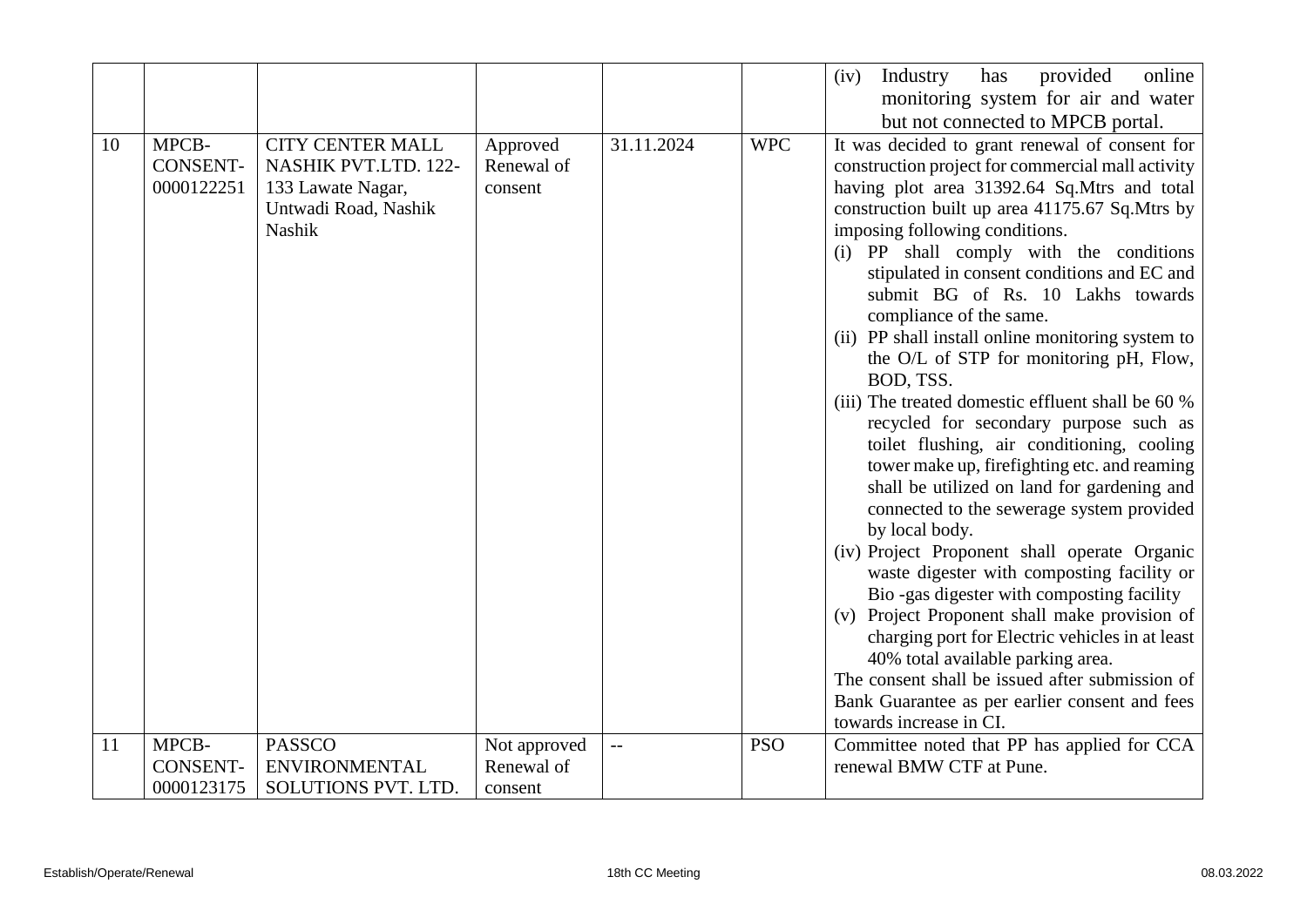|    |                                        | <b>KAILSASH</b><br><b>CREMATORIUM</b><br>COMPOUND, NEXT TO<br><b>NAIDU HOSOPITLA</b>      |                                       |              |            | It was decided to issue Show Cause Notice for<br>refusal of application due to following non<br>compliances and extend Personal Hearing before<br><b>Member Secretary</b><br>PP has not submitted Reconciliation<br>(i)                                                                                                              |
|----|----------------------------------------|-------------------------------------------------------------------------------------------|---------------------------------------|--------------|------------|--------------------------------------------------------------------------------------------------------------------------------------------------------------------------------------------------------------------------------------------------------------------------------------------------------------------------------------|
|    |                                        |                                                                                           |                                       |              |            | statement of HW disposed at CHWTSDF,<br>Pune.<br>PP has not submitted valid copy of<br>(ii)<br>balance BG of Rs.4.0 lakh.                                                                                                                                                                                                            |
|    |                                        |                                                                                           |                                       |              |            | (iii) PP has not submitted details of GPS<br>system installed on 15 numbers of<br>vehicles and their connectivity to MPCB/<br>CPCB server.                                                                                                                                                                                           |
|    |                                        |                                                                                           |                                       |              |            | PP has not submitted Board's permission<br>(iv)<br>letter for disposal of incinerable waste at<br>M/s MWML, BMW CTF, Taloja.                                                                                                                                                                                                         |
|    |                                        |                                                                                           |                                       |              |            | PP has not submitted details of quantity of<br>(v)<br>yellow and red category BMW were sent<br>to M/s MWML BMW CTF, Taloja.                                                                                                                                                                                                          |
|    |                                        |                                                                                           |                                       |              |            | PP has not submitted the current status of<br>(vi)<br>the proposed expansion of BMW CTF<br>with compliance of CPCB guidelines and<br>as per the EC dtd 14.01.2020. and also the<br>expected date for completion of proposed<br>expansion.                                                                                            |
| 12 | MPCB-<br><b>CONSENT-</b><br>0000121208 | Shree Swami Samarth<br>Enterprises Gut no. 54/2<br>Dohadee, Dhamane, Tal &<br>Dist.Dhule. | Not approved<br>Renewal of<br>consent | $\mathbf{u}$ | <b>PSO</b> | Committee noted that PP has applied for renewal<br>of CCA of BMW CTF located at Dhule.<br>It was decided to issue Show Cause Notice for<br>refusal of application for following non-<br>compliances and extend Personal Hearing before<br>PSO.<br>Facility has not submitted CA certified<br>(i)<br>Capital investment for year 2021 |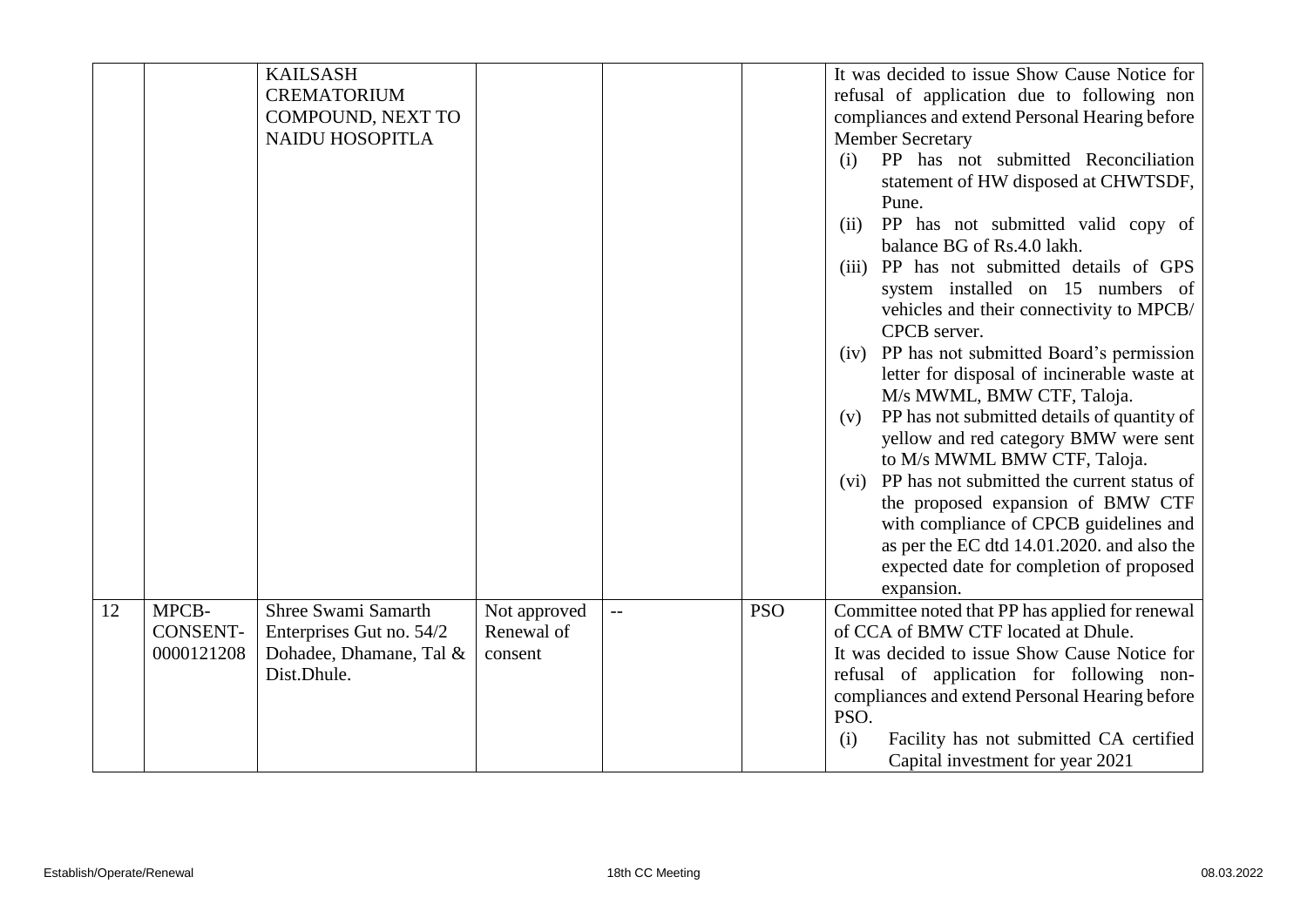|    |                 |                         |               |            |            | (ii)        | Facility has not submitted detail of BG                                             |
|----|-----------------|-------------------------|---------------|------------|------------|-------------|-------------------------------------------------------------------------------------|
|    |                 |                         |               |            |            |             | imposed of Rs.5.0 lakhs.                                                            |
|    |                 |                         |               |            |            | (iii)       | Facility has not submitted valid Copy of                                            |
|    |                 |                         |               |            |            |             | Membership of CHWTSDF.                                                              |
|    |                 |                         |               |            |            | (iv)        | Facility has not submitted details of ETP                                           |
|    |                 |                         |               |            |            |             | sludge, Plastic Waste and Sharp waste                                               |
|    |                 |                         |               |            |            |             | not submitted.                                                                      |
|    |                 |                         |               |            |            | (v)         | Facility has not submitted Reconciliation                                           |
|    |                 |                         |               |            |            |             | of HW<br>statement<br>disposed<br>at                                                |
|    |                 |                         |               |            |            |             | CHWTSDF, Pune.                                                                      |
|    |                 |                         |               |            |            | (vi)        | The OCEMS is not connected to MPCB                                                  |
|    |                 |                         |               |            |            |             | server since September-2019.                                                        |
|    |                 |                         |               |            |            | (vii)       | Facility has not submitted detail of                                                |
|    |                 |                         |               |            |            | vehicle     | used<br>for<br>collection<br>and                                                    |
|    |                 |                         |               |            |            |             | transportation.                                                                     |
|    |                 |                         |               |            |            |             | (viii) Facility has completed installation of                                       |
|    |                 |                         |               |            |            |             | 250kg/hr incinerator without obtaining                                              |
|    |                 |                         |               |            |            | EC.         |                                                                                     |
|    |                 |                         |               |            |            | (ix)        | Facility has not submitted the spore test                                           |
|    |                 |                         |               |            |            |             | report performed to<br>confirm the                                                  |
|    |                 |                         |               |            |            |             | efficiency of autoclave.                                                            |
|    |                 |                         |               |            |            | (x)         | Incinerator temperature is not maintain as<br>per annexure-II of consent condition. |
|    |                 |                         |               |            |            | (xi)        | Record of average quantity of BMW                                                   |
|    |                 |                         |               |            |            |             | collected and treated was not maintained.                                           |
|    |                 |                         |               |            |            | (xii)       | APCD system is not upgraded to meet                                                 |
|    |                 |                         |               |            |            |             | revised standard of PM                                                              |
| 13 | MPCB-           | Balaji Realty Sr.No.-12 | Approved      | 31.12.2022 | <b>WPC</b> |             | It was decided to grant renewal of consent to                                       |
|    | <b>CONSENT-</b> | Hissa No. 1(P) Mhalunge | Renewal of    |            |            |             | operate(part-I) for residential construction                                        |
|    | 0000121890      | Mulashi                 | Consent to    |            |            |             | project on total plot area 21600 SqM and                                            |
|    |                 |                         | Operate(Part- |            |            |             | completed construction BUA 33956.12 SqM out                                         |
|    |                 |                         | I)            |            |            |             | of total construction BUA of 46383.54 SqM as                                        |
|    |                 |                         |               |            |            |             | per EC dtd 26.07.2016 by imposing following                                         |
|    |                 |                         |               |            |            | conditions. |                                                                                     |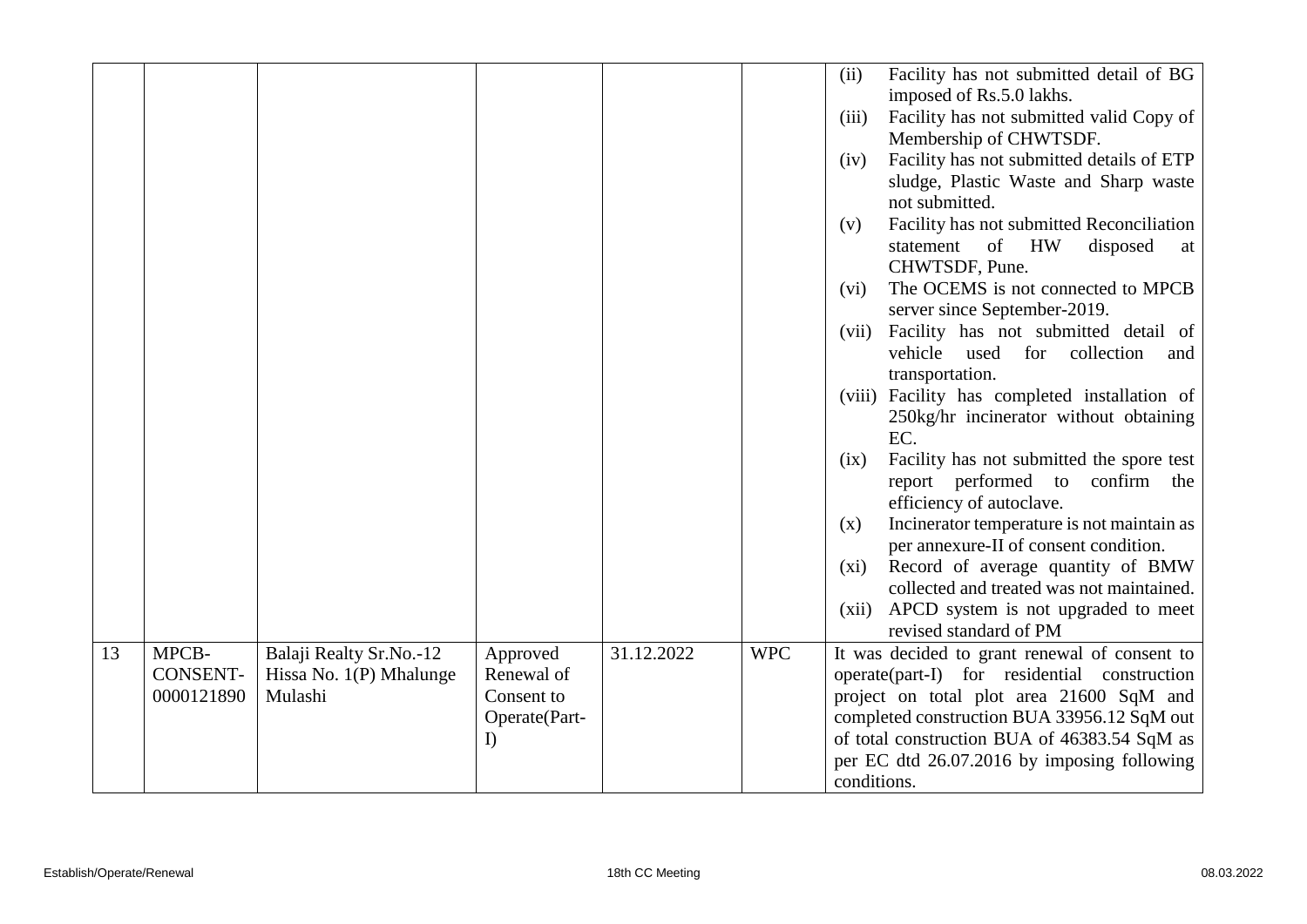|  |  |  | (i)   | PP shall comply with the conditions         |
|--|--|--|-------|---------------------------------------------|
|  |  |  |       | stipulated in consent conditions and EC     |
|  |  |  |       | and submit BG of Rs. 10 Lakhs towards       |
|  |  |  |       | compliance of the same.                     |
|  |  |  | (ii)  | PP shall install online monitoring system   |
|  |  |  |       | to the O/L of STP for monitoring pH,        |
|  |  |  |       | Flow, BOD, TSS.                             |
|  |  |  | (iii) | The treated domestic effluent shall be 60   |
|  |  |  |       | % recycled for secondary purpose such as    |
|  |  |  |       | toilet flushing, air conditioning, cooling  |
|  |  |  |       |                                             |
|  |  |  |       | tower make up, fire fighting etc. and       |
|  |  |  |       | reaming shall be utilized on land for       |
|  |  |  |       | gardening and connected to the sewerage     |
|  |  |  |       | system provided by local body.              |
|  |  |  | (iv)  | Project Proponent shall operate Organic     |
|  |  |  |       | waste digester with composting facility or  |
|  |  |  |       | Bio-gas digester with composting facility   |
|  |  |  | (v)   | Project Proponent shall make provision of   |
|  |  |  |       | charging port for Electric vehicles in at   |
|  |  |  |       | least 40% total available parking area.     |
|  |  |  |       | (vi) PP shall submit Bank Guarantee of Rs   |
|  |  |  |       | 14.975 Lakhs (0.1 % of capital              |
|  |  |  |       | investment). The same shall be forfeited    |
|  |  |  |       | as PP has not obtained renewal of consent   |
|  |  |  |       | after 31.12.2020, thus violated the consent |
|  |  |  |       | conditions.                                 |
|  |  |  |       | (vii) PP shall submit Board Resolution in   |
|  |  |  |       | prescribed format as PP has not obtained    |
|  |  |  |       | renewal of consent after 31.12.2020, thus   |
|  |  |  |       | violated the consent conditions. PP shall   |
|  |  |  |       | submit Bank Guarantee of Rs 2.0 Lakhs       |
|  |  |  |       | towards submission of Board Resolution      |
|  |  |  |       | within 15 days.                             |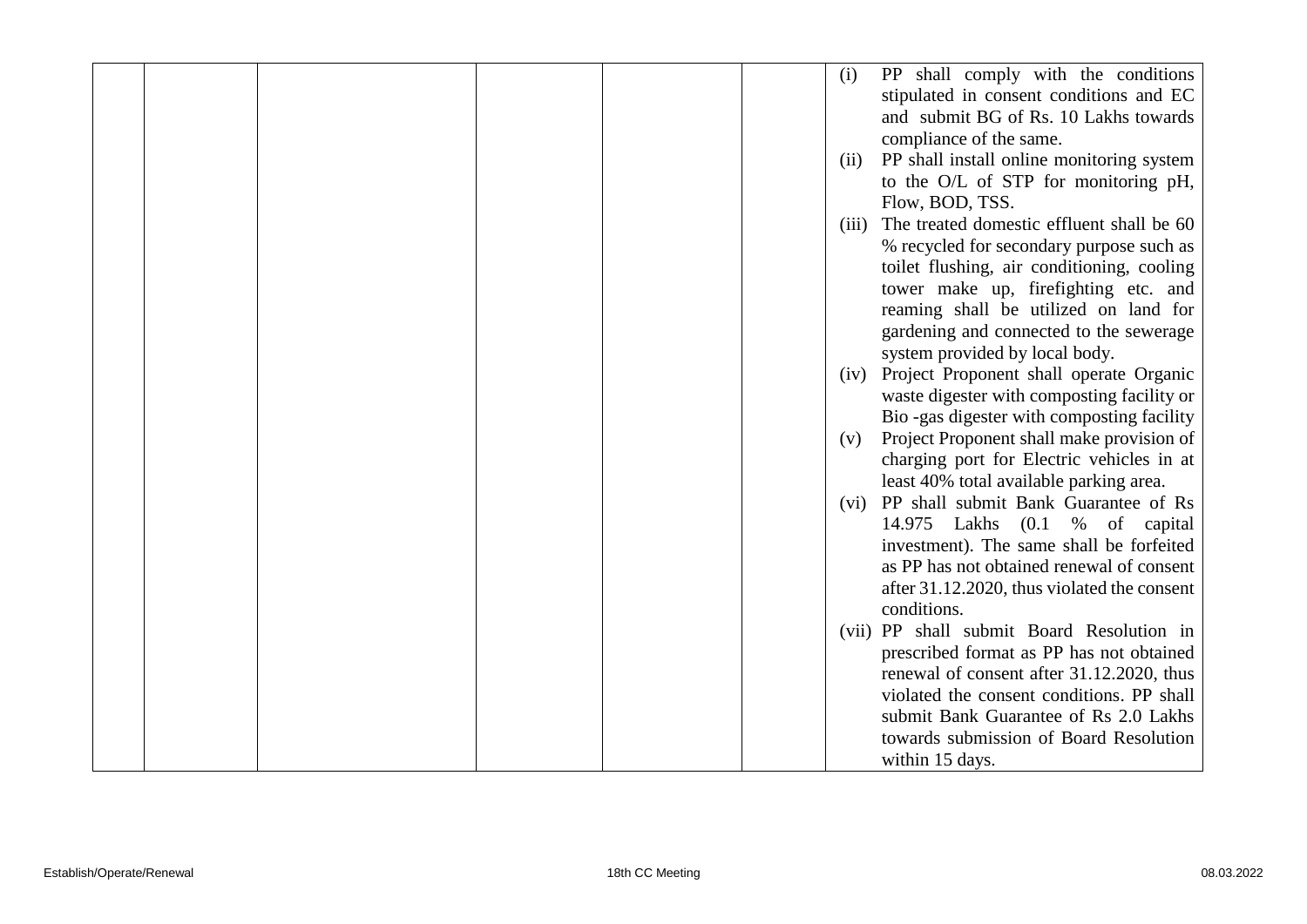|    |                 |                         |               |                   |            | The consent shall be issued after submission of    |
|----|-----------------|-------------------------|---------------|-------------------|------------|----------------------------------------------------|
|    |                 |                         |               |                   |            | adequate consent fees.                             |
| 14 | MPCB-           | Anshul Bhosale Realty - | Approved      | Commissioning     | <b>WPC</b> | It was decided to grant revalidation of Consent    |
|    | <b>CONSENT-</b> | Anshul KOSMAS Survey    | Revalidation  | of the project or |            | to establish for housing construction project      |
|    | 0000099695      | No. $275$ (P), Village  | of consent to | 06.06.2025        |            | having total plot area of 42896.25 Sq.mtr and      |
|    |                 | Boradewadi, Moshi       | establish     | whichever is      |            | total Construction BUA 71342.31Sq.mtr as per       |
|    |                 | Taluka - Haveli         |               | earlier           |            | EC dtd. 18.12.2018 by imposing following           |
|    |                 |                         |               |                   |            | conditions.                                        |
|    |                 |                         |               |                   |            | PP shall comply with the conditions<br>(i)         |
|    |                 |                         |               |                   |            | stipulated in consent conditions & EC and          |
|    |                 |                         |               |                   |            | submit BG of Rs. 10 Lakhs towards                  |
|    |                 |                         |               |                   |            | compliance of the same.                            |
|    |                 |                         |               |                   |            | PP shall install online monitoring system<br>(ii)  |
|    |                 |                         |               |                   |            | to the O/L of STP for monitoring pH,               |
|    |                 |                         |               |                   |            | Flow, BOD, TSS.                                    |
|    |                 |                         |               |                   |            | The treated domestic effluent shall be 60<br>(iii) |
|    |                 |                         |               |                   |            | % recycled for secondary purpose such as           |
|    |                 |                         |               |                   |            | toilet flushing, air conditioning, cooling         |
|    |                 |                         |               |                   |            | tower make up, firefighting etc. and               |
|    |                 |                         |               |                   |            | reaming shall be utilized on land for              |
|    |                 |                         |               |                   |            | gardening and connected to the sewerage            |
|    |                 |                         |               |                   |            | system provided by local body.                     |
|    |                 |                         |               |                   |            | (iv) Project Proponent shall provide Organic       |
|    |                 |                         |               |                   |            | waste digester with composting facility or         |
|    |                 |                         |               |                   |            | Bio-gas digester with composting facility.         |
|    |                 |                         |               |                   |            | Project Proponent shall make provision of<br>(v)   |
|    |                 |                         |               |                   |            | charging port for Electric vehicles in at          |
|    |                 |                         |               |                   |            | least 40% total available parking area             |
|    |                 |                         |               |                   |            | (vi) PP shall comply with the provision of         |
|    |                 |                         |               |                   |            | Construction & Demolition<br>Waste                 |
|    |                 |                         |               |                   |            | management Rules 2016.                             |
|    |                 |                         |               |                   |            | (vii) Project Proponent shall take adequate        |
|    |                 |                         |               |                   |            | measures to control noise and dust                 |
|    |                 |                         |               |                   |            | emissions during construction phase.               |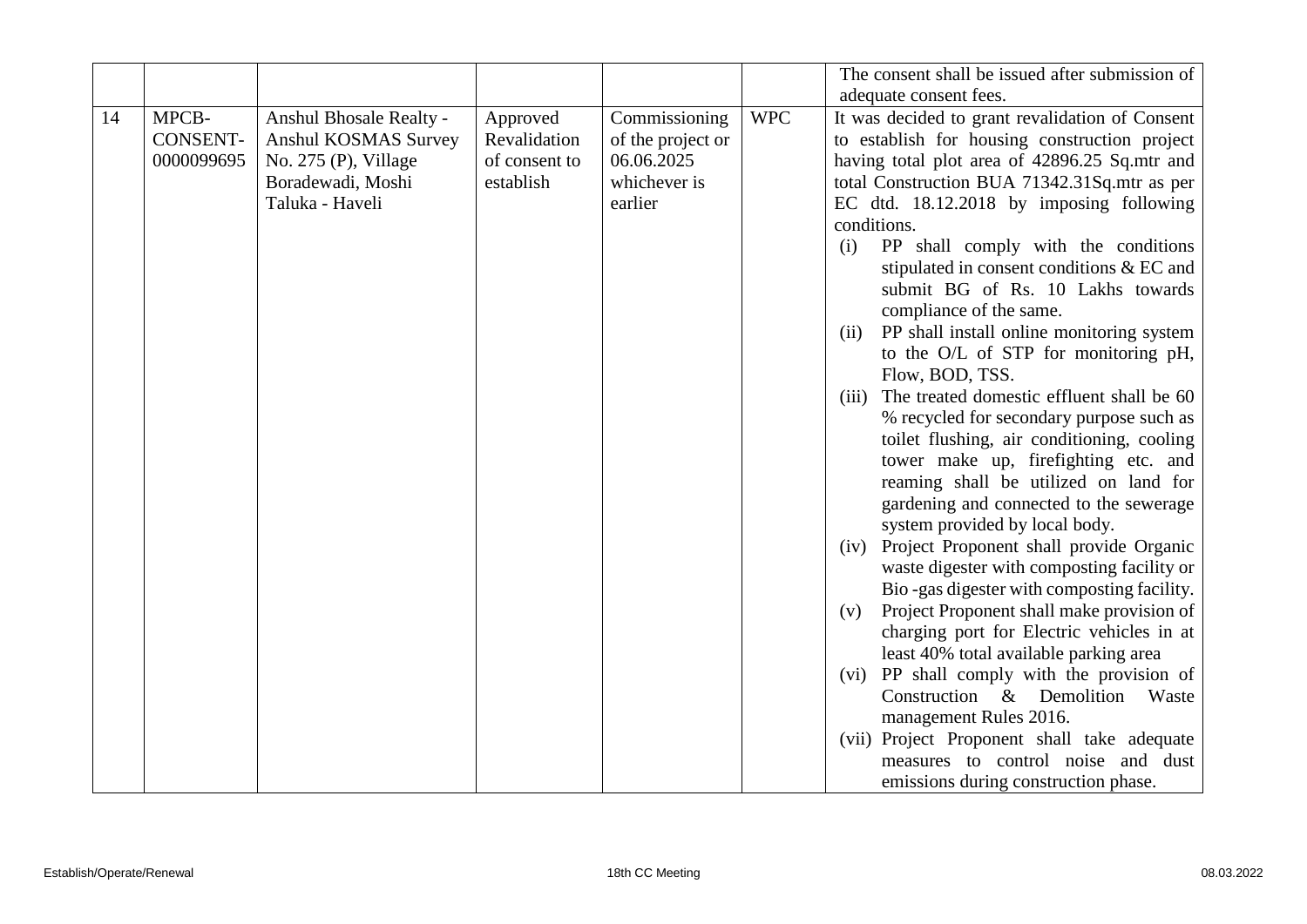|    |                                        |                                                                                                                                |                                   |            |            | shall submit an<br>(viii) Project Proponent<br>affidavit in Board's prescribed format<br>within 15 days regarding the compliance<br>of conditions of C to E.<br>PP shall submit Bank Guarantee of Rs<br>(ix)<br>11.468 Lakhs<br>(0.1)<br>$\%$<br>of<br>capital<br>investment). The same shall be forfeited<br>as PP has not obtained revalidation of<br>consent to establish after 06.06.2020, thus<br>violated the consent conditions.<br>PP shall submit Board Resolution in<br>(x)<br>prescribed format as PP has not obtained<br>revalidation of consent to establish after<br>06.06.2020, thus violated the consent<br>PP<br>shall<br>submit Bank<br>conditions.<br>Guarantee of Rs 2.0 Lakhs towards<br>submission of Board Resolution within 15<br>days. |
|----|----------------------------------------|--------------------------------------------------------------------------------------------------------------------------------|-----------------------------------|------------|------------|-----------------------------------------------------------------------------------------------------------------------------------------------------------------------------------------------------------------------------------------------------------------------------------------------------------------------------------------------------------------------------------------------------------------------------------------------------------------------------------------------------------------------------------------------------------------------------------------------------------------------------------------------------------------------------------------------------------------------------------------------------------------|
| 15 | MPCB-<br>CONSENT-<br>0000123976        | Cable Corporation of India<br>Limited PLOT No.- F 3/2<br>PLOT No.- F 3/2, MIDC<br>MALEGAON, SINNAR<br><b>SINNAR</b>            | Approved<br>Renewal of<br>Consent | 28/04/2024 | <b>APC</b> | It was decided to grant renewal of consent to<br>operate for manufacturing of High Voltage<br>XLPE insulated cables 1,50,000 Mtr/M, Extra<br>High Voltage XLPE insulated cables15,000<br>Mtr/M with following conditions,<br>(i) Industry shall provide STP of adequate<br>capacity within three months.<br>(ii) PP shall submit Bank Guarantee of Rs. 5<br>lakhs towards $O & M$ of pollution control<br>systems and compliance of consent<br>conditions.                                                                                                                                                                                                                                                                                                      |
| 16 | MPCB-<br><b>CONSENT-</b><br>0000123706 | Sankalp Engineering &<br><b>Services Private Limited</b><br>Gat No.1093 / 1 & 2<br>Chakan - Shikrapur Road,<br>Karandi, Shirur | Approved<br>Renewal of<br>consent | 31/12/2023 | <b>APC</b> | It was decided to grant renewal of consent to<br>operate for manufacturing of f MS Forgings-<br>1200 MT/M and Couplings - 150000 Nos/M<br>with following conditions,                                                                                                                                                                                                                                                                                                                                                                                                                                                                                                                                                                                            |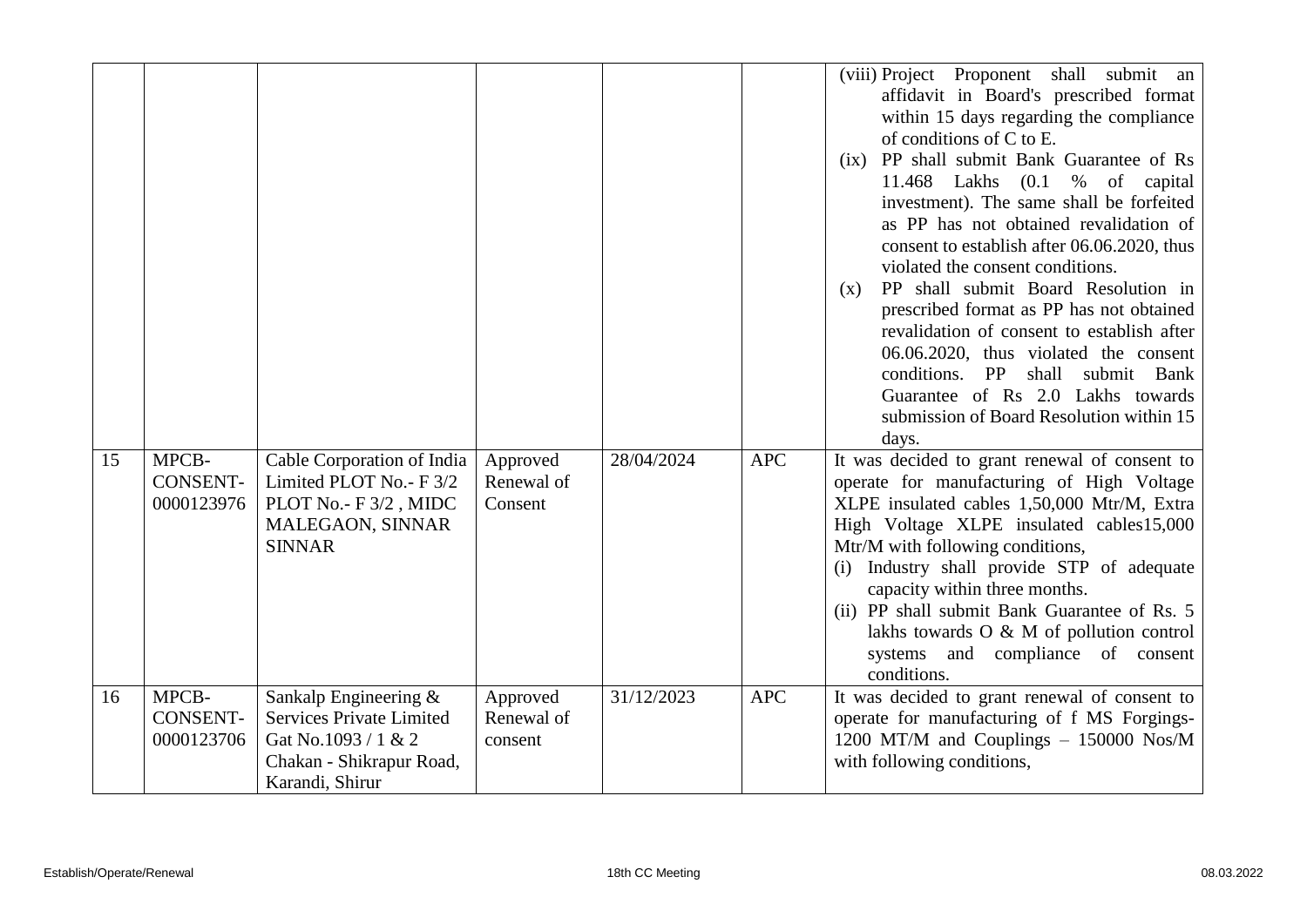|    |                                 |                                                                                                  |                                   |            |            | PP shall upgrade existing scrubber units to<br>(i)<br>phosphating section.<br>PP shall operate ETP with 100% recycling<br>(ii)<br>of industrial effluent to achieve ZLD<br>(iii) PP shall extend existing Bank Guarantees.                                                                                                                                                                                                                                                                                                                                                                                                                                                                                                                                                                                                                                                                                                                                                                                                                                                                                                                                                                                                                                                                   |
|----|---------------------------------|--------------------------------------------------------------------------------------------------|-----------------------------------|------------|------------|----------------------------------------------------------------------------------------------------------------------------------------------------------------------------------------------------------------------------------------------------------------------------------------------------------------------------------------------------------------------------------------------------------------------------------------------------------------------------------------------------------------------------------------------------------------------------------------------------------------------------------------------------------------------------------------------------------------------------------------------------------------------------------------------------------------------------------------------------------------------------------------------------------------------------------------------------------------------------------------------------------------------------------------------------------------------------------------------------------------------------------------------------------------------------------------------------------------------------------------------------------------------------------------------|
| 17 | MPCB-<br>CONSENT-<br>0000124773 | Kalpataru ltd. 4102A &<br>$7632(pt.)$ at village<br>Kolekalyan (vakola)<br>Santacruz East Bandra | Approved<br>Renewal of<br>consent | 31.10.2022 | <b>WPC</b> | It was decided to grant renewal of consent to<br>operate for commercial construction project<br>having plot area 6495.0 Sqm and total BUA<br>27347.81 Sq.mtrs as per EC dtd 11.02.2011 by<br>imposing following conditions.<br>PP shall comply with the conditions<br>(i)<br>stipulated in consent conditions and EC<br>and submit BG of Rs. 10 Lakhs towards<br>compliance of the same.<br>PP shall install online monitoring system<br>(ii)<br>to the O/L of STP for monitoring pH,<br>Flow, BOD, TSS.<br>The treated domestic effluent shall be 60<br>(iii)<br>% recycled for secondary purpose such as<br>toilet flushing, air conditioning, cooling<br>tower make up, firefighting etc. and<br>reaming shall be utilized on land for<br>gardening and connected to the sewerage<br>system provided by local body.<br>Project Proponent shall operate Organic<br>(iv)<br>waste digester with composting facility or<br>Bio-gas digester with composting facility<br>Project Proponent shall make provision of<br>(v)<br>charging port for Electric vehicles in at<br>least 40% total available parking area.<br>PP shall submit Bank Guarantee of Rs<br>(vi)<br>16.6529 Lakhs (0.1 % of capital<br>investment). The same shall be forfeited<br>as PP has not obtained renewal of consent |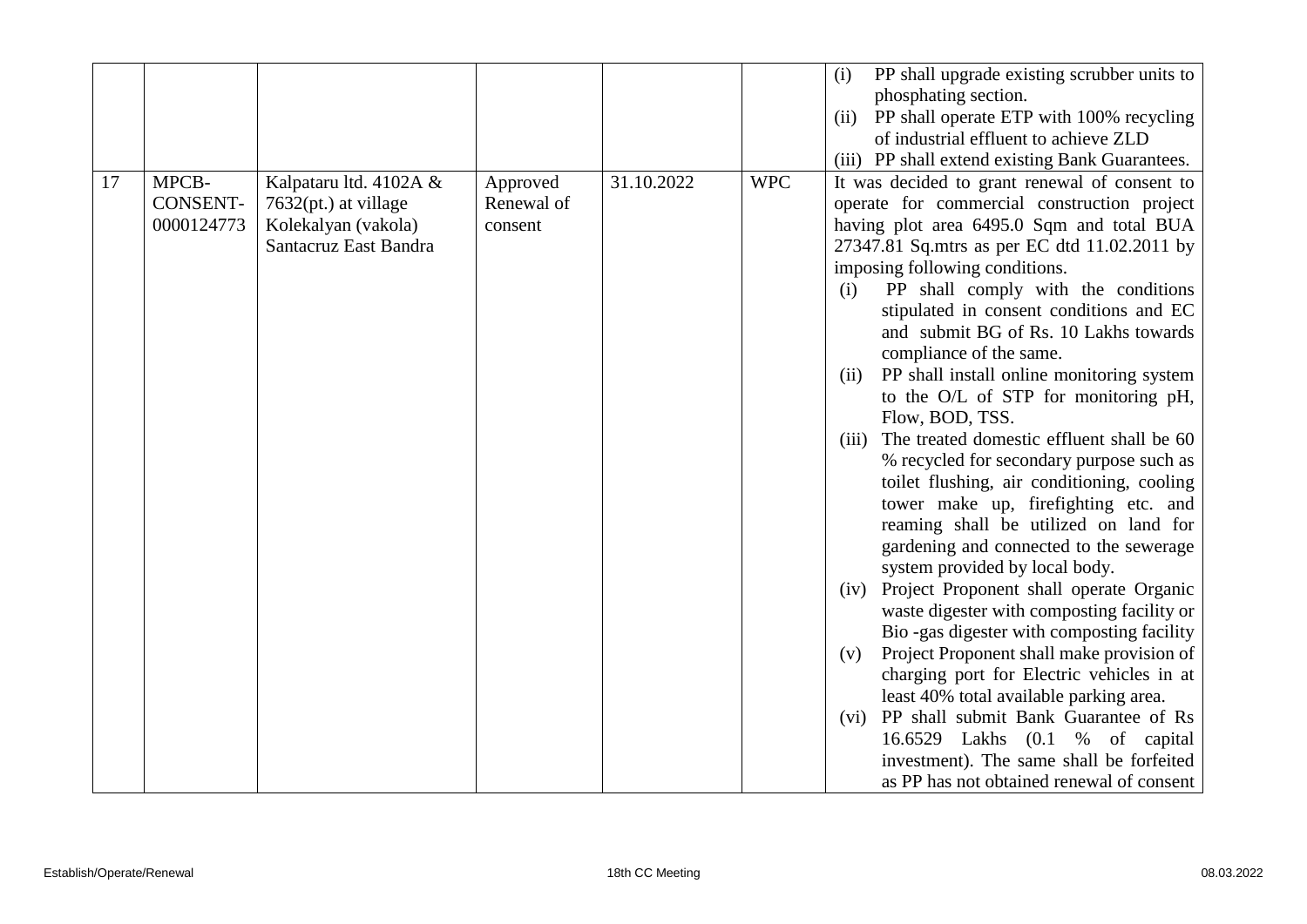|    |                                        |                                           |                                                                                               |     |            | after 31.10.2021, thus violated the consent<br>conditions.<br>(vii) PP shall submit Board Resolution in<br>prescribed format as PP has not obtained<br>renewal of consent after 31.10.2021, thus<br>violated the consent conditions. PP shall<br>submit Bank Guarantee of Rs 2.0 Lakhs<br>towards submission of Board Resolution<br>within 15 days                                                                                                                                                                                                                                                                                                                                                                                                                                                                                                                                                                                  |
|----|----------------------------------------|-------------------------------------------|-----------------------------------------------------------------------------------------------|-----|------------|-------------------------------------------------------------------------------------------------------------------------------------------------------------------------------------------------------------------------------------------------------------------------------------------------------------------------------------------------------------------------------------------------------------------------------------------------------------------------------------------------------------------------------------------------------------------------------------------------------------------------------------------------------------------------------------------------------------------------------------------------------------------------------------------------------------------------------------------------------------------------------------------------------------------------------------|
| 18 | MPCB-<br><b>CONSENT-</b><br>0000090183 | <b>Christanand Hospital</b><br>Brahmapuri | Not approved<br>Combined<br>Consent &<br><b>BMW</b><br>Authorization<br>Consent to<br>Renewal | $-$ | <b>PSO</b> | Committee noted that HCE has applied for<br>renewal of BMW authorization for 200 bedded<br>HCE.<br>It was decided to issue Show Casue Notice for<br>refusal of consent for following non<br>compliances.<br>(i) HCE has not submitted Reconciliation<br>statement of HW disposed at CHWTSDF,<br>Pune.<br>(ii) HCE has not submitted valid copy of<br>balance BG of Rs.4.0 lakh.<br>(iii) HCE has not submitted Details of GPS<br>system installed on 15 numbers of vehicles<br>and their connectivity to MPCB/ CPCB<br>server.<br>(iv) HCE has not submitted Board's permission<br>letter for disposal of incinerable waste at<br>M/s MWML, BMW CTF, Taloja.<br>(v) HCE has not submitted Details of quantity<br>of yellow and red category BMW were sent<br>to M/s MWML BMW CTF, Taloja.<br>(vi) HCE has not submitted The current status of<br>the proposed expansion of BMW CTF with<br>compliance of CPCB guidelines and as per |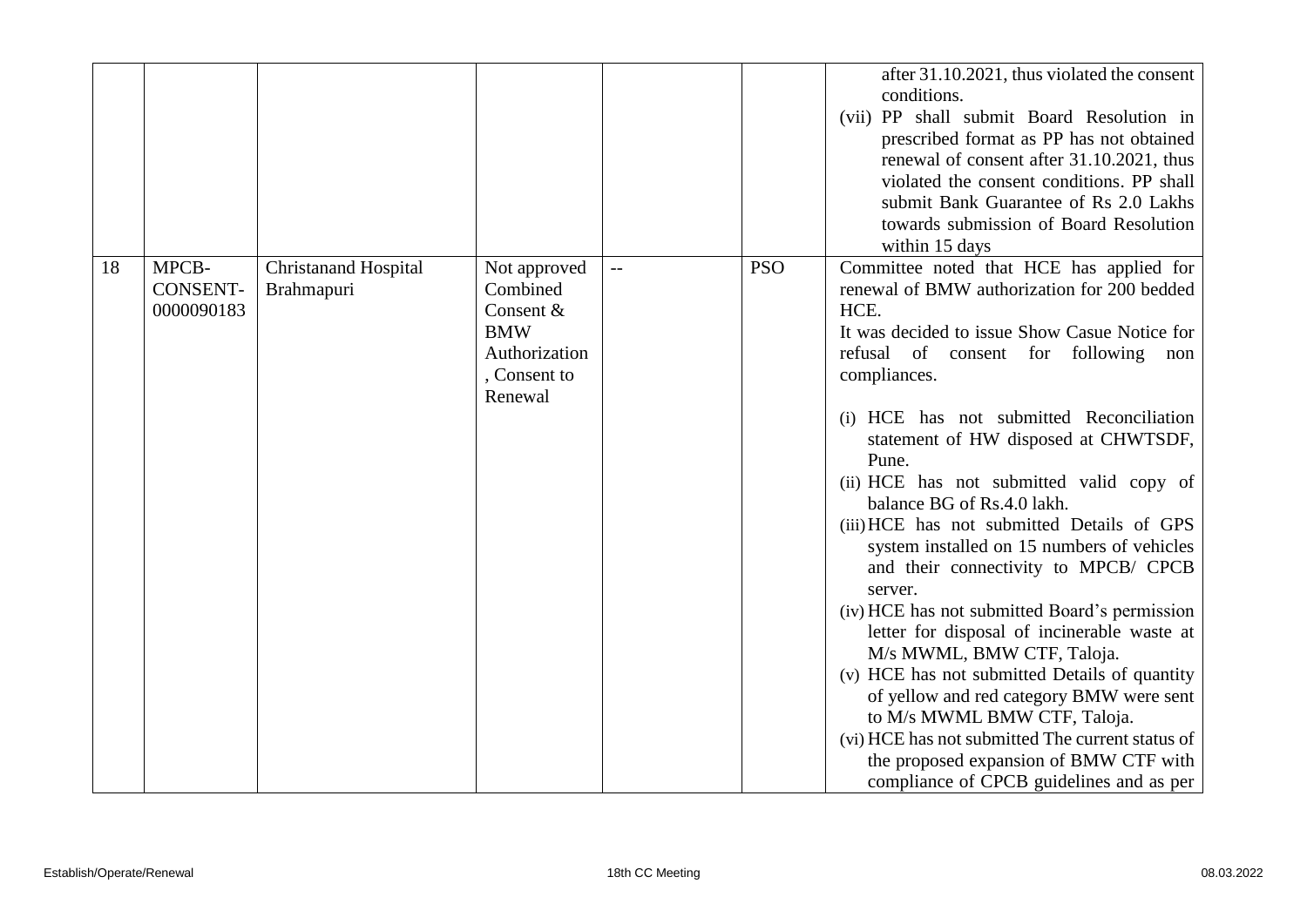|    |                                        |                                                                                                                                                       |                                                  |     |            | the EC dtd 14.01.2020. and also, the<br>expected date for completion of proposed<br>expansion.                                                                                                                                                                                                                                                                                                                                                                                                                                                                                                                                                                                                                                                                               |
|----|----------------------------------------|-------------------------------------------------------------------------------------------------------------------------------------------------------|--------------------------------------------------|-----|------------|------------------------------------------------------------------------------------------------------------------------------------------------------------------------------------------------------------------------------------------------------------------------------------------------------------------------------------------------------------------------------------------------------------------------------------------------------------------------------------------------------------------------------------------------------------------------------------------------------------------------------------------------------------------------------------------------------------------------------------------------------------------------------|
| 19 | MPCB-<br><b>CONSENT-</b><br>0000125496 | <b>Bhoomi Properties At CS</b><br>No. 126 of Parel Sewree<br>Division, at Parel Tank<br>Road, Kalachowki,<br>Village Parel, Dist.<br>Mumbai. - Mumbai | Not approved<br>Renewal of<br>consent<br>Renewal | $-$ | <b>WPC</b> | Committee noted that PP has applied for re-<br>$\sigma$ f<br>validation<br>establish<br>consent<br>to<br>for<br>construction of residential<br>complex<br>with<br>municipal parking facility on total plot area<br>28,924.14 Sq.Mtrs & total construction BUA of<br>2,96,241.78 Sq. Mtrs.<br>It was decided to issue Show Cause Notice for<br>refusal of consent due to following non<br>compliances.<br>PP has not submitted architect certificate<br>(i)<br>for completed construction work.<br>PP has not applied for revalidation of<br>(ii)<br>consent to establish after 16.08.2021<br>PP has applied for total construction BUA<br>(iii)<br>of 2,96,241.78 Sq. Mtrs however obtained<br>EC dtd 17.01.2019 for proposed total<br>construction BUA of 120688.01 Sq.Mtrs |
| 20 | MPCB-<br><b>CONSENT-</b><br>0000112513 | Wadhwa Group Holdings<br>Pvt. Ltd. (Vishwaroop<br>Infotech Pvt. Ltd.) Plot<br>No. 34,35 & 38, Sector 30<br>A Vashi, Navi Mumbai                       | Not approved<br>Renewal of<br>consent            | $-$ | <b>WPC</b> | Committee noted that PP has applied for renewal<br>of consent for IT and ITES activity construction<br>project having total plot area-15517.55 sq. mtr.<br>and Total construction Built up area $-23276.62$<br>Sq. Mtr. PP has submitted EC Exemption letter<br>obtained from M. P. C. Board dtd 26/05/2006.<br>After due deliberation, it was decided to call the<br>PP for presentation on compliance of consent<br>conditions.                                                                                                                                                                                                                                                                                                                                            |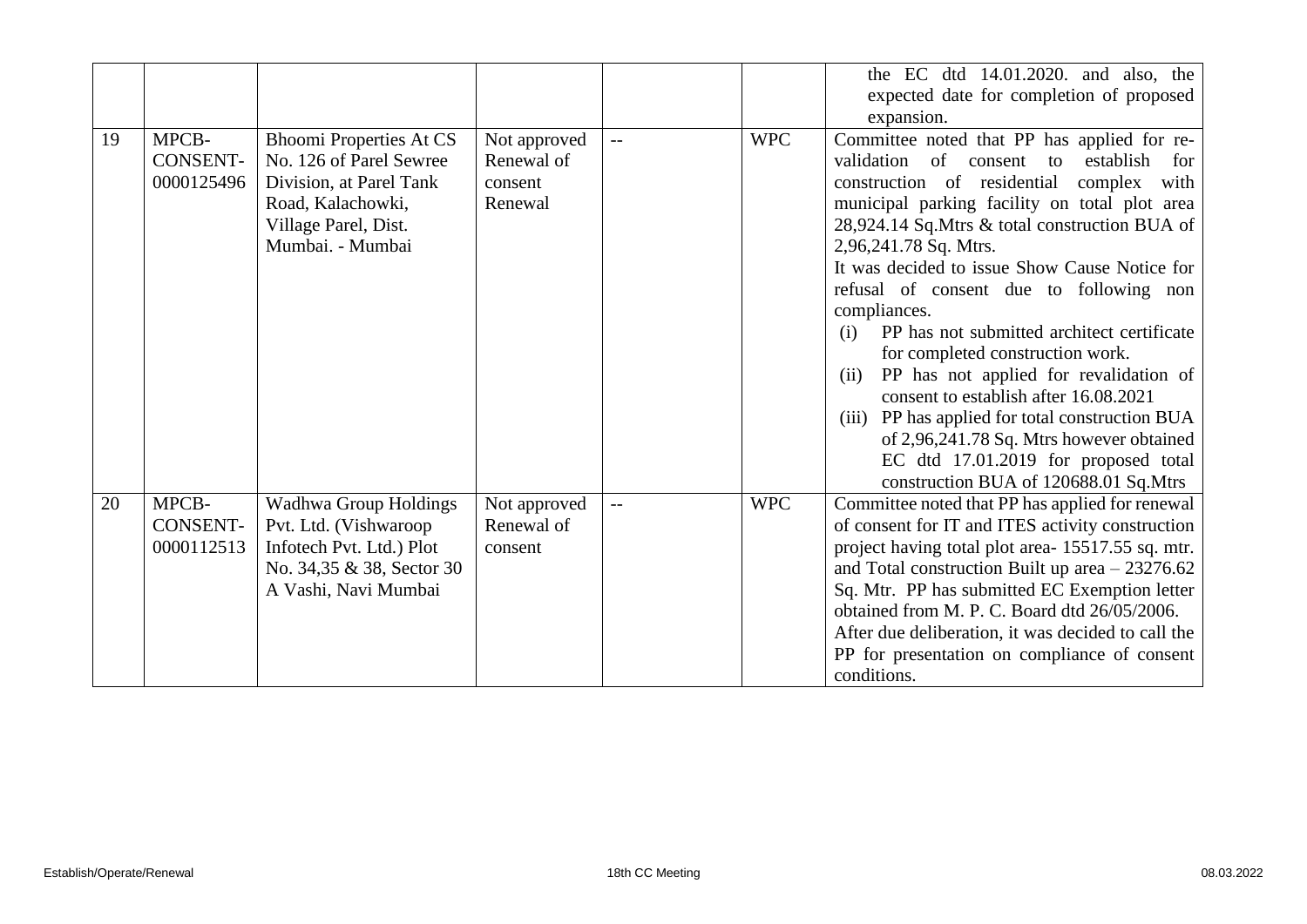|                | <b>Appraisal Agenda</b>                                                                                                     |                                                                                                                                |                                                 |                |                |                                                                                                                                                                                                                                                                                                                                            |  |  |  |
|----------------|-----------------------------------------------------------------------------------------------------------------------------|--------------------------------------------------------------------------------------------------------------------------------|-------------------------------------------------|----------------|----------------|--------------------------------------------------------------------------------------------------------------------------------------------------------------------------------------------------------------------------------------------------------------------------------------------------------------------------------------------|--|--|--|
| Sr.            | <b>Application</b>                                                                                                          | <b>Industry Name &amp;</b>                                                                                                     | <b>Decision on</b>                              | <b>Consent</b> | <b>Section</b> | <b>Remarks/Discussion</b>                                                                                                                                                                                                                                                                                                                  |  |  |  |
| No.            | <b>Unique</b>                                                                                                               | <b>Address</b>                                                                                                                 | grant of                                        | granted upto   |                |                                                                                                                                                                                                                                                                                                                                            |  |  |  |
|                | <b>Number</b>                                                                                                               |                                                                                                                                | consent                                         |                |                |                                                                                                                                                                                                                                                                                                                                            |  |  |  |
|                | Appraisal Agenda - Consent Applications from Dahanu Area for grant of Renewal of Consent to Establish / Operate/Renewal for |                                                                                                                                |                                                 |                |                |                                                                                                                                                                                                                                                                                                                                            |  |  |  |
|                | <b>Approval of CC</b> meeting                                                                                               |                                                                                                                                |                                                 |                |                |                                                                                                                                                                                                                                                                                                                                            |  |  |  |
|                | MPCB-<br><b>CONSENT-</b><br>00000128956                                                                                     | M/s. DAHANU<br><b>RUBBER GLOVES</b><br><b>MANUFACTURING</b><br>CO. S. No. 287/C,<br>DAHANU ROAD, Tal:<br>DAHANU, Dist: Palghar | Approved<br>Renewal of<br>Consent to<br>Operate | 31.05.2027     | <b>WPC</b>     | 1. Application is received for renewal of<br>consent for manufacture of rubber hand<br>gloves.<br>Provided fume extraction<br>2.<br>system<br>to<br>vulcanisation section<br>3. Provided dust collection system to power<br>plant.<br>4. Considering above plain renewal of consent<br>is granted for period up to 31.05.2027.             |  |  |  |
| $\overline{2}$ | MPCB-<br><b>CONSENT-</b><br>00000130445                                                                                     | M/s. Indian Rubber<br>Products, S. No. Tal:<br>Dahanu Dist: Palghar                                                            | Approved<br>Renewal of<br>Consent to<br>Operate | 31.05.2026     | <b>WPC</b>     | Application is received for Renewal of<br>Consent to operate for mfg of rubber balloons<br>12000 Gross/Month.<br>Provided fume extraction system for acid<br>dipping section<br>Provided to the de-dusting machine as APC<br>3.<br>arrangement.<br>4. Considering above plain renewal of consent<br>is granted for period up to 31.05.2026 |  |  |  |
| 3              | MPCB-<br><b>CONSENT-</b><br>00000130300                                                                                     | M/s. Hindustan Rubber<br>Products, S. No. 59 (Pt)<br>& 60 (Pt) Tal: Dahanu<br>Dist: Palghar                                    | Approved<br>Renewal of<br>Consent to<br>Operate | 31.05.2026     | <b>WPC</b>     | Application is received for Renewal of<br>1.<br>Consent to operate for mfg of rubber balloons<br>15000 Gross/Month, project.<br>Provided fume extraction system for acid<br>dipping section & dust collector<br>Provided to the de-dusting machine as APC<br>3.<br>arrangement.                                                            |  |  |  |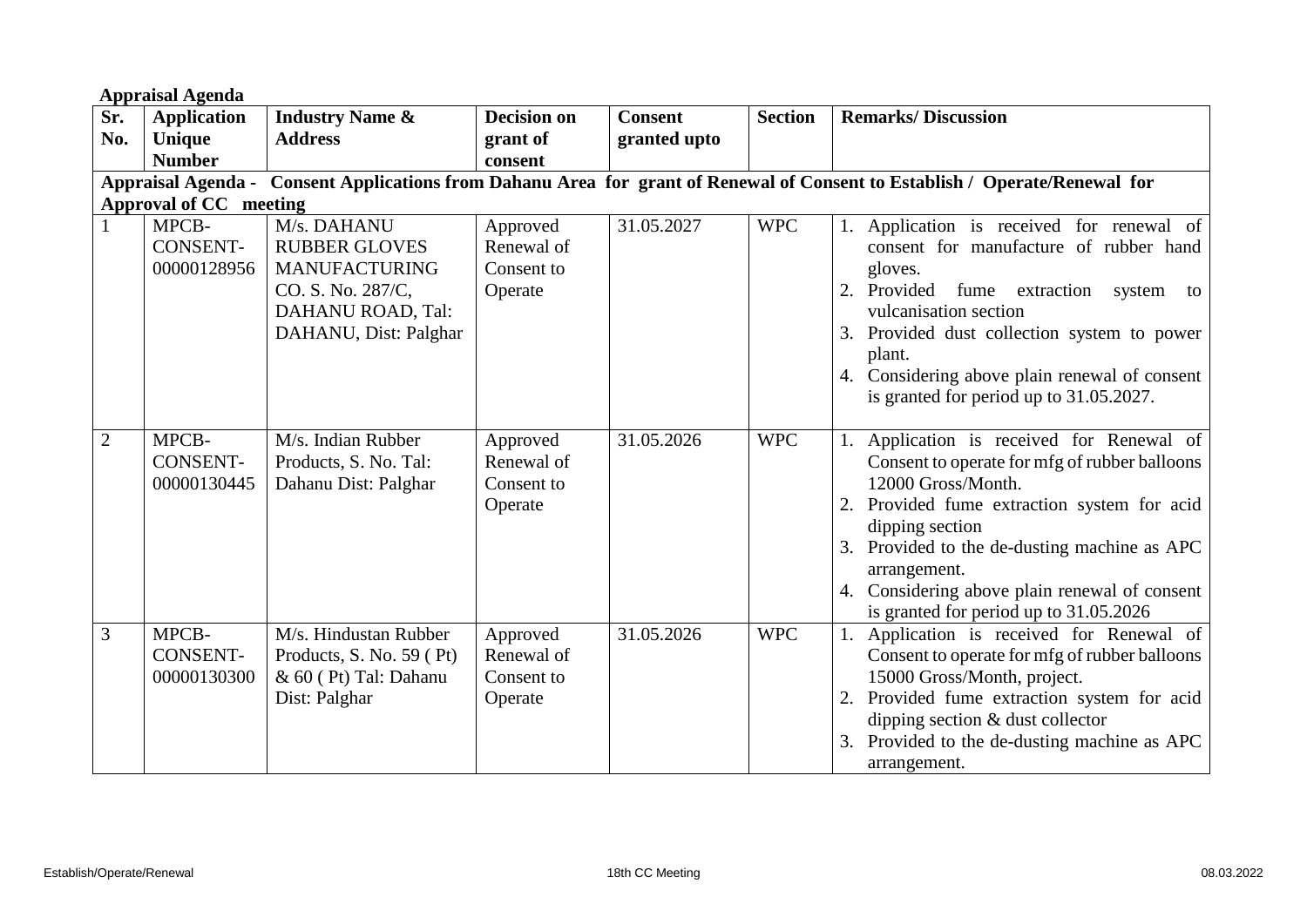|    |                                         |                                                                                                                                               |                                                 |            |            | 4. Considering above plain renewal of consent<br>is granted for period up to 31.05.2026.                                                                                                                                                                                                                                                                                                                                                                                                                                                                                                                                                                                           |
|----|-----------------------------------------|-----------------------------------------------------------------------------------------------------------------------------------------------|-------------------------------------------------|------------|------------|------------------------------------------------------------------------------------------------------------------------------------------------------------------------------------------------------------------------------------------------------------------------------------------------------------------------------------------------------------------------------------------------------------------------------------------------------------------------------------------------------------------------------------------------------------------------------------------------------------------------------------------------------------------------------------|
| 4  | MPCB-<br><b>CONSENT-</b><br>00000126161 | M/s. Suraj Rubber<br>Industry, S. No. 441, Tal:<br>Dahanu Dist: Palghar                                                                       | Approved<br>Renewal of<br>Consent to<br>operate | 31.05.2022 | <b>WPC</b> | Application is received for Renewal of<br>Consent to operate for mfg of rubber balloons<br>60000 Gross / Month, project.<br>Provided fume extraction system for acid<br>dipping section & dust collector<br>3. Provided to the de-dusting machine as APC<br>arrangement.<br>4. Considering above plain renewal of consent<br>is granted for period up to 31.05.2022                                                                                                                                                                                                                                                                                                                |
| 5. | MPCB-<br><b>CONSENT-</b><br>00000124827 | M/s. SAJ RESORTS [LA<br>TIM LIFE STYLE AND<br>RESORTS LTD.],<br>SURVEY NO. 18/2,<br>Village Met Gutad, Tal.<br>Mahabaleshwar, Dist.<br>Satara | Approved<br>Renewal of<br>Consent to<br>Operate | 31.12.2027 | <b>WPC</b> | Application is received for Renewal of<br>consent to Operate for Hotel activity with<br>Swimming Pool, Lodging & Boarding with<br>78 Nos. rooms (Without Laundry Activity.<br>Provided 2 nos. of DG set of capacity 125<br>KVA & 250 KVA. For air pollution control<br>hotel has provided acoustic enclosure<br>followed by stack of height 2.0 mtrs each<br>above the roof. HSD consumption is 10.0<br>Ltr/Hr. 7. Hotel has provided oil catcher with<br>fume extraction system to the kitchen with<br>stack of 4 mtrs above the roof. Fuel<br>Consumption in kitchen is $LPG - 40$ Kg/D.<br>Considering above plain renewal of consent<br>is granted for period up to 31.12.2027 |
| 6. | MPCB-<br><b>CONSENT-</b><br>00000124505 | M/S. Sherwood Resorts<br>Pvt. Ltd, CTS No. 2041,<br>Blue Vally Ride, Opp.<br>Satara Road, Tal:<br>Mahabaleshwar Dist:<br>Satara               | Approved<br>Renewal of<br>Consent to<br>Operate | 31.12.2027 | <b>WPC</b> | Application is received for renewal of<br>1.<br>consent to Operate for Hotel activity with<br>Swimming Pool, Lodging & Boarding with<br>76 Nos. rooms (Without Laundry Activity).<br>Provided Hot Water Generator of Cap 100<br>2.<br>KLD which is Diesel fired. There are 2 nos.<br>of DG set of capacity 125 KVA & 140 KVA.                                                                                                                                                                                                                                                                                                                                                      |